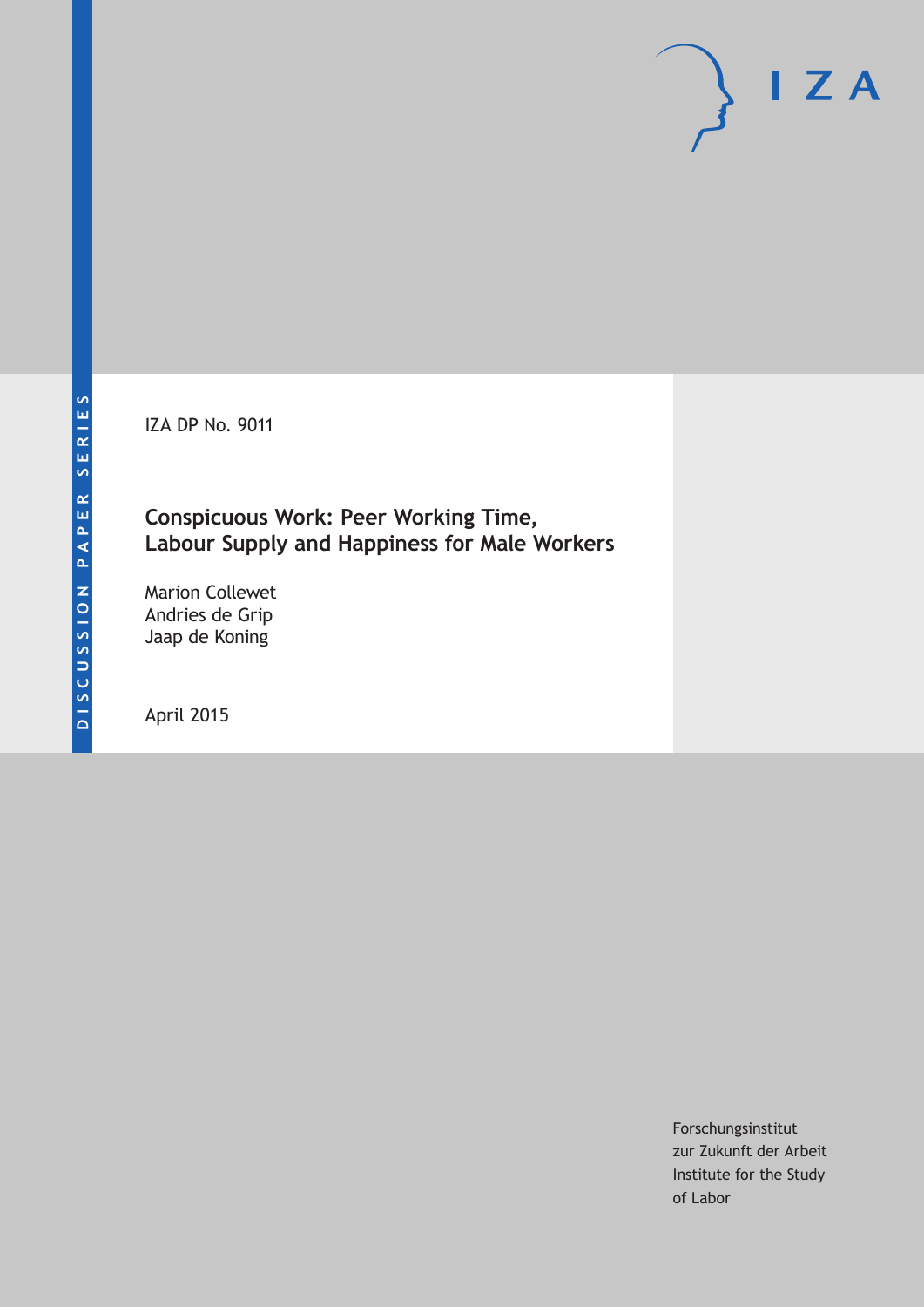# **Conspicuous Work: Peer Working Time, Labour Supply and Happiness for Male Workers**

## **Marion Collewet**

*ROA, Maastricht University*

## **Andries de Grip**

*ROA, Maastricht University, Netspar and IZA*

## **Jaap de Koning**

*SEOR, Erasmus University Rotterdam*

## Discussion Paper No. 9011 April 2015

IZA

P.O. Box 7240 53072 Bonn Germany

Phone: +49-228-3894-0 Fax: +49-228-3894-180 E-mail: iza@iza.org

Any opinions expressed here are those of the author(s) and not those of IZA. Research published in this series may include views on policy, but the institute itself takes no institutional policy positions. The IZA research network is committed to the IZA Guiding Principles of Research Integrity.

The Institute for the Study of Labor (IZA) in Bonn is a local and virtual international research center and a place of communication between science, politics and business. IZA is an independent nonprofit organization supported by Deutsche Post Foundation. The center is associated with the University of Bonn and offers a stimulating research environment through its international network, workshops and conferences, data service, project support, research visits and doctoral program. IZA engages in (i) original and internationally competitive research in all fields of labor economics, (ii) development of policy concepts, and (iii) dissemination of research results and concepts to the interested public.

<span id="page-1-0"></span>IZA Discussion Papers often represent preliminary work and are circulated to encourage discussion. Citation of such a paper should account for its provisional character. A revised version may be available directly from the author.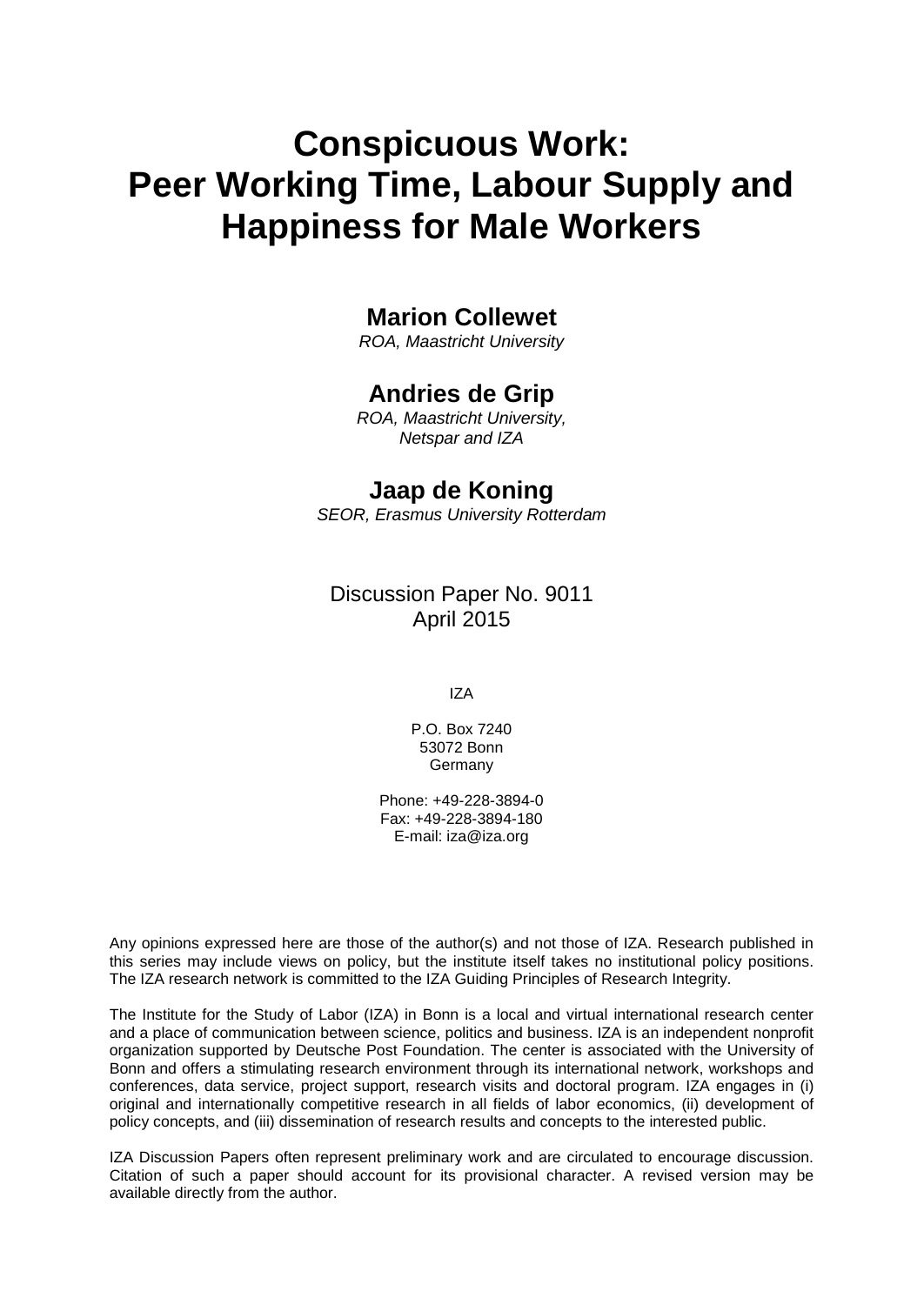IZA Discussion Paper No. 9011 April 2015

## **ABSTRACT**

## **Conspicuous Work: Peer Working Time, Labour Supply and Happiness for Male Workers[\\*](#page-1-0)**

This paper uncovers 'conspicuous work' as a new form of status seeking that can explain social interactions in labour supply. We analyse how peer working time relates to both labour supply and happiness for Dutch male workers. Using a unique measure of peer weekly working time, we find that men's working time increases with that of their peers and that peer working time is negatively related to men's happiness. These findings are consistent with a 'conspicuous work' model, in which individuals derive status from working time.

JEL Classification: J22, I31, D62

Keywords: well-being, social norms, working hours

Corresponding author:

Marion Collewet ROA, School of Business and Economics Maastricht University Tongersestraat 53 6211LM Maastricht The Netherlands E-mail: [m.collewet@maastrichtuniversity.nl](mailto:m.collewet@maastrichtuniversity.nl)

\* We thank Sarah Ayllon Gatnau, Jan Feld, Bert van Landeghem, Maarten Vendrik, and participants of the EALE conference (2011), DUHR seminar Maastricht (2013), Economics PhD seminar Maastricht (2013), IARIW conference (2014) and AIAS lunch seminar (2014) for their useful comments.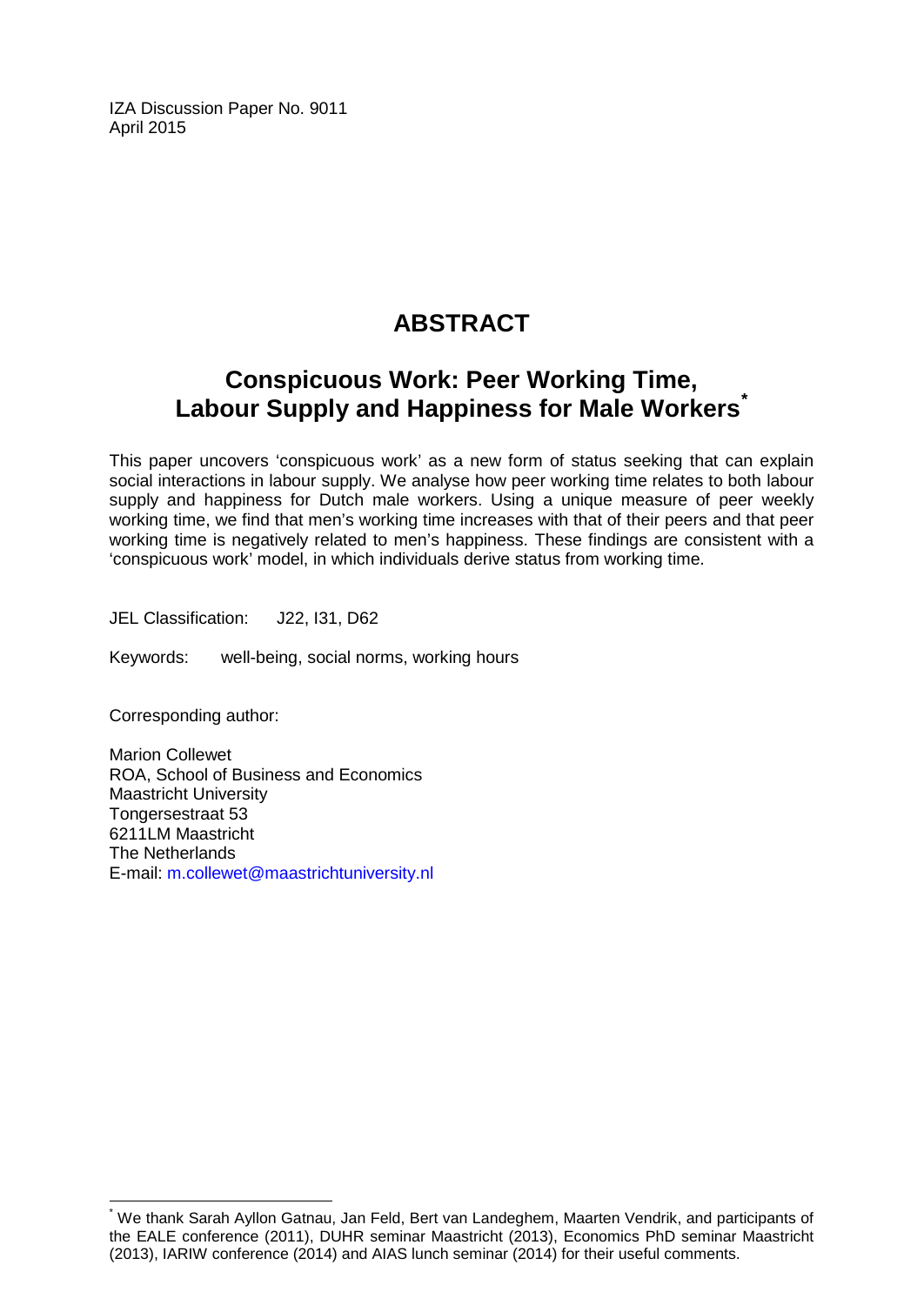Individuals' labour supply decisions appear to be influenced by their peers' behaviour. Different explanations have been developed for such mimetic behaviour, ranging from externalities generated by peer behaviour to status seeking on the part of the individual. This paper studies the role peer working time plays in an agent's utility function in order to find which motivations drive mimetic behaviour in labour supply at the intensive margin. To do so, we examine how peer working time relates to both the working time and happiness of individuals in a sample of Dutch men.

Several studies have found evidence of peer effects in working time (Woittiez and Kapteyn, 1998; Aronsson *et al.*, 1999; Weinberg *et al.*, 2004; Grodner and Kniesner, 2008). We add to this literature by using a unique measure of peer labour supply, namely, the average weekly working time of a man's acquaintances, as reported by the respondent himself.<sup>1</sup>

We want to shed light on the drivers of these peer effects in working time. We study the role of peer working time in an individual's utility function by examining the relation between peer working time and individual happiness. This means that we use self-reported happiness as a proxy for utility. This approach has yielded interesting insights for the study of the potentially imitative character of obesity (Blanchflower *et al.*, 2009; Oswald and Powdthavee, 2007). We apply it to the study of working time.

In this paper, we first summarize the hypotheses given in the literature about the ways in which peer behaviour and peer working time in particular can enter an individual utility function. We identify three main models. First, peer working time can generate externalities and therefore influence the marginal utility of leisure or of work for an individual (e.g. see the spillover effects of Grodner and Kniesner, 2006). Second, an individual can have a preference for conformity and thus derive utility from working the same number of hours as his peers (see the conformity effects of Grodner and Kniesner, 2006). Third, the individual can derive status and therefore utility from the difference between his own working time and that of his peers (see the emulation model of Clark and Oswald, 1998). If the individual derives status from working less than his peers, this is a case of 'conspicuous leisure'. Alternatively, in what we call the 'conspicuous work' case, the individual derives status from working more than his peers, which increases his utility.

<sup>1</sup>Earlier studies use the working time of workers with characteristics similar to the individual's (e.g. Aronsson *et al.*, 1999) or a working time variable constructed on the basis of other peer characteristics described by the individual (Woittiez and Kapteyn, 1998).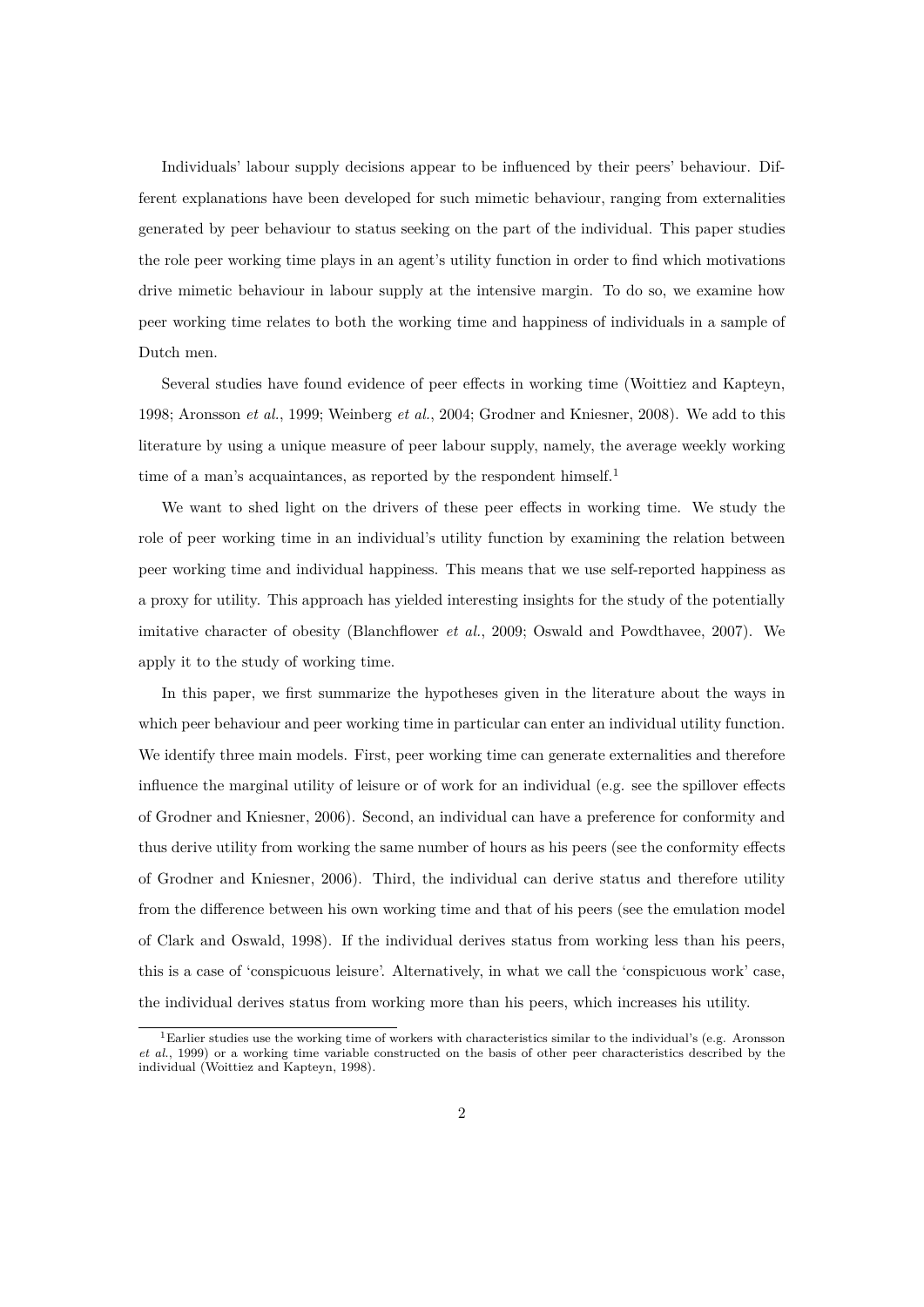Using data from the CentER data panel, a panel survey of Dutch households, for the period 1994–2011, we first find a positive relation between a man's working time and that of his peers, as found in earlier studies and as predicted by all three models mentioned above. Second, we find that men are less happy if their peers work more, even when controlling for their own working time and for their own and peer income. This is consistent with the conspicuous work model, in which individuals derive status from their working time and in which the optimal behaviour is to imitate one's peers because their utility function is concave in status. We use individual fixed effects to control for unobserved characteristics, including those that individuals might share with their peers, and additional robustness checks suggest that the relations identified here are not spurious.

The paper is structured as follows. The next section formulates different models, to be tested empirically, for the different ways in which peer labour supply can influence an individual's utility and his labour supply. It also gives a brief overview of the empirical literature. Section 3 describes the data. Section 4 tests the different models formulated earlier, first, by analysing the link between peer working time and men's own working time and, second, by studying how peer working time relates to men's happiness. Section 5 concludes the paper.

#### **1 Social Interactions in Labour Supply**

#### **1.1 Models of Social Interactions in Labour Supply**

#### **Externalities**

A first way to explain why individuals are affected by their peers' working time is to argue that peer working time generates externalities. Working alone or relaxing alone is arguably less enjoyable than working or relaxing with others. Alesina *et al.* (2006) present a simple model accounting for what they call a social multiplier effect in leisure and use it to explain differences in hours worked between the United States and Europe. Vendrik (1998) develops a model that explains long-run changes in labour supply by bandwagon effects, that is, by the fact that individual preferences are influenced by average behaviour in their social group. Grodner and Kniesner (2006) model a similar idea under the name spillover effects. Similarly, Stiglitz (2008)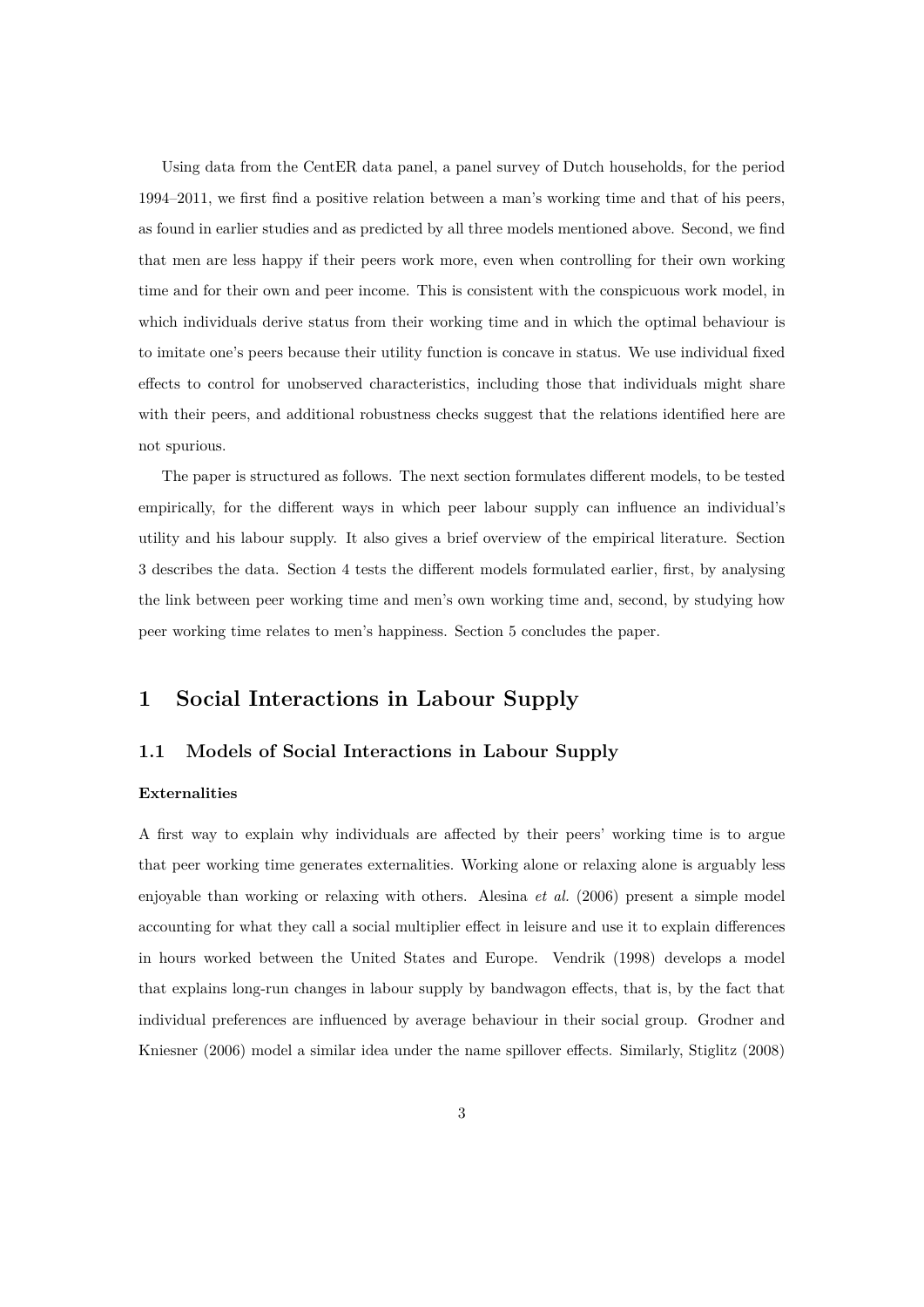argues that the marginal utility of leisure decreases when others work more because it is more enjoyable to spend leisure time together. There is indeed evidence that individuals coordinate their working hours to have common leisure time within the household (Hamermesh, 2002) and within regions (Jenkins and Osberg, 2004).

The individual's utility function, in such a case, takes the form<sup>2</sup>

$$
U = U(h, h\bar{h}, c, X) \tag{1}
$$

where *h* stands for the weekly working time of the individual,  $\bar{h}$  is the weekly working time of the relevant peer group, *c* is the consumption of market goods and services, and *X* is a vector of personal characteristics and tastes. Here  $U_{h\bar{h}} > 0$ , meaning that the individual enjoys working more the more his peers work.

In all the models presented in this section, the labour supply function takes the form

$$
H = H(w, y, \bar{h}, X) \tag{2}
$$

where *w* represents the hourly wage rate an individual can command on the labour market and *y* is his non-labour income. In the externalities model,  $H<sub>h</sub> > 0$ , because an increase in peer hours leads to an increase in the marginal utility from work (and conversely to a decrease in the marginal utility from leisure) for the individual.<sup>3</sup>

#### **Conformity**

Second, peer working time can set a norm to which individuals want to conform. Akerlof's (1980) theory of social custom and the identity theory of Akerlof and Kranton (2000) state that an individual's utility will be enhanced through an increase in identity utility if he behaves as people from his social category are expected. In the case of working time, this means that an individual will dislike having working hours that deviate greatly from what is expected of people in his social category. His peers' working hours can be considered a reasonable proxy for what

<sup>2</sup>This is a specific form of an interaction model. We choose to test this form because it is common in the literature (Vendrik 1998; Grodner and Kniesner 2006).

<sup>&</sup>lt;sup>3</sup>To allow for this interpretation, we need to abstract from the issue of the timing of work by assuming that everyone works roughly during the same hours.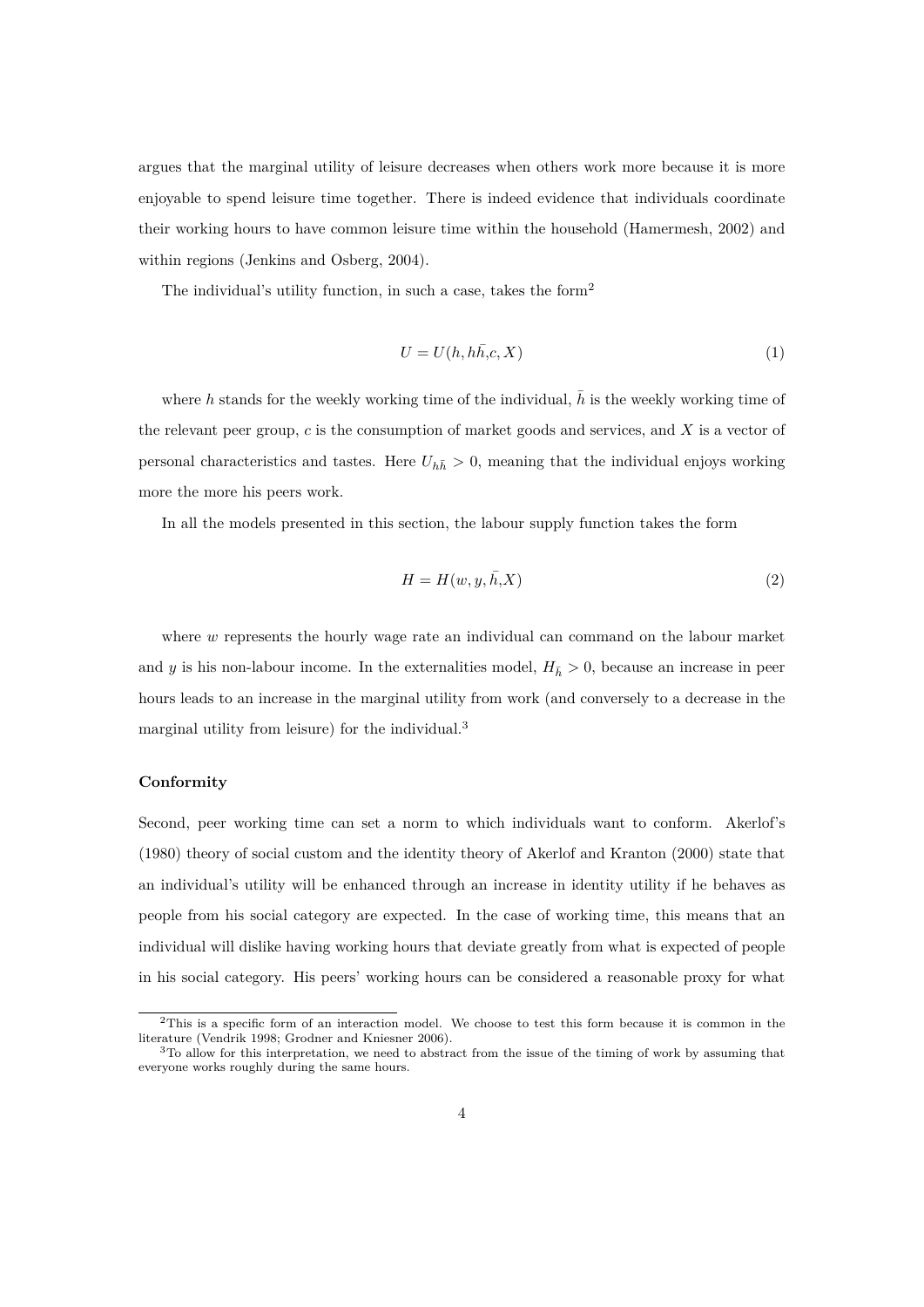is expected. Vendrik (2003) develops a specific version of the theory of social custom for labour supply. Clark (2003) shows that unemployed men are happier if their peers are unemployed as well and interpret this as evidence that unemployment can constitute a social norm. Grodner and Kniesner (2006) call such normative effects of the average labour supply in a group conformity effects. Analogous to their model, we can model the individual utility function in this case as

$$
U = U((h - \bar{h})^2, h, c, X)
$$
\n(3)

where  $U_{(h-\bar{h})^2}$  < 0, since there is a reputation cost of deviating from the social norm. This specification ensures that there is no reputation effect if the individual complies to the norm and a negative one if he deviates from it (see Clark 2003).

In the labour supply function, again,  $H_{\bar{h}} > 0$ , because the longer a man's peers work, the more he is willing to work himself, since he wants to conform to the social norm of working long hours.<sup>4</sup> Bernheim (1994) develops a model in which individuals who care about status derived from complying with the social norm tend to conform to a homogeneous standard of behaviour, even if their preferences regarding that behaviour differ. Social norms held by individuals or by the people around them have been shown to influence the division of household and market work in couples (Van der Lippe and Siegers, 1994). Stutzer and Lalive (2004) show that individuals in communities with a stronger social norm to work tend to have shorter unemployment durations. Burda *et al.* (2013) find that theories based on social norms are consistent with the distribution of work across genders in a number of countries.

#### **Status: Conspicuous leisure or conspicuous work?**

A third way to explain social interactions in labour supply is to start from the idea that individuals derive status from the difference between their own labour supply and that of others. Clark and Oswald (1998) develop a general model of the behavioural implications of striving for status through differentiation. Applying their model to the case in which status can be derived from labour supply behaviour, one obtains an individual utility function of the form

<sup>4</sup>Grodner and Kniesner (2006) show how conformity effects and spillover effects have different implications for peer effects on labour supply: While the former lead to labour supply tending towards the mean of the reference group, the latter lead to a snowball increase in labour supply.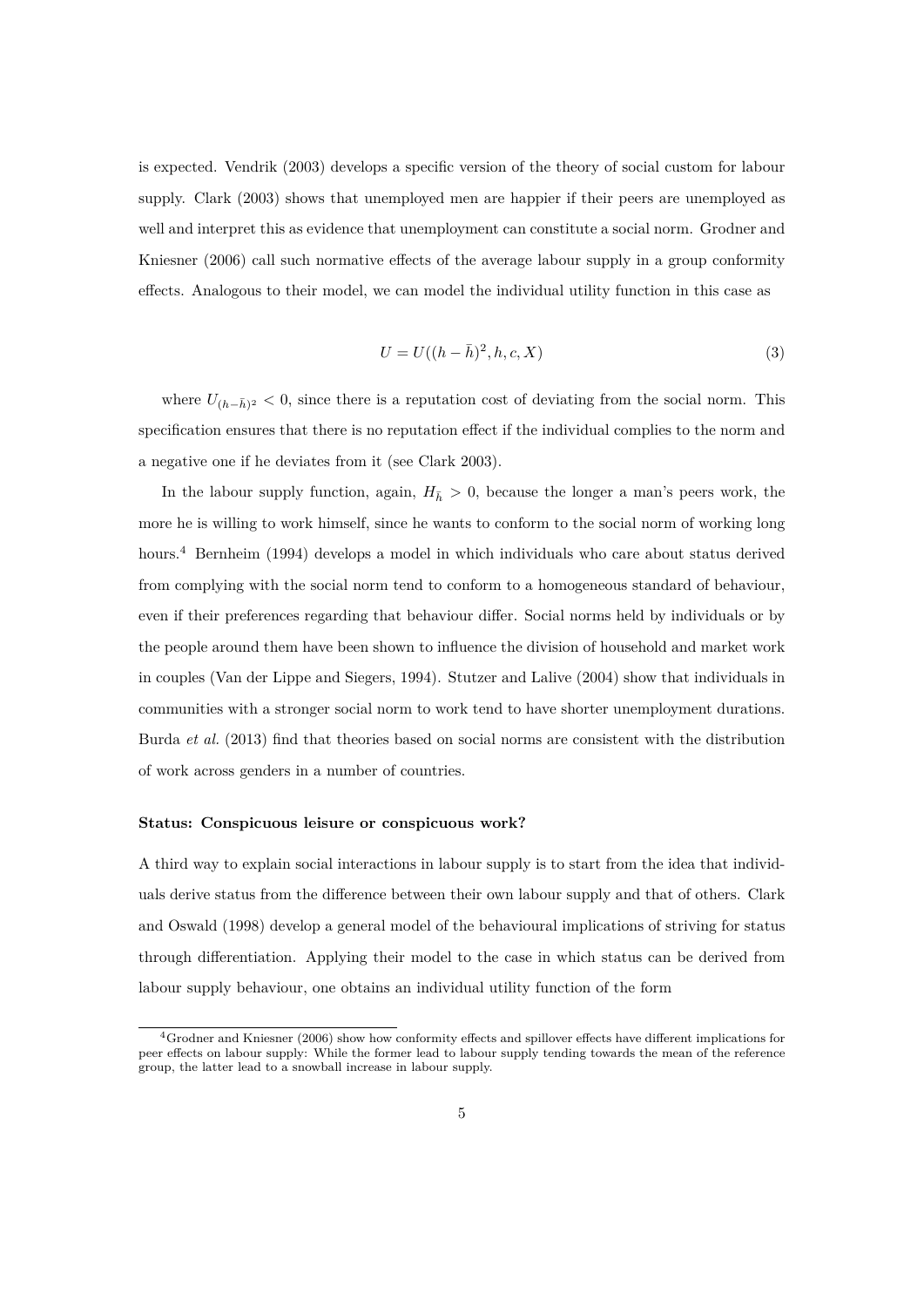$$
U = U(s, h, c, X) \tag{4}
$$

where *s* is a status term, which in our case can take the form  $s = h - \bar{h} -$  in the case of what Clark and Oswald (1998) call additive comparisons – or  $s = h/\bar{h}$  – in the case of ratio comparisons. How exactly this status term affects individual utility depends on whether individuals derive status from having more leisure than their peers or from working more.

Veblen (1899) coined the concept of conspicuous leisure, that is, the idea that individuals can prove their status not only by consuming expensive and exclusive goods (conspicuous consumption), but also by showing that they do not have to work much and can afford to learn all kinds of skills that are not directly productive. Frijters and Leigh (2008) depict individuals in present times as making trade-offs between investing in conspicuous consumption and in conspicuous leisure and show that the balance is shifting towards the first element as mobility increases and leisure activities are less easily registered by one's environment. In the presence of conspicuous leisure, we have  $U_s < 0$  and therefore also  $U_{\bar{h}} > 0$ .

However, individuals nowadays also signal their status to others through working time itself. In many social groups, an individual can indeed increase his status by telling everyone that he is very busy, preferably even more than others around him. Symmetrically, he can lose status if he has less to do than others. We label the case in which working time is viewed as a provider of status conspicuous work. Clark and Oswald (1998, p. 144) cite emulation in labour supply as a possible application of their model: 'One example is the Japanese-style case of corporate cultures in which everyone works at high levels of effort. When performance gives status, either directly or through added earnings, the model predicts effort-following'. Experimental results by Falk and Ichino (2006) also seem in line with the idea of conspicuous work: They find that individuals are more productive in their job if they share a room with another worker than if they work alone. This is consistent with the hypothesis that the workers derive status from their relative productivity. This suggests that there is, by analogy, a possibility for individuals to derive status from their working time. Their results are also in line with an individual utility function that is concave in status: They find that sharing a room with another worker seems to increase productivity more for workers who are less productive. One can imagine that the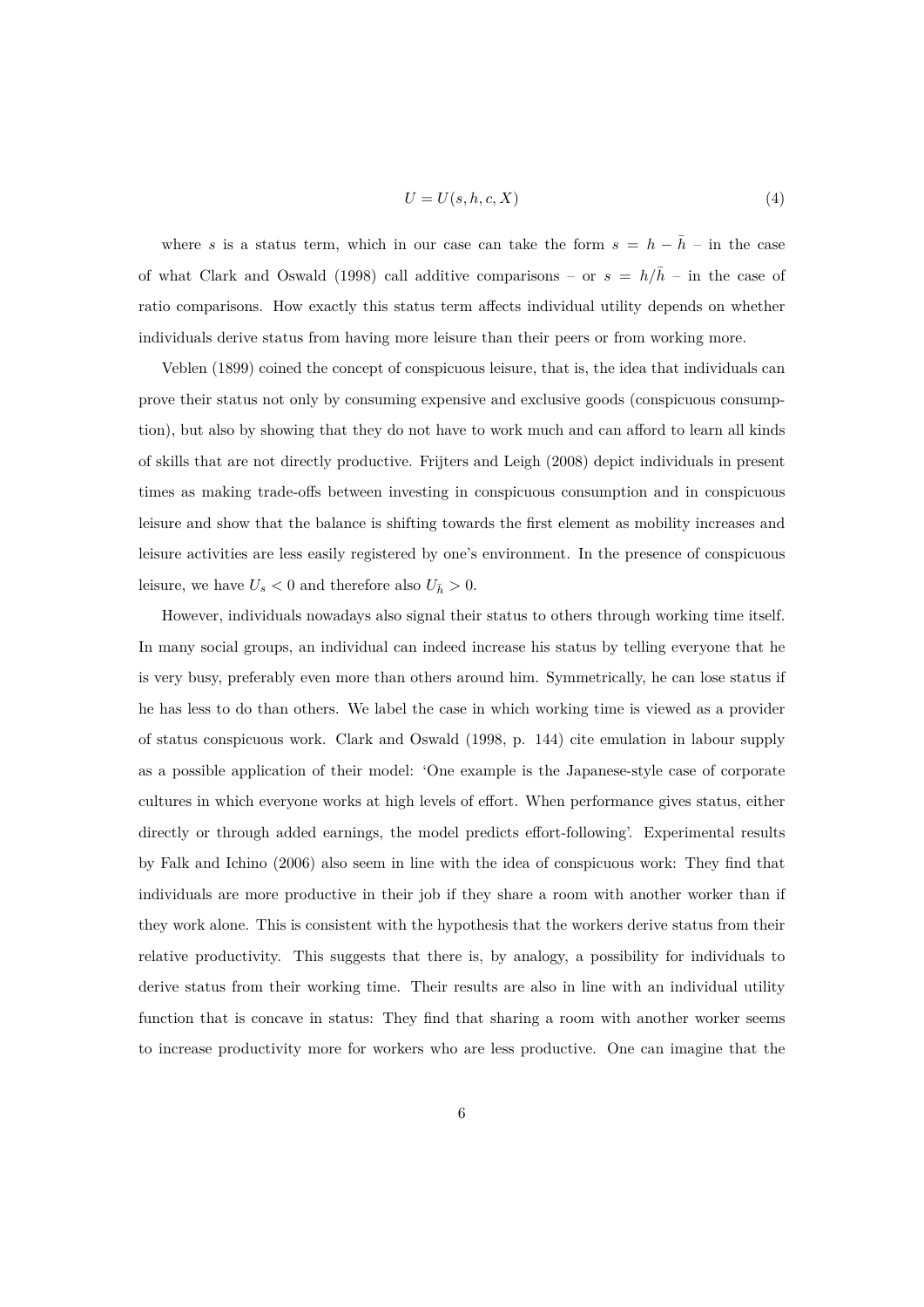increase in productivity is larger because the increase in status is also larger for those who lag further behind their peers in terms of productivity and therefore status. In the conspicuous work model, we have  $U_s > 0$  and therefore  $U_{\bar{h}} < 0$ .

Clark and Oswald (1998) show that if individual utility functions are concave in social comparisons, those seeking status will tend to conform to the behaviour of others. This has the interesting implication that both conspicuous leisure and conspicuous work will lead to following behaviour in labour supply. In terms of the labour supply function presented above, we have  $H_{\bar{h}} > 0$  in the conspicuous leisure case, because if an individual's peers reduce their working time, the individual would need to reduce his as well to maintain his relative leisure position. Conversely, if his peers increase their working time, he can afford to increase his without losing status from conspicuous leisure while increasing the utility he derives from consumption through increased income from work.

In the case of conspicuous work, we also have  $H_{\bar{h}} > 0$ : If an individual's peers increase their working time, the individual will imitate them to maintain the status he derives from conspicuous work. The labour supply of his peers motivates a man to work more hours to improve his relative working time position. The working time of his peers influences his behaviour because of his preference for the status of a 'hard worker'.

To sum up, all three models of social interactions in labour supply predict a positive effect of peer working time on individual working time, but for different reasons, associated with different roles of peer working time in the individual utility function.

## **1.2 Peer Effects in Working Time: Empirical Evidence and Link with Happiness**

#### **Empirical evidence of peer effects in working time**

There is evidence that individuals conform to the labour supply of those around them. Peer labour supply has been found to have an influence on mothers' labour market participation (Maurin and Moschion, 2009), exit rates from welfare programmes (Van der Klaauw and Van Ours, 2003), exit from unemployment (Topa, 2001), and effort provision of workers (Ichino and Maggi, 2000; Falk and Ichino, 2006). As far as the number of hours worked is concerned, various studies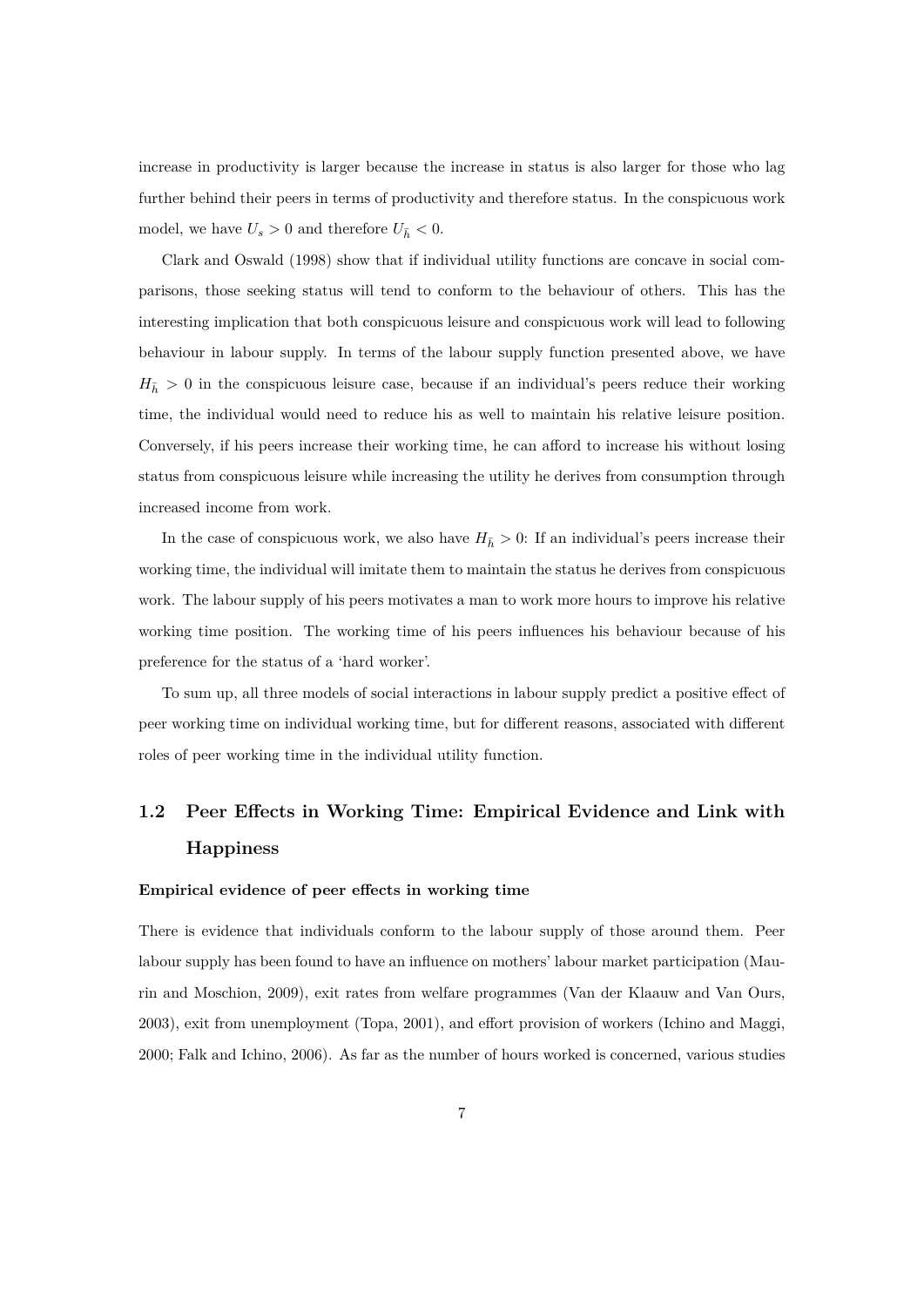find evidence of peer effects. Woittiez and Kapteyn (1998) find that, for married women in the Netherlands, the desired number of hours worked is influenced by the working time of a peer group constructed on the basis of the characteristics of the women themselves and the characteristics of their peers as reported by these women. Aronsson *et al.* (1999) find that the number of hours worked by Swedish married men is influenced by the number of hours worked in a social reference group defined on the basis of age, educational level, and the presence of children in the household. Weinberg *et al.* (2004) find that the male employment rate in the neighbourhood influences the annual number of hours worked by young American men. Grodner and Kniesner (2008) construct a peer group based on a measure of economic proximity and find that this peer group's working time is positively related to the working time of married American men.

The estimation of peer effects raises, however, a number of methodological problems. First, most studies examining the effect of peer behaviour on labour supply have to make strong assumptions about the peer group. The studies about peer effects in working time mentioned above mainly construct peer groups based on demographic and/or geographic criteria. The only exception is the study of Woittiez and Kapteyn (1998), who construct their measure of peer working time using information provided by the respondents about whom they consider to be their peer group. Soetevent (2006, p. 222) regrets that this strategy 'was since then not copied by other researchers'. To our knowledge, subjective data about peer groups has still not been used in more recent years to estimate peer effects on labour supply.

A second problem is that one has to find a strategy to distinguish effects really caused by peer behaviour from what Manski (1993) calls correlated effects, that is, effects that are simply due to the fact that individuals and their peers share unobserved characteristics or that they are affected by the same environmental factors or shocks. Aronsson *et al.* (1999) use cohort fixed effects to account for changes in the preferences of the reference group as a whole, which enables them to control for time-invariant shared unobservables, but not for common shocks or shared unobservables that would vary over time. Grodner and Kniesner (2008) instrument the mean labour supply of a reference group using the mean labour supply in the adjacent reference group. For this technique to solve the problems mentioned, they have to assume that the labour supply in this adjacent reference group is not correlated with an individual's own labour supply, that is, no unobservables or common shocks are shared with this adjacent group and the mean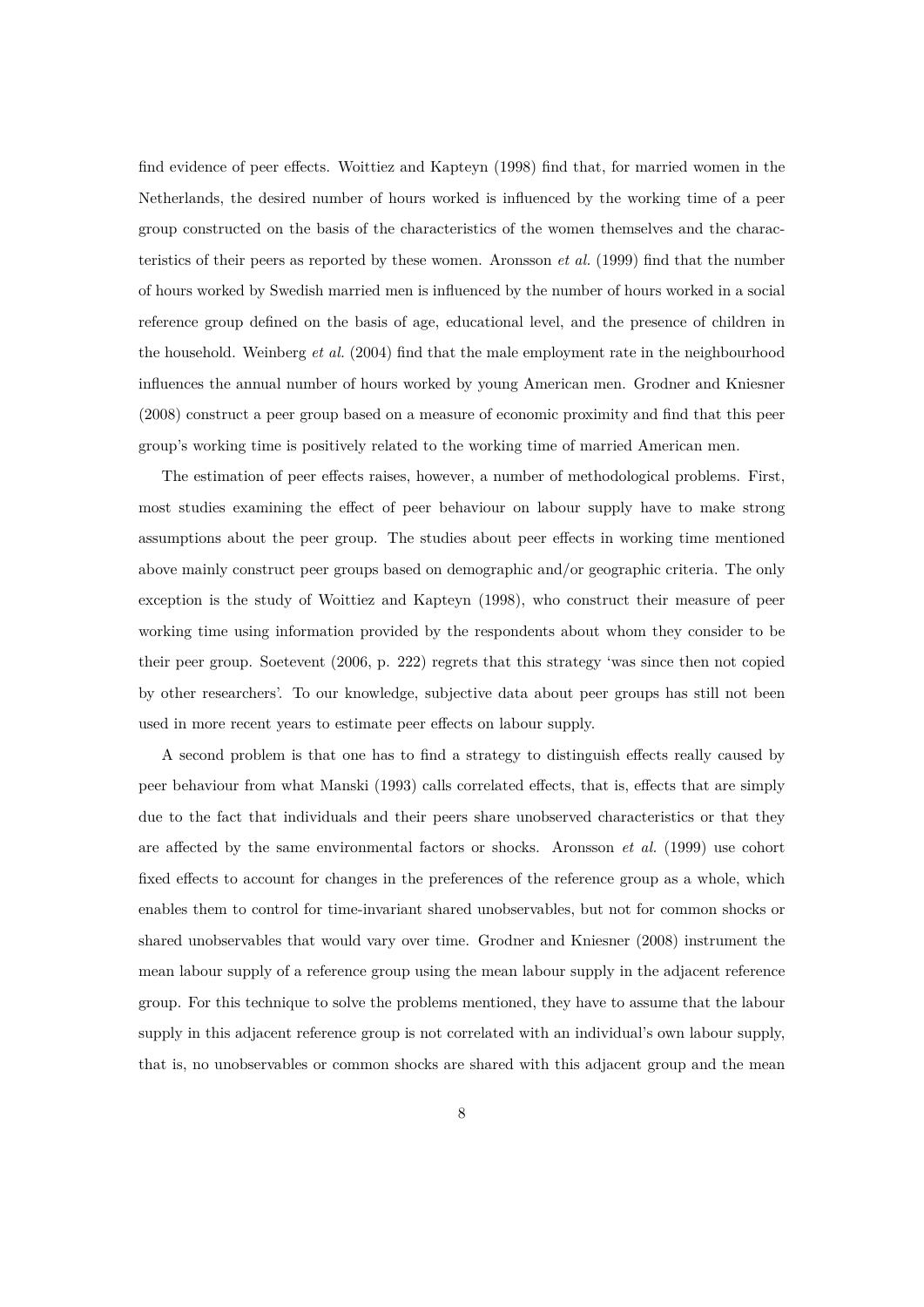labour supply of this adjacent group has no direct influence on men's own labour supply. Finally, Weinberg *et al.* (2004) use individual fixed effects and individual-specific experience profiles to correct for the influence of shared unobservables, both time invariant and time varying, but they cannot entirely rule out the effect of common shocks.

From the literature, we can conclude that there is evidence that a man's working time is influenced by the labour supply of his environment, even if not all methodological problems have been resolved yet. Understanding the potential mechanisms behind such peer effects could help us to better understand whether and how peer working time actually influences individual working time.

#### **Peer working time and happiness**

Peer influences, or social influences in general, are often mentioned in the literature as one of the possible drivers behind the link between working time and subjective well-being: 'Social custom and conditioning might affect subjective well-being and the gender division of labour' (Booth and Van Ours, 2008, p.F79)); 'Men might be more satisfied with longer working hours because the social norm is to work full-time' (Rätzel, 2009, p.21). Booth and Van Ours (2009) explain their finding that working full-time is positively associated with the life satisfaction of men and negatively associated with that of women due to the fact that couples behave according to traditional gender identities. However, to our knowledge, the way in which peer working time influences individual well-being has not yet been examined.

In this paper, we examine the link between peer working time and happiness to obtain a better picture of an individual's utility function. We are aware of the fact that self-reported happiness is only an imperfect proxy for utility, since individuals make mistakes in predicting their happiness when they make decisions (Kahneman and Thaler, 2006) and sometimes even seem to consciously choose something else than maximizing their happiness (Benjamin *et al.*, 2012). Still, we believe that self-reported happiness and utility are sufficiently correlated for an analysis of happiness to yield interesting insights into characteristics of the utility function. Happiness data are used to study potential imitative behaviour by Oswald and Powdthavee (2007) and Blanchflower *et al.* (2009), who apply the model of Clark and Oswald (1998) to the case of obesity. They show that relative weight influences individual happiness and that this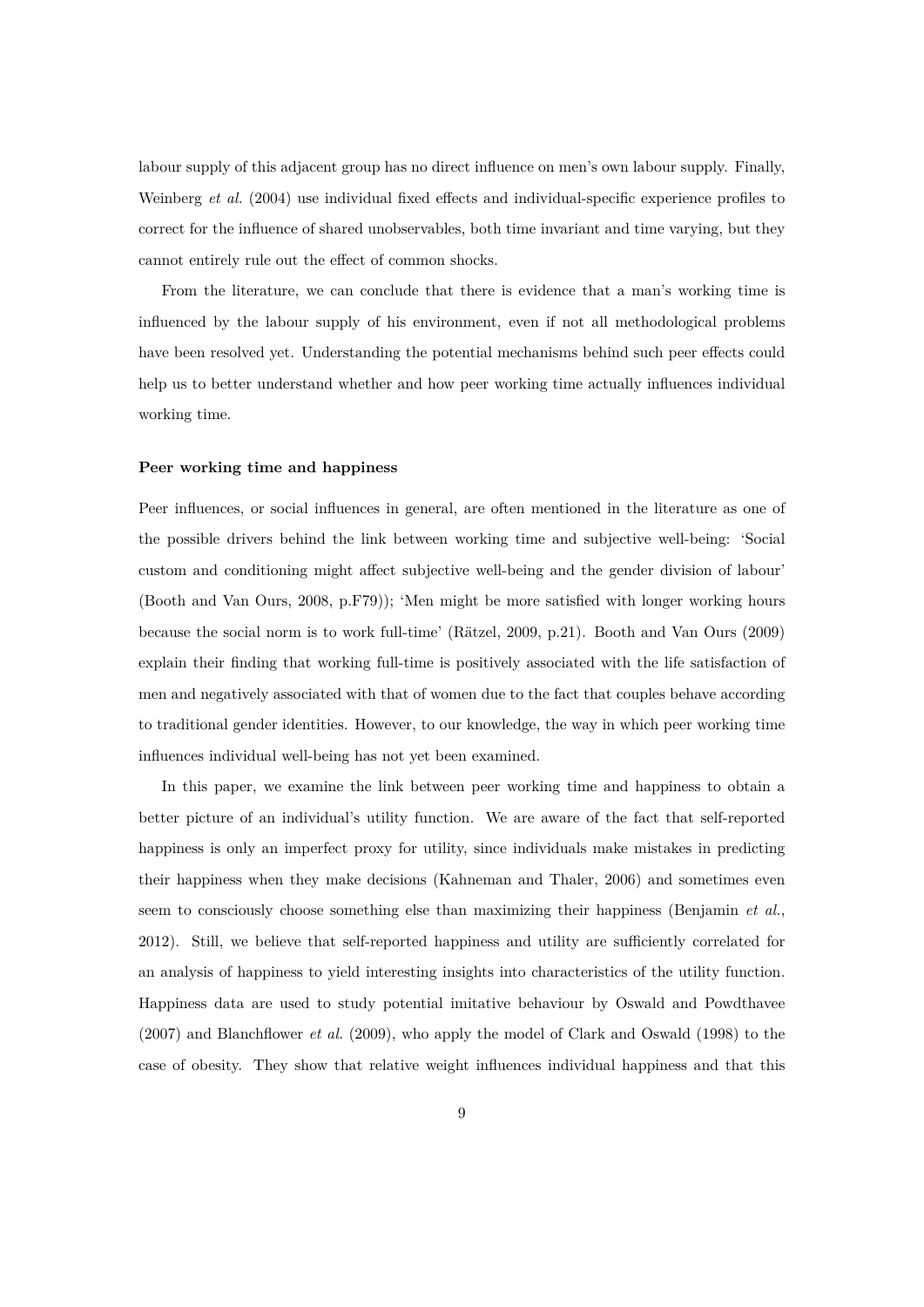could lead to imitative obesity. We build on these contributions and test the model of Clark and Oswald (1998) along with two concurrent models in the case of relative labour supply.

## **2 Data**

We use the CentER data panel, a panel survey held since 1993 among Dutch households. The estimation sample consists of men aged 23 to 60 (as in Booth and Van Ours, 2013) surveyed in the years 1994 to 2011. Table 1 presents descriptive statistics for the main variables in our estimation sample. We choose to focus on individuals with a positive weekly working time, unlike Booth  $\&$ Van Ours (2008, 2009, 2013), because we want to determine the effects of weekly working time and would like to avoid picking up any effect of being employed rather than unemployed. To rule out any effect on happiness of being employed while one's peers are unemployed, we also exclude individuals who report zero as the average working time of their peers and those who indicate that most of their peers do not have a paid job.<sup>5</sup>

Table 1: Descriptive Statistics

| Variable                                       | Mean  | Std. Dev. | Min      | Max   |
|------------------------------------------------|-------|-----------|----------|-------|
| Happiness                                      | 4.03  | 0.63      |          | 5     |
| Log net household income                       | 10.23 | 0.60      | 6.12     | 11.62 |
| Log net peer household income (11-point scale) | 1.99  | 0.23      | $\Omega$ | 2.40  |
| Weekly hours                                   | 41.65 | 9.14      |          | 72    |
| Peer weekly hours                              | 39.63 | 5.49      |          | 70    |
| Looking for another job                        | 0.20  | 0.40      | $\Omega$ |       |
| Subjective health                              | 4.06  | 0.64      |          | 5     |
| Age                                            | 43.96 | 9.08      | 23       | 60    |
| Number of children                             | 1.11  | 1.19      | $\Omega$ | 6     |
| Partner                                        | 0.83  | 0.38      | 0        |       |

The number of hours that respondents work is measured by a number of questions with respect to their normal (contractual) weekly working hours, their usual working hours, and any additional hours they work in a second job. To measure weekly working time, we add up the usual number of hours and hours worked in second jobs. The happiness of respondents was measured by their response to the question: 'All in all, to what extent do you consider yourself a happy person?', to which they could answer using a 5-point scale ranging from 'very happy' to

<sup>&</sup>lt;sup>5</sup>In the robustness checks in Sections 4.1 and 4.2, we show that including non-working individuals and those with non-working peers does not substantially change the results.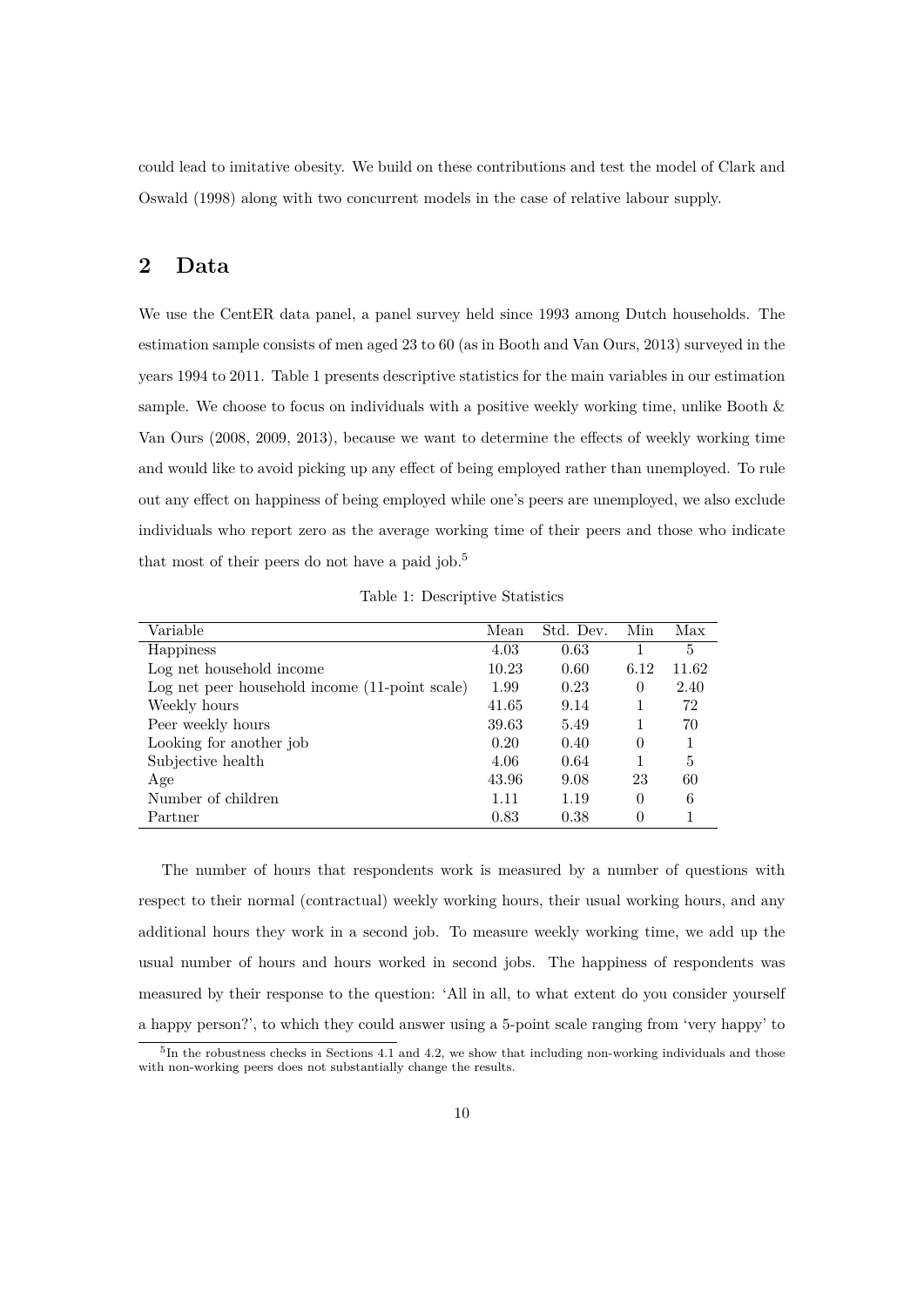'very unhappy'.<sup>6</sup> Figure A1 presents histograms of the distributions of the happiness and hours variables that are central to the analysis.

The questions about an individual's peers were introduced as follows: 'The following questions concern your circle of acquaintances, that is, the people with whom you associate frequently, such as friends, neighbours, acquaintances, or maybe people at work'. The labour supply of the people in the respondents' environment was measured using two separate questions for men and women, formulated as follows: 'If you think of the men among your acquaintances, how many hours per week do they work on average?'. Figure A2 shows how peer working time relates to an individual's own working time. The answers about peer working time are concentrated along horizontal lines, which seems to indicate that the respondents used the focal points constituted by a number of standard weekly work durations (e.g. 30, 36, 38, 40, 45, 50, and 60 hours). If individuals would use their own working time as a proxy for their peers' working time, most observations would be concentrated on the 45-degree line. We see that this is not the case, which is reassuring, because it means that reporting bias is unlikely to play a big role in our analysis.

The questionnaire also contained a number of questions about the age of most of the respondent's acquaintances (in five-year age groups), the number of persons in most of these acquaintances' household, the average total net income per year of those households (in 11 categories), the level of education of most of the acquaintances (in seven categories), and the kind of employment of most of the acquaintances. Table C1 and Table C2 compare the characteristics of men in our sample to those of their peers. The figures show that men in our sample are generally similar to their peers but that, as one could expect, not everyone classifies the majority of their peers as similar to themselves in terms of age, education level, household size, and so forth. This demonstrates that directly collecting information on peer characteristics has real added value.

We lose about a quarter of the observations on working men aged 23 to 60 due to non-response on the peer labour supply and happiness questions. Using the test designed by Wooldridge (1995), we find that this does not lead to selection bias in our estimates (results available from the authors). The response to the question about the average income of the respondent's acquaintances is lower (only about 50%) than for other items relating to peers. To avoid losing too many obser-

 $6$ Those who answered that they 'don't know' were excluded from the sample. They represent less than 1% of the sample.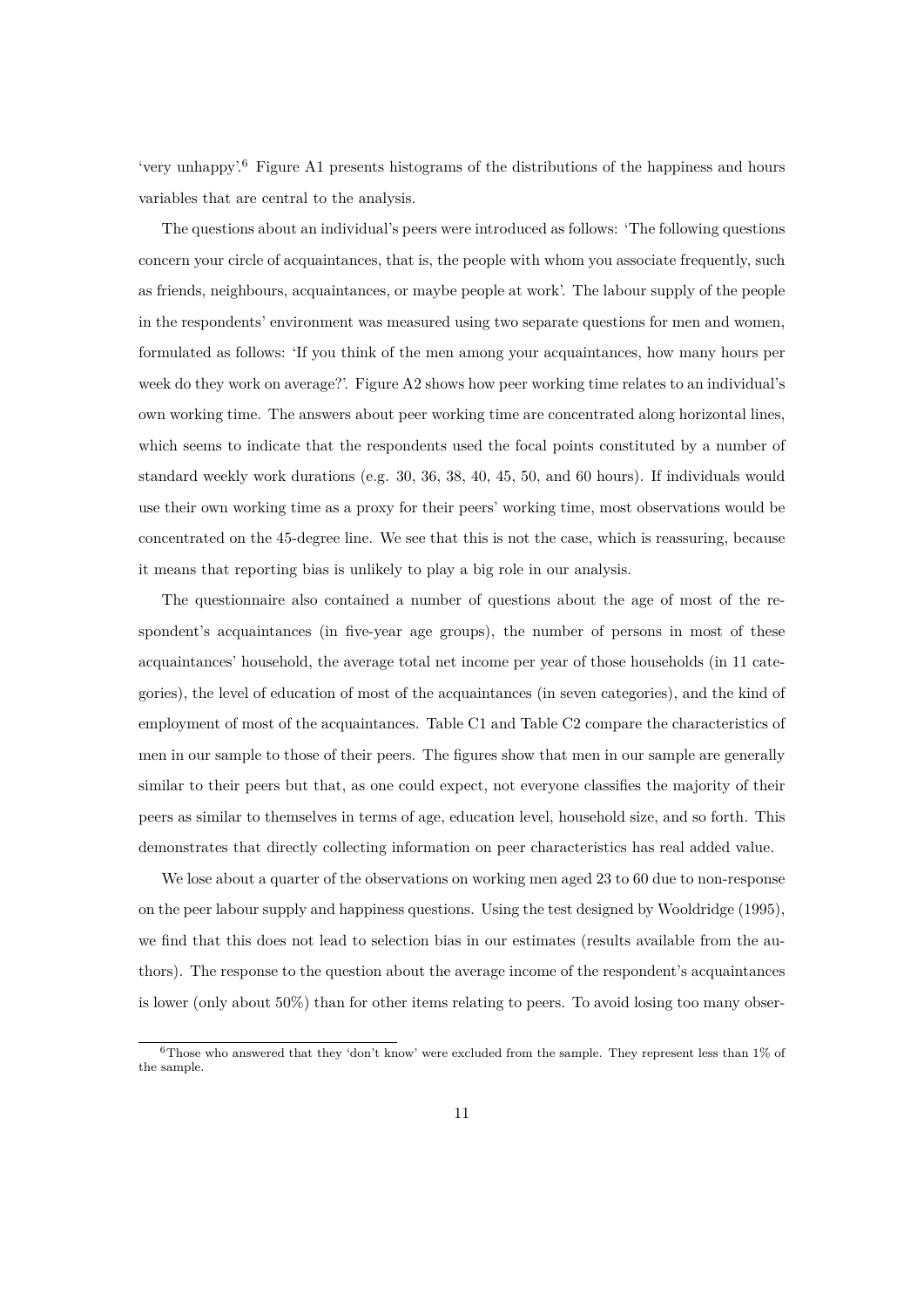vations, we predicted the missing values for peer income as the linear prediction resulting from estimation of an ordered logit model with measured peer income as the dependent variable and measured peer characteristics as the independent variables (see Appendix B for more information about the prediction of peer income and about the cleaning of the data).

#### **3 Estimations**

#### **3.1 Peer Working Time and Individuals' Own Working Time**

All three models of social interactions in labour supply discussed above predict that the relation between individuals' own and peer working time should be positive. Therefore, we start by estimating this relation.

#### **Estimation method**

We estimate a fixed effects model. This is useful not only to control for unobserved heterogeneity among individuals but also, more importantly, to take into account unobserved characteristics that individuals can share with their peers and which can account for part of a positive relation between their own and peer working time. The standard errors are clustered at the individual level.

We do not observe hourly wages directly. Computing the hourly wage on the basis of total earnings and hours worked would cause a bias in its coefficients, since hours worked is the dependent variable in our analysis. Therefore, we follow Weinberg *et al.* (2004) by estimating a reduced form of the labour supply equation that does not include hourly wage.<sup>7</sup>

#### **Estimation results**

Table 2 presents the estimation results.

We first estimate a baseline model that does not include peer working time (column 1). Peer working time is added to this baseline model in column 2. The coefficient on the working time of male peers is positive and significant. The working time of female peers, when included in the

<sup>7</sup> Including hourly wage and non-earned income as regressors in the model does not cause the coefficient on peer working time to change.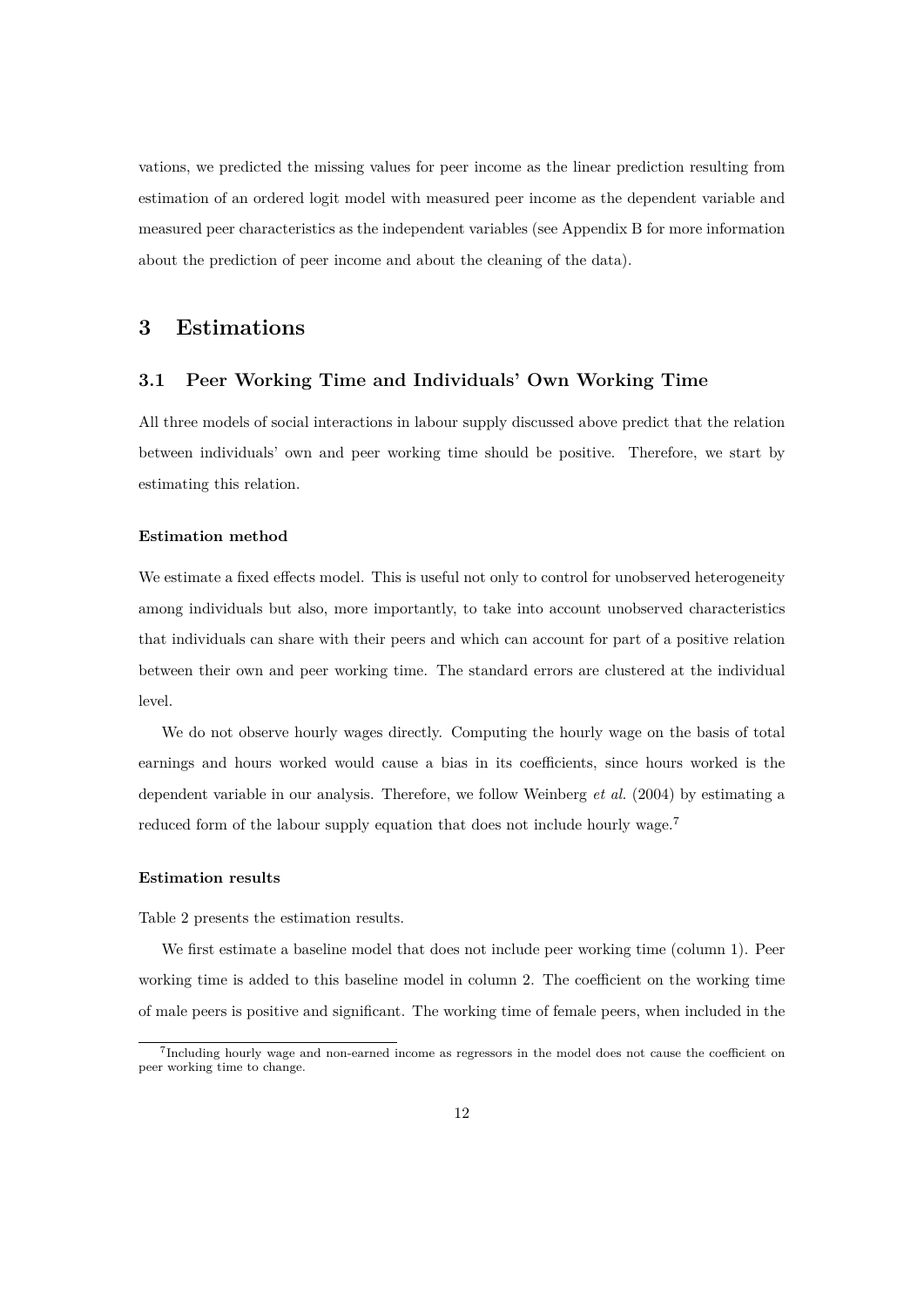|                               | $\left( 1\right)$ | $\left( 2\right)$ | $\left(3\right)$ |
|-------------------------------|-------------------|-------------------|------------------|
| Male peers' weekly hours      |                   | $0.0999***$       | $0.0939***$      |
|                               |                   | (0.0285)          | (0.0288)         |
| Log net peer household income |                   |                   | 0.5682           |
|                               |                   |                   | (0.5811)         |
| Age                           | $0.8885***$       | $0.8695***$       | $0.8529***$      |
|                               | (0.2721)          | (0.2696)          | (0.2703)         |
| $Age^2$                       | $-0.0113***$      | $-0.0110***$      | $-0.0109***$     |
|                               | (0.0029)          | (0.0029)          | (0.0029)         |
| Number of children            | $-0.1005$         | $-0.0977$         | $-0.0999$        |
|                               | (0.2670)          | (0.2592)          | (0.2601)         |
| Partner                       | 0.4684            | 0.4310            | 0.3965           |
|                               | (0.7843)          | (0.7826)          | (0.7815)         |
| Constant                      | 25.0427***        | 21.1676***        | 20.8889***       |
|                               | (6.1088)          | (6.3047)          | (6.3241)         |
| Observations                  | 8203              | 8203              | 8203             |
| Individuals                   | 3042              | 3042              | 3042             |
| $R^2$                         | 0.02              | 0.03              | 0.03             |

Table 2: Weekly Hours Worked: OLS Model with Fixed-Effects

Standard errors (clustered by individual) in parentheses;  $*$  p $< 0.1$ ;  $**$ p<0.05; \*\*\* p<0.01; Year dummies included as additional controls.

model, is not significant (results available from the authors). In addition, including the hours worked by the individual's partner does not affect the coefficient on peer working time (results available from the authors). The coefficient on peer working time remains positive and even hardly changes when peer income is added to the model as a regressor (column 3).<sup>8</sup>

Our results are in line with evidence of peer effects on working time found in earlier studies. In their estimation of peer effects on labour supply, Woittiez and Kapteyn (1998) and Grodner and Kniesner (2008) include a lag of individuals' own working time to control for habit formation in the labour supply. Following their example (see column 1 of Table C3), we find that habit formation indeed plays a role, but that the coefficient on peer working time remains virtually unchanged.<sup>9</sup>

<sup>8</sup>The coefficient on peer income, however, is larger when peer hours are not included in the model.

<sup>9</sup>We are aware that including a lag of the dependent variable as a regressor in a fixed effects model leads to bias (Nickell 1981). In a pooled model, the coefficient on peer working time drops by half when lagged individual's own hours are included, but both variables remain significant at the 1% level.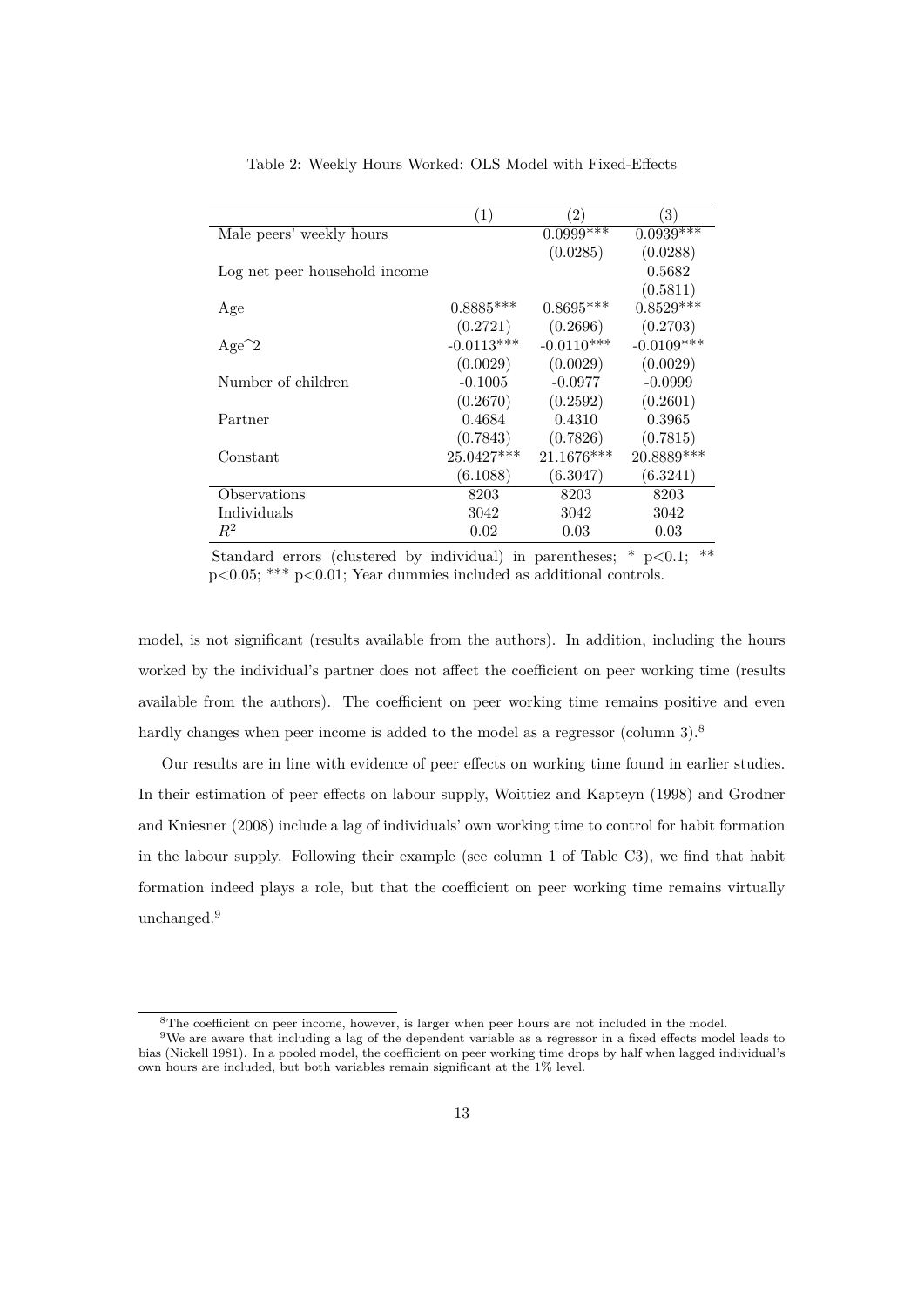The positive coefficient on peer working time, which remains smaller than one, suggests that individuals tend to follow the labour supply of their peers, without engaging in an explosive rat race.

#### **Robustness checks**

We estimate a number of additional models to check for the role of various potential sources of bias in our estimation results. Table 3 presents an overview of the results of various robustness checks we conducted. The fixed effects baseline model reproduced in row 0 of the table is the point of reference.

|                | Potential source of bias                                           | Estimation method                                       | Coefficient on<br>peer working<br>time |
|----------------|--------------------------------------------------------------------|---------------------------------------------------------|----------------------------------------|
| $\Omega$       |                                                                    | Fixed-effects model (baseline)                          | $0.0939***$                            |
| 1              | Reverse causality<br>(Endogenous effects)                          | Use lag of peer working time                            | $0.0611**$                             |
| 2              | Influence of other peer<br>characteristics<br>(Exogenous effects)  | Control for other observed peer<br>characteristics      | $0.0857***$                            |
| 3              | Time-invariant<br>unobservables (Correlated<br>effects 1)          | Pooled model for comparison<br>with fixed-effects model | $0.4158***$                            |
| $\overline{4}$ | Common shocks (e.g. in<br>labour demand)<br>(Correlated effects 2) | Desired working time as<br>dependent variable           | $0.0677*$                              |
| 5              | Endogenous controls                                                | Drop potentially endogenous<br>controls                 | $0.1001***$                            |

Table 3: Overview of Robustness Checks for the Weekly Hours Estimations

1. First, we want to examine the role of possible feedback effects from the individual's own working time to peer working time (endogenous effects in Manski's (1993) terminology). Therefore, we also estimate the model replacing the present value of peer working time by its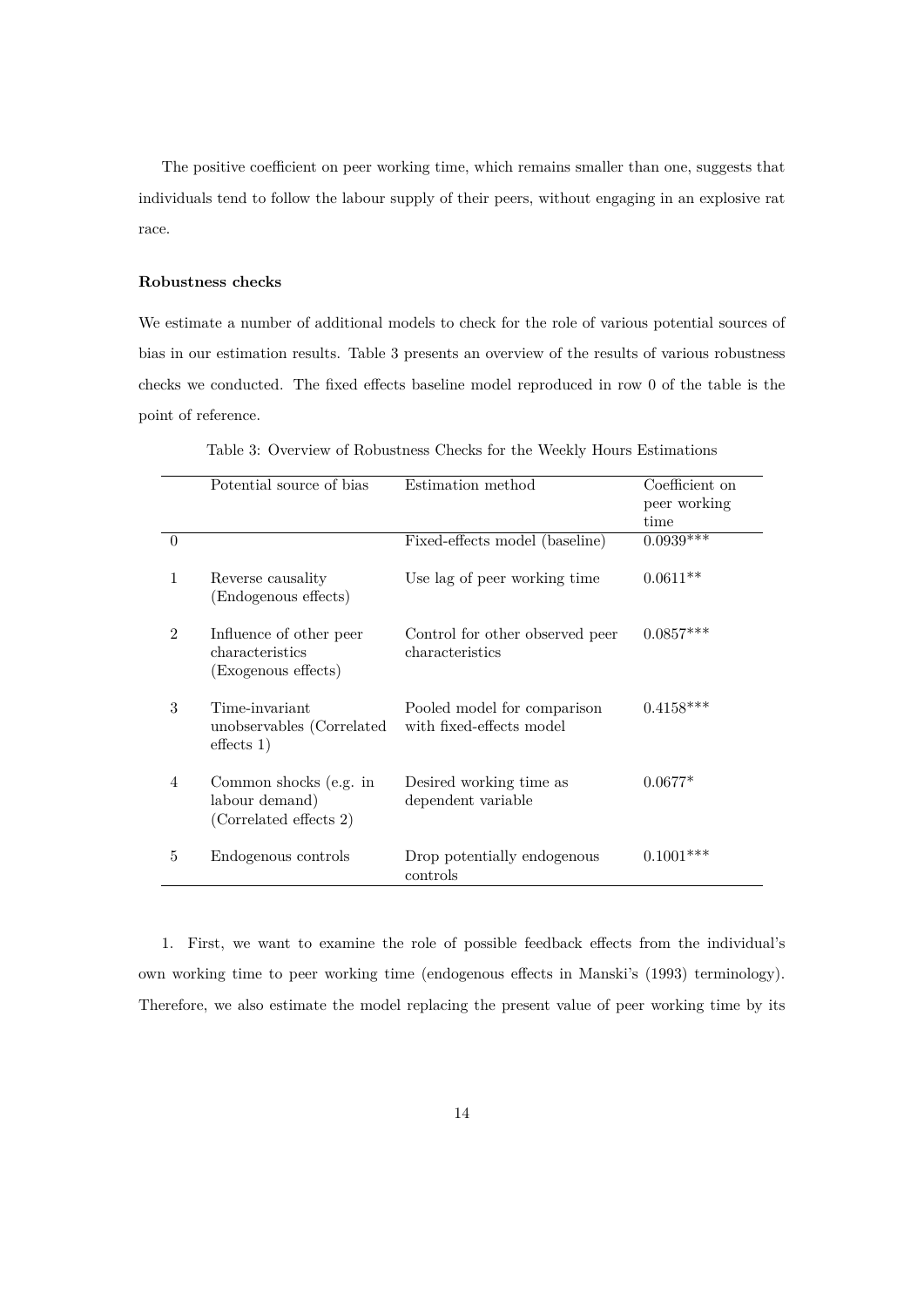one-year lagged value. The estimation results are presented in column 2 of Table C3. The coefficient on the lag of peer working time is still positive and significant.<sup>10</sup>

2. Second, to account for what Manski calls exogenous effects, we check whether observable characteristics of peers other than their working time have an influence on an individual's working time. We include the peer characteristics that are measured in our dataset as additional regressors in the model. The estimation results are presented in column 3 of Table C3. We find that most added peer characteristics have no significant influence on an individual's working time.Most importantly, controlling for additional peer characteristics does not affect the coefficient on peer working time much.

3. Third, we argued above that estimating a fixed effects model eliminates the role of timeinvariant characteristics that individuals might share with their peers and which might influence both their peers' and their own working time. To check this argument, we compare our estimates with those of a pooled model in Table C4. This table shows that the coefficient on peer working time is indeed four times larger in pooled estimations, which confirms that using fixed effects corrects for the role of confounding factors.

4. Then, a man's working time and that of his peers can both be determined by external factors, such as labour demand. We therefore estimate a model in which the dependent variable is no longer actual hours worked but, instead, the man's desired working time<sup>11</sup> (Table C5), because the desired working time is less likely to be influenced by labour demand conditions than the actual working time. The estimation results show that peer working time still has a positive influence on desired working time. This suggests that the positive relation is not purely driven by demand factors.

5. Next, for the reader worried about the potential endogeneity of control variables such as peer income, having a partner, or the number of children, we also re-estimated our model leaving out these control variables. The main results were not affected (see Table 3; full results available from the authors).

 $10$ Individuals can change peers over time. We assume that the peer group does not change much from one year to another and, also, that the working time of peers does not change much. Further lags of peer working time were not significant.

<sup>&</sup>lt;sup>11</sup>The question about desired hours is phrased as follows: 'How many hours per week WOULD YOU LIKE to work in total? If you have more than one job, give the sum total for all jobs'.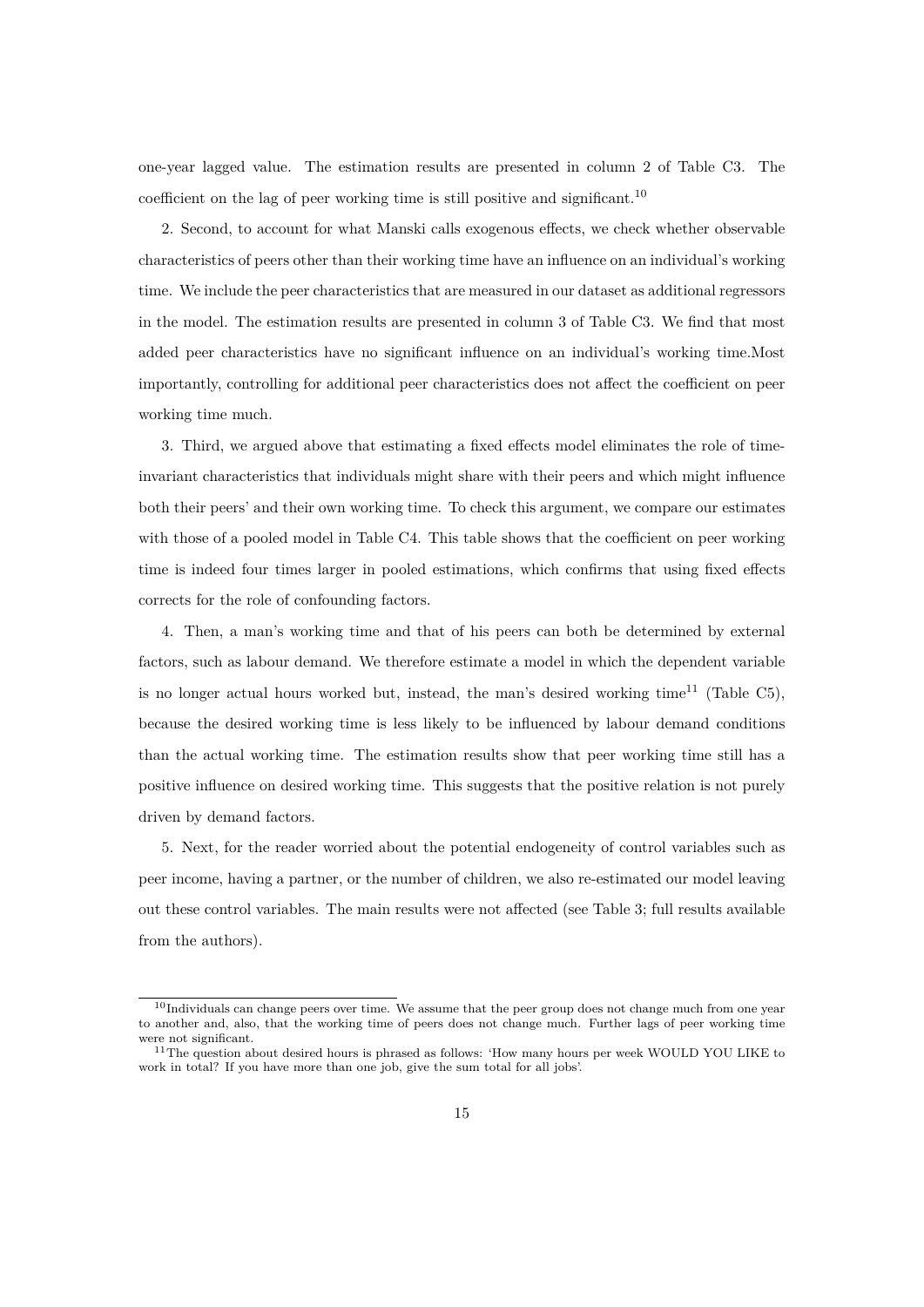Finally, the reader might be worried about selection bias, because we estimate a labour supply model using only working individuals with working peers. However, when we remove the restriction of the positive individual's own and peer working time on our sample, the sample size increases only to  $n = 9261$ , with 3346 individuals. This means that about 90% of individuals in our sample work and have peers who work. The chances of selection bias are therefore very limited.

To sum up, we have addressed the role of time-invariant characteristics shared with peers, labour demand conditions, reverse causality (feedback effects), and selection bias. <sup>12</sup> All in all, we consider the results of these robustness checks to be evidence that peer working time has a positive influence on a man's own working time. This is consistent with any of the models presented above in which peer working time enters the agent's utility function. In the following section, we want to discriminate between these concurrent models by turning to the link between peer working time and happiness.

#### **3.2 Peer Working Time and Happiness**

#### **Estimation method**

In this section, we examine the relation between peer working time and the happiness of male workers. Earlier research has demonstrated that in studies of self-reported happiness, it is crucial to take individual fixed effects into account (e.g. Lykken and Tellegen, 1996). Moreover, individual fixed effects offer a partial solution to the problem of potential endogeneity of an individual's own and peer working time. If individuals share some time-invariant characteristics with their peers that influence both working time and happiness, not controlling for them could lead to bias in the coefficient of peer working time.

For simplicity, we estimate a linear model with fixed effects. Because our dependent variable is discrete, we also estimate ordered logits with individual fixed effects for comparison purposes. Using both the method of Ferrer-i Carbonell and Frijters (2004) (FCF) and the 'blow-up and

<sup>&</sup>lt;sup>12</sup>To try and tackle any potential remaining issues, we also estimated a model in which we instrumented for peer working time using peer age as an instrument. The effect of peer working time became so imprecisely estimated that it could not be statistically distinguished from zero. Consequently, the Hausman test did not reject the null hypothesis of exogeneity of peer working time. Overall, the evidence yielded by instrumenting peer working time was inconclusive.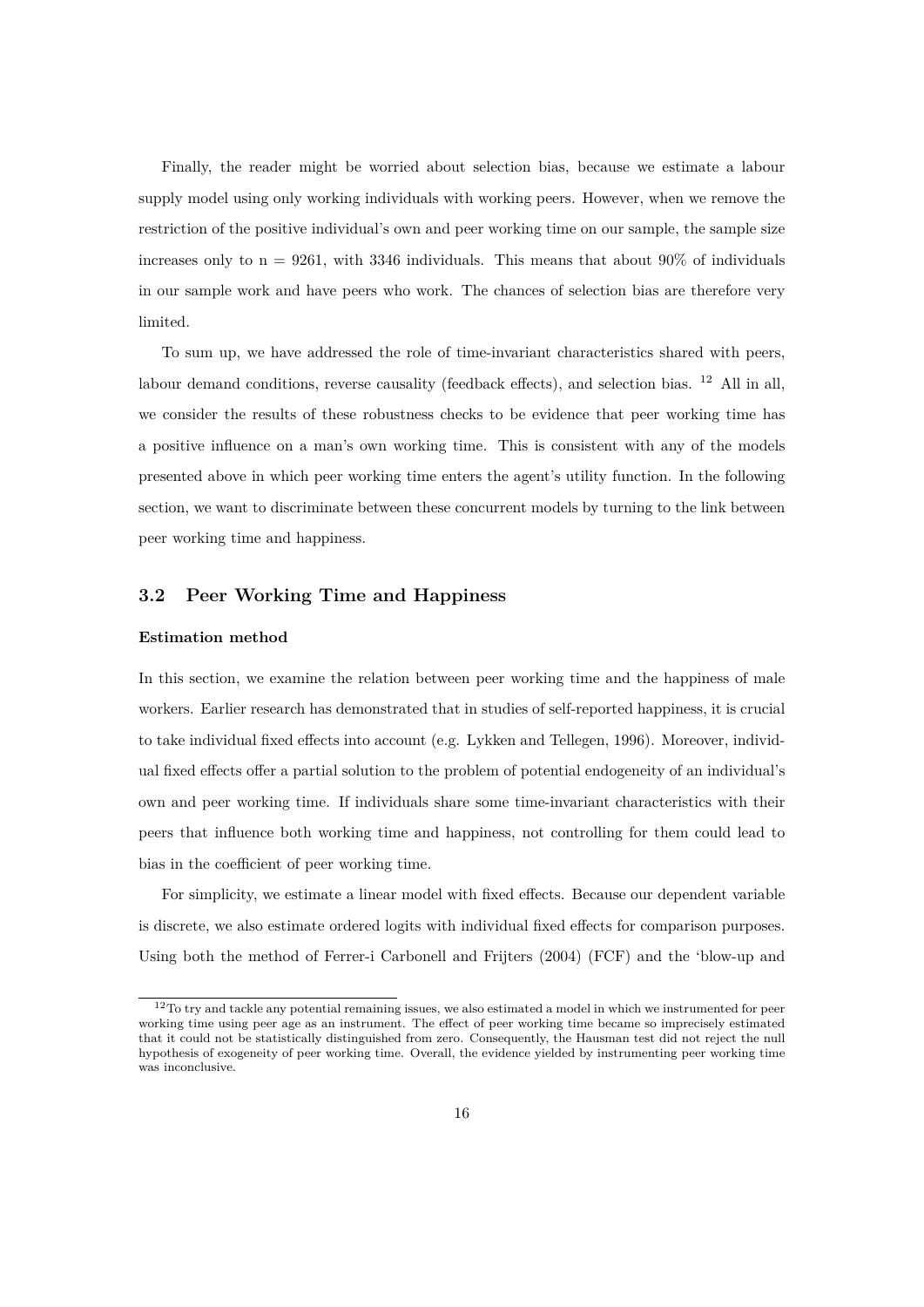cluster' (BUC) method of Baetschmann *et al.* (2011),<sup>13</sup> we find, as Ferrer-i Carbonell and Frijters (2004), that the estimation results are not substantially different when using ordered logits with fixed effects (see Table C6).

#### **Estimation results**

Table 4 presents the estimation results.

First, in column 1, we estimate a model without peer working time, concentrating on men's own hours and net household income. To allow for possible non-linear effects of hours on happiness, the estimation includes a quadratic term for weekly hours.

In columns 2 to 5, we test the three models of social interactions presented in Section 2 by examining how peer working time relates to individual happiness. Column 2 presents a test of the externalities hypothesis by including the interaction of a man's own working time with peer working time. If individuals enjoy working more when their peers work more hours, we expect a positive sign on the coefficient of the interaction term. This is not the case here, which seems to invalidate the externalities hypothesis.<sup>14</sup>

To test the conformity model, we include the square of the difference between a man's working time and the weekly hours of his peers (column 3). The coefficient of this variable is positive and significant, which is at odds with the idea that men conform to their peers' working time because of social norms or externalities in work or leisure.

In columns 4 and 5, we test the status model in its additive comparison and its ratio comparison versions, respectively. The sign on the status term enables us to determine whether individuals derive utility from conspicuous leisure or from conspicuous work. In column 4, we introduce male peer working time into the regression. Note that this is practically equivalent to introducing the difference between an individual's own and peer working time, since we already control for his own working time. Conspicuous leisure would imply a positive coefficient on peer working time, while the conspicuous work model would predict the opposite. Peer working time appears to be negatively associated with happiness, therefore supporting the latter model. This conspicuous work effect holds even if peer income is included in the model, so it does not only

<sup>13</sup>We are thankful to Andy Dickerson for providing us with his code (Hole *et al.*, 2011).

<sup>&</sup>lt;sup>14</sup>The interaction term is not significant either in a model including only a linear hours term.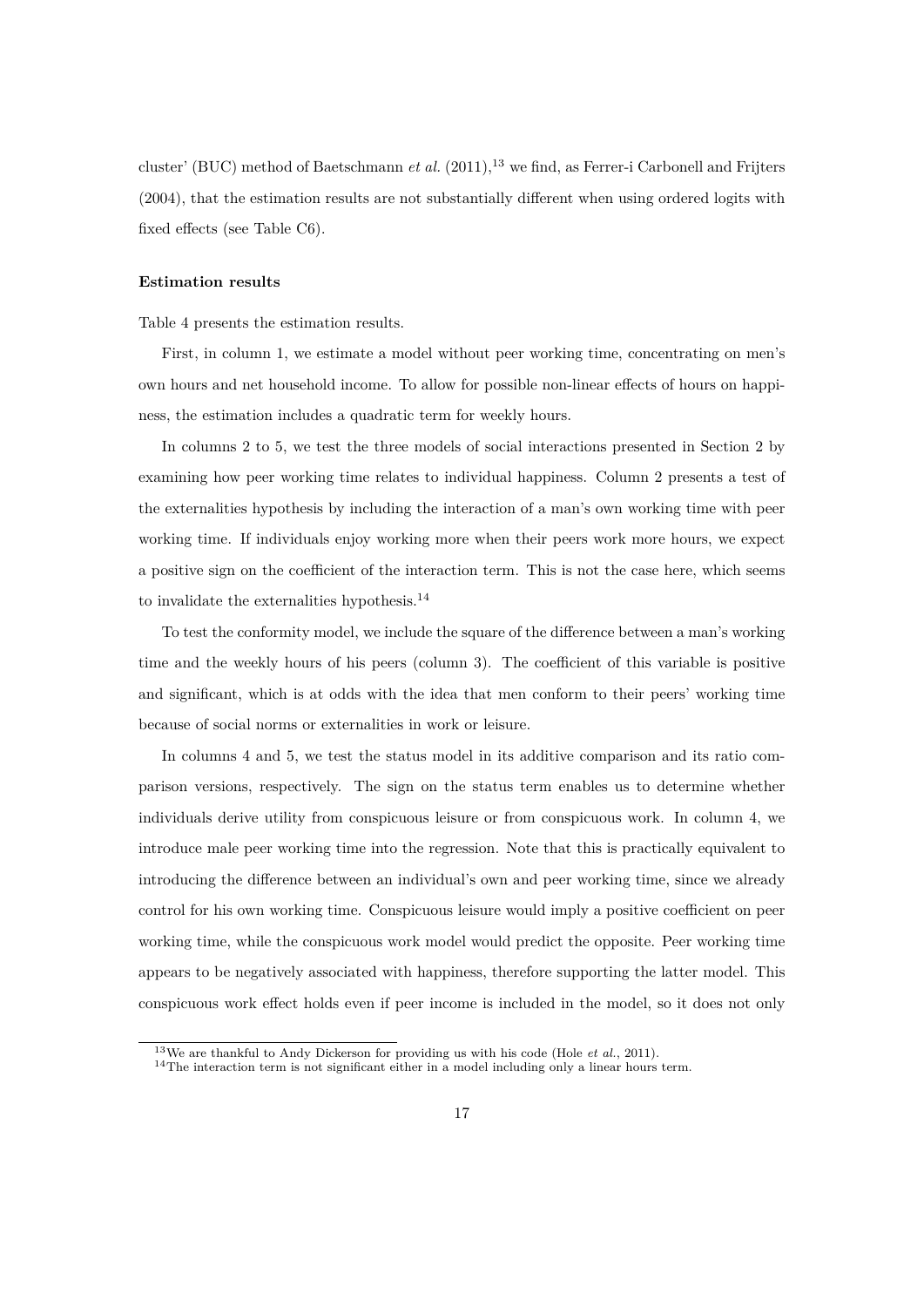|                                                          | (1)          | (2)          | (3)          | $\left( 4\right)$ | (5)          |
|----------------------------------------------------------|--------------|--------------|--------------|-------------------|--------------|
| Weekly hours                                             | $0.0093**$   | $0.0174**$   | $0.0197***$  | $0.0096**$        | $0.0090**$   |
|                                                          | (0.0042)     | (0.0088)     | (0.0063)     | (0.0042)          | (0.0042)     |
| Weekly hours <sup>2</sup>                                | $-0.0001*$   | $-0.0001$    | $-0.0002***$ | $-0.0001*$        | $-0.0001*$   |
|                                                          | (0.0000)     | (0.0000)     | (0.0001)     | (0.0000)          | (0.0000)     |
| Own hours * peer hours                                   |              | $-0.0002$    |              |                   |              |
|                                                          |              | (0.0002)     |              |                   |              |
| (Own hours - peer hours) <sup><math>\hat{}2</math></sup> |              |              | $0.0002**$   |                   |              |
|                                                          |              |              | (0.0001)     |                   |              |
| Male peers' weekly hours                                 |              | 0.0059       |              | $-0.0041**$       |              |
|                                                          |              | (0.0092)     |              | (0.0020)          |              |
| Hours ratio                                              |              |              |              |                   | $0.0145***$  |
|                                                          |              |              |              |                   | (0.0046)     |
| Log net household income                                 | $0.0251*$    | $0.0256*$    | $0.0255*$    | $0.0263*$         | $0.0246*$    |
|                                                          | (0.0148)     | (0.0146)     | (0.0148)     | (0.0147)          | (0.0148)     |
| Log net peer household income                            |              | $-0.0387$    | $-0.0332$    | $-0.0438$         | 0.0041       |
|                                                          |              | (0.0440)     | (0.0447)     | (0.0442)          | (0.0527)     |
| Looking for another job                                  | $-0.0524***$ | $-0.0535***$ | $-0.0531***$ | $-0.0527***$      | $-0.0526***$ |
|                                                          | (0.0198)     | (0.0197)     | (0.0198)     | (0.0197)          | (0.0198)     |
| Subjective health                                        | $0.0818***$  | $0.0825***$  | $0.0818***$  | $0.0824***$       | $0.0821***$  |
|                                                          | (0.0154)     | (0.0154)     | (0.0154)     | (0.0154)          | (0.0154)     |
| Age                                                      | $-0.0349*$   | $-0.0338*$   | $-0.0344*$   | $-0.0332$         | $-0.0353*$   |
|                                                          | (0.0204)     | (0.0204)     | (0.0204)     | (0.0204)          | (0.0204)     |
| $Age^2$                                                  | $0.0004*$    | $0.0004*$    | $0.0004*$    | $0.0004*$         | $0.0004*$    |
|                                                          | (0.0002)     | (0.0002)     | (0.0002)     | (0.0002)          | (0.0002)     |
| Number of children                                       | $-0.0039$    | $-0.0026$    | $-0.0029$    | $-0.0038$         | $-0.0040$    |
|                                                          | (0.0206)     | (0.0205)     | (0.0205)     | (0.0207)          | (0.0205)     |
| Partner                                                  | $0.3154***$  | $0.3194***$  | $0.3191***$  | $0.3194***$       | $0.3158***$  |
|                                                          | (0.0862)     | (0.0863)     | (0.0863)     | (0.0863)          | (0.0863)     |
| Constant                                                 | $3.6546***$  | $3.4848***$  | $3.4890***$  | $3.8357***$       | $3.6643***$  |
|                                                          | (0.4976)     | (0.6324)     | (0.5151)     | (0.5099)          | (0.5029)     |
| Observations                                             | 8,203        | 8,203        | 8,203        | 8,203             | 8,203        |
| Individuals                                              | 3,042        | 3,042        | 3,042        | 3,042             | 3,042        |
| $\mathbb{R}^2$                                           | $0.03\,$     | $0.04\,$     | 0.04         | 0.04              | 0.04         |

Table 4: Happiness: OLS Model with Fixed-Effects

Standard errors (clustered by individual) in parentheses; \* p<0.1; \*\* p<0.05; \*\*\* p<0.01; Year dummies included as additional controls.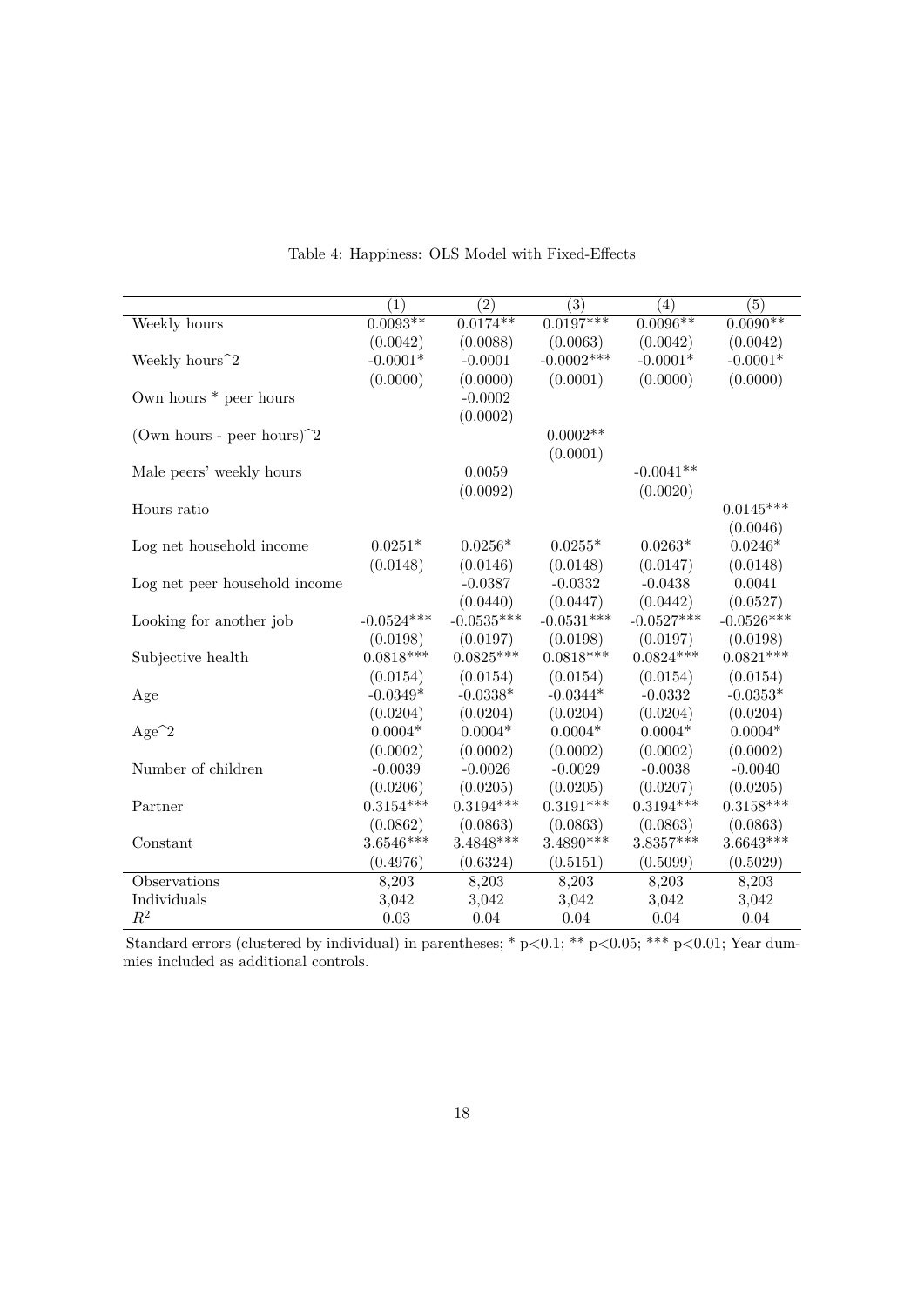capture a relative income effect.<sup>15</sup> In column 5, we include the ratio of one's own weekly hours to peer weekly hours, to test the ratio comparison version of the model. We find a positive and significant relation between the hours ratio and happiness, again supporting the conspicuous work model.

Interestingly, only the working time of male peers is significantly associated with men's happiness. The working time of female peers is not significant when taken up in the regression (results available from the authors).

Since we have only a rather imprecise measure of peer income, we are not able to make hard conclusions about the relative influence of peer working time and peer income on happiness. A worker's own working time and peer working time could influence well-being because they are predictors of good career perspectives and therefore of lifetime income or because they are associated with consumption on the job (in the form of additional material benefits, e.g. a company car).

Clark and Oswald (1998) show that if utility is sufficiently concave in status, individuals will tend to follow the behaviour of their peers. The positive relation found between a man's own working time and the number of hours worked by his peers suggests that this should be the case here. To verify this, we estimate models in which status, as measured by the difference between a man's own hours and his peer's hours, is included non-linearly in the happiness regression (see Table C7). First, when taking up a quadratic status term (column 1), it seems individuals' utility is convex in status, since the sign of the quadratic term is positive. However, this positive sign seems to be driven by a limited number of extreme values in the difference between an individual's own hours and peer hours.<sup>16</sup> Therefore, we also estimate the model while dropping individuals who said they worked more than twice as much as their peers, which corresponds to dropping 54 observations (column 2). In this case, the difference terms are no longer significant, but the sign of the quadratic difference in hours is negative. This latter result is in line with

<sup>15</sup>In fact, the coefficient on peer working time does not change much upon inclusion of peer income, while the coefficient for peer income loses its significance when peer working time is included. The correlation coefficient between peer working time and peer income is 0.24.

<sup>&</sup>lt;sup>16</sup>Including a cubic term of the status variable in the model or running a local polynomial regression of happiness on status shows that the utility function is concave over the range of hours differences in which most observations are concentrated, but convex for especially high values of these differences in hours (results available from the authors).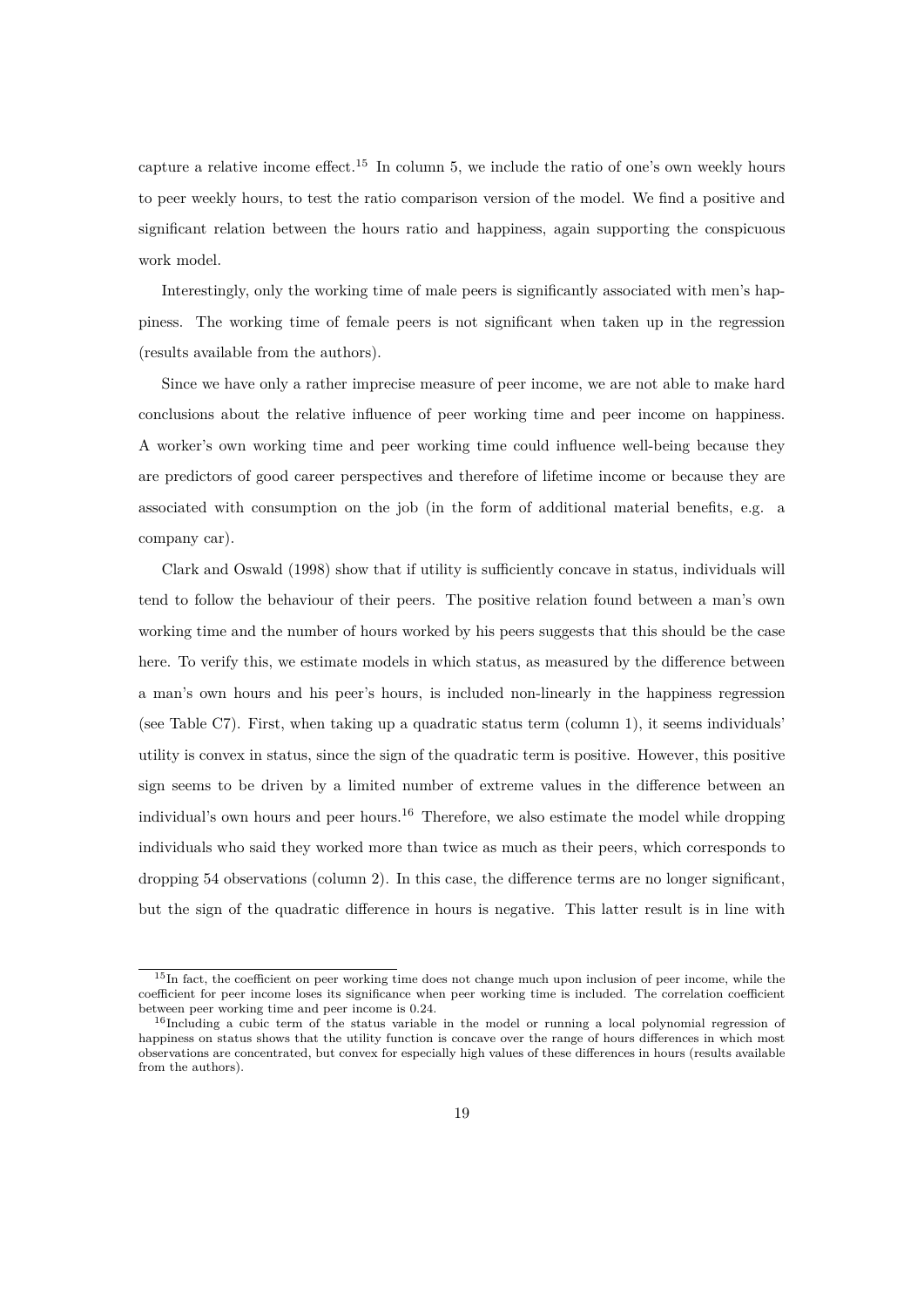the hypothesis of comparison-concave utility. Similar results are obtained when using the hours ratio rather than the difference in hours as a measure of status.<sup>17</sup>

More robust evidence in favour of comparison-concave utility is provided in column 3. Here, we create dummies for working fewer hours than peers, the same number of hours, or more hours. We classify an individual as working the same number of hours as his peers if the absolute value of the difference between his peers' working time and his own is two hours or less. The results indicate that working less than one's peers is negatively related to a man's happiness, while working more is not significantly related to happiness. In this model, the hours terms and status dummies are jointly significant at the  $5\%$  level ( $p<0.025$ ). These results are robust to the exclusion of individuals who work more than twice as much as their peers (column 4). Altogether, this evidence explains why we find evidence of peer effects in our labour supply regressions, but only of very small magnitude.

#### **Robustness checks**

We conduct a number of robustness checks to rule out factors that may cause a spurious relation between peer working time and happiness and to eliminate other potential sources of bias. All robustness checks are carried out on the model for additive comparisons (column 4 in Table 4) because this is the simpler formulation of the conspicuous work model. Table 5 presents an overview of the robustness checks we conducted. For reference, the coefficient obtained in our baseline model is reproduced in row 0 of the table.

1. First, as in the case of labour supply, we want to control for the influence of peer characteristics other than working time and income. We therefore estimate a model controlling for the peer characteristics that are measured in our dataset. The estimation results are presented in Table C8. The coefficients on the additional controls are not significant and the coefficient

<sup>&</sup>lt;sup>17</sup>A quadratic of the ratio of an individual's own hours to peer hours also has a positive and significant coefficient in the unrestricted estimation sample. In the restricted sample, it has a negative sign but is statistically insignificant. According to Clark and Oswald (1998), in a ratio comparisons model, there is following behaviour if  $-u^{II}(h/\bar{h})\left(h/\bar{h}\right) - u'(h/\bar{h}) > 0$ , where *u* is the contribution of status to utility. In the ratio comparisons model we estimated on the restricted sample,  $u = 0.26*(h/\bar{h}) - 0.09*(h/\bar{h})^2$ , so that the values of the estimated coefficients support following behaviour for a ratio of individuals' own hours to peer hours above 0.72. Alternatively, if we estimate the model using the log of the hours ratio and a quadratic of this log, we also find a positive sign for the log and a negative sign for the quadratic, both statistically insignificant, if we restrict the estimation sample to those individuals with a ratio of their own hours to peer hours between 0.72 and 2. They represent 95% of the original sample. All results are available from the authors.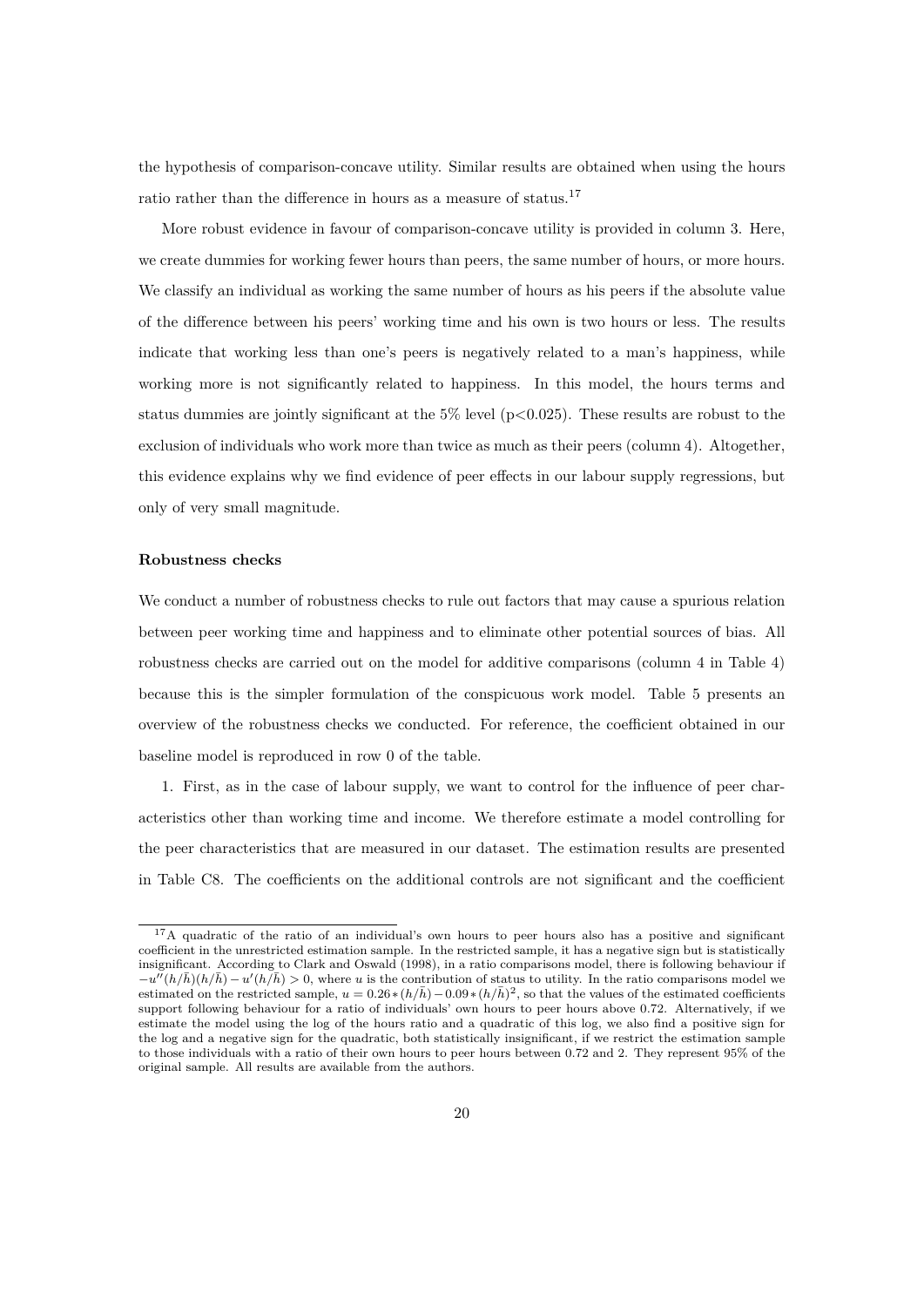|                | Potential source of bias                                          | Estimation method                                                                              | Coefficient on<br>peer working<br>time |
|----------------|-------------------------------------------------------------------|------------------------------------------------------------------------------------------------|----------------------------------------|
| $\Omega$       |                                                                   | Fixed-effects model (baseline)                                                                 | $-0.0041$ **                           |
| 1              | Influence of other peer<br>characteristics<br>(Exogenous effects) | Control for other observed peer<br>characteristics                                             | $-0.0041**$                            |
| $\mathfrak{D}$ | Time-invariant<br>unobservables (Correlated<br>effects 1)         | Pooled model for comparison<br>with fixed-effects model                                        | 0.0006                                 |
| 3              | Endogenous controls                                               | Drop potentially endogenous<br>controls                                                        | $-0.0043**$                            |
| $\overline{4}$ | Job change as potential<br>confounding factor                     | Control for tenure                                                                             | $-0.0041**$                            |
| 5              | Selection bias                                                    | Include non-working individuals<br>and those with non-working<br>peers for comparison purposes | $-0.0021*$                             |

Table 5: Overview of Robustness Checks for the Happiness Estimations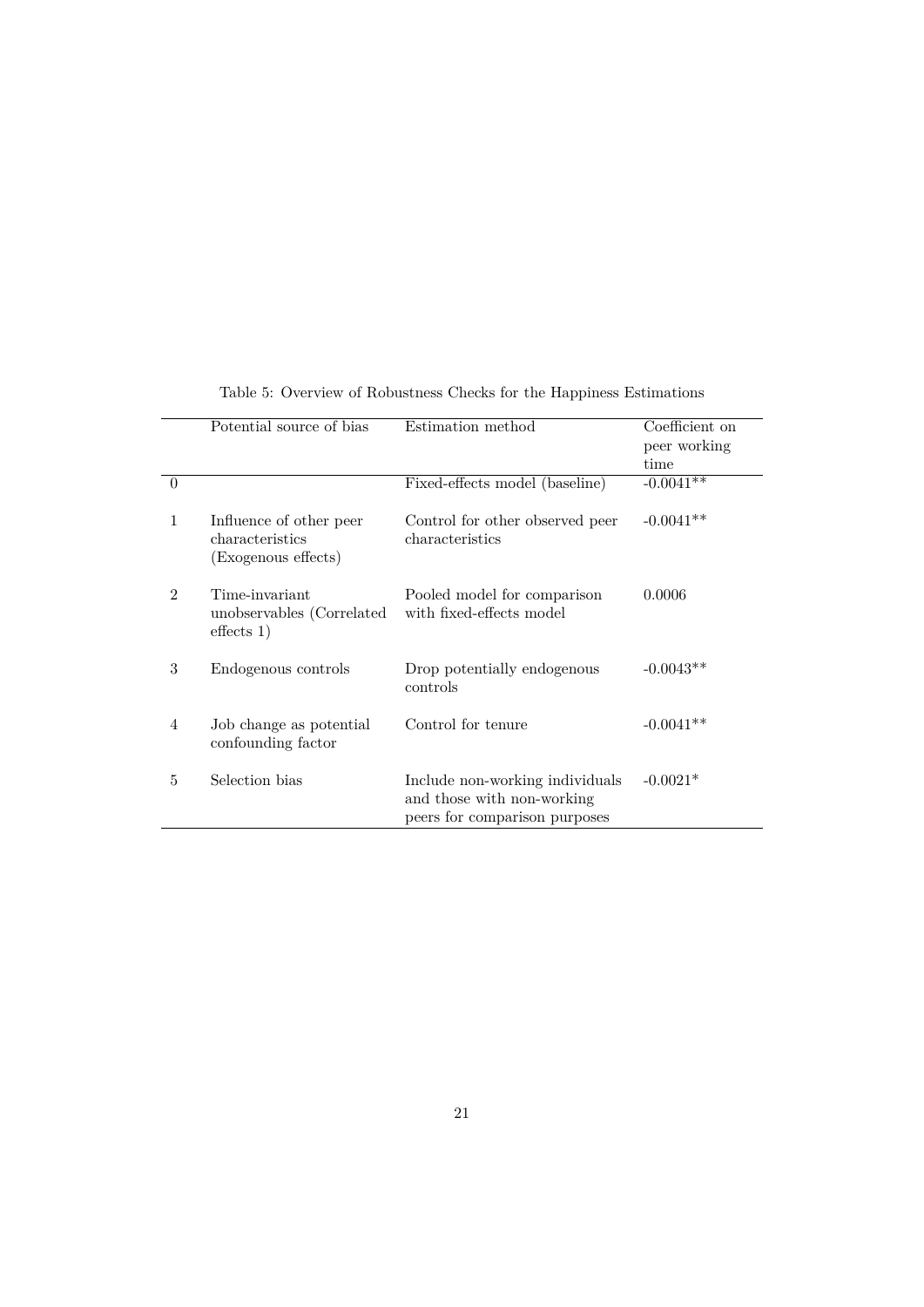on peer working time does not change, which indicates that exogenous effects do not bias our estimation results.

2. Second, we argued above that the use of individual fixed effects eliminates potential time-invariant confounding factors. To check this argument, we also estimate a pooled version of our model (see Table C9). Peer working time turns out to be insignificant in the pooled model (column 2). This hints towards the presence of unobserved characteristics shared with peers that have a positive influence on both peer working time and individual happiness. If this is the case, the peer hours variable in the pooled model captures both the positive effect of these characteristics on happiness and the negative effect of peer hours due to conspicuous work, resulting in an insignificant coefficient. Indeed, in column 1 of Table C9, the effect of a man's own working time seems to be overestimated in the pooled model, since the quadratic hours term is insignificant and since taking the coefficients from the pooled model at face value suggests an optimal working time of 85 hours a week. This suggests the presence of unobserved characteristics that increase both the number of hours and happiness. In our main model, we correct for those characteristics by introducing individual fixed effects so that only the negative effect of peer working time on happiness due to conspicuous work is left to be captured by the model.

3. One might further be worried that other variables in the models estimated are endogenous (income, peer income, job satisfaction, health, partner, number of children) and that this endogeneity biases the coefficients on our variables of interest. However, when the model is estimated without these potentially endogenous control variables, the estimated coefficients on an individuals' own working time and peer working time remain similar (full results available from the authors).

4. Another potential source of concern is the idea that a job change could affect one's own working time, peer working time, and happiness at the same time, therefore driving a spurious relation between these variables. We do not directly observe job changes in our data, but we can construct a measure of job tenure. Including this measure as a control in our model or a dummy for recent job changers (with job tenure shorter than a year or shorter than two years) does not affect the coefficient on one's own working time and peer working time (full results available from the authors).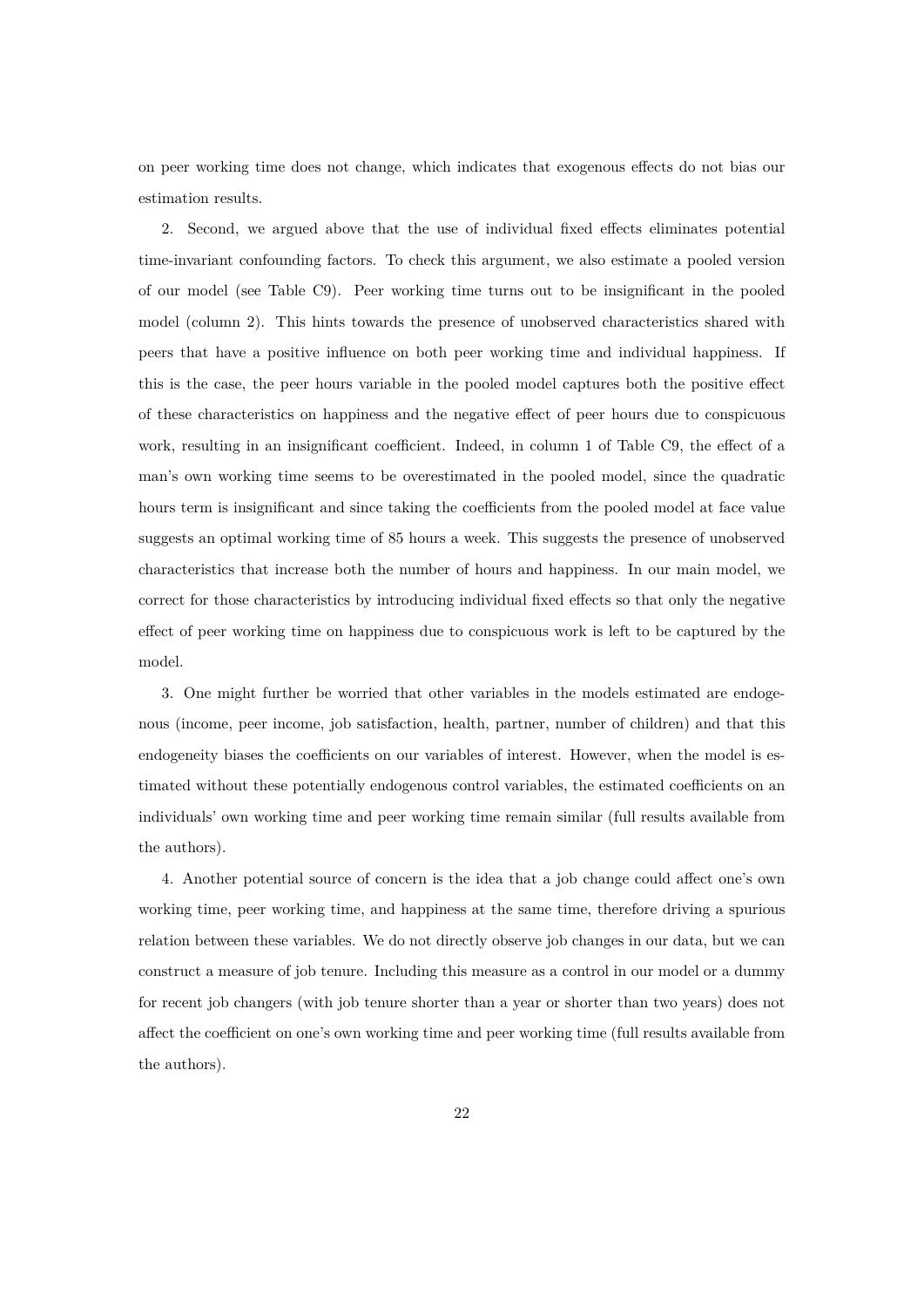5. For the reader worried that focusing on only working men with working peers might somehow distort the results, we also estimated our main models while including non-working men and men with non-working peers. The results remain qualitatively the same (full results available from the authors).<sup>18</sup>

In conclusion, the negative coefficient on peer working time that we found in our main model holds when we use different methods aiming at excluding different sources of spuriousness or bias.<sup>19</sup> We conclude that the conspicuous work model is not invalidated. It has to be stressed, however, that both an individual's own working time and peer working time are measured by the respondents' answers to survey questions. Strictly speaking, we can therefore only say that men are happier if they have the feeling that they work more or that they do not work less than their male peers.

### **4 Conclusions**

In this paper, we have correlated a unique measure of peer working time with both individual working time and individual happiness, to better understand how peer working time enters an individual's utility function. This enabled us to shed light on the drivers of social interactions in labour supply. We used the Dutch CentER panel and focused on men of working age. We used the respondents' answer to the question: 'If you think of the men among your acquaintances, how many hours per week do they work on average?'. A first descriptive look at the data confirms that the use of this unique measure of peer working time has added value compared with constructs based on individual characteristics, because individuals often report peer characteristics that differ from their own.

We presented three different models of the role peer working time can play in an individual's utility function. In the first model, individuals imitate their peers' labour supply because peer

<sup>&</sup>lt;sup>18</sup>In addition, peer income has a negative and significant coefficient, which might be due to increased power since we gain about a thousand observations.

<sup>&</sup>lt;sup>19</sup>A further potential source of endogeneity could be reverse causality. It would play a role if happier people are likely to choose different working hours and peer working hours. We attempted to tackle this problem by using instrumental variables for individuals' own and peer working hours. As instruments for one's own working time, we used the constraints on the respondents' labour supply, measured as the difference between the desired weekly working time reported by the respondents and their actual weekly working time. The instrument we used for peer working time was peer age, but the F-statistic for the first stage indicated that it was not a very strong instrument. Peer working time, when instrumented, remained negative and significant. The endogeneity test could not reject the exogeneity of the working time variables.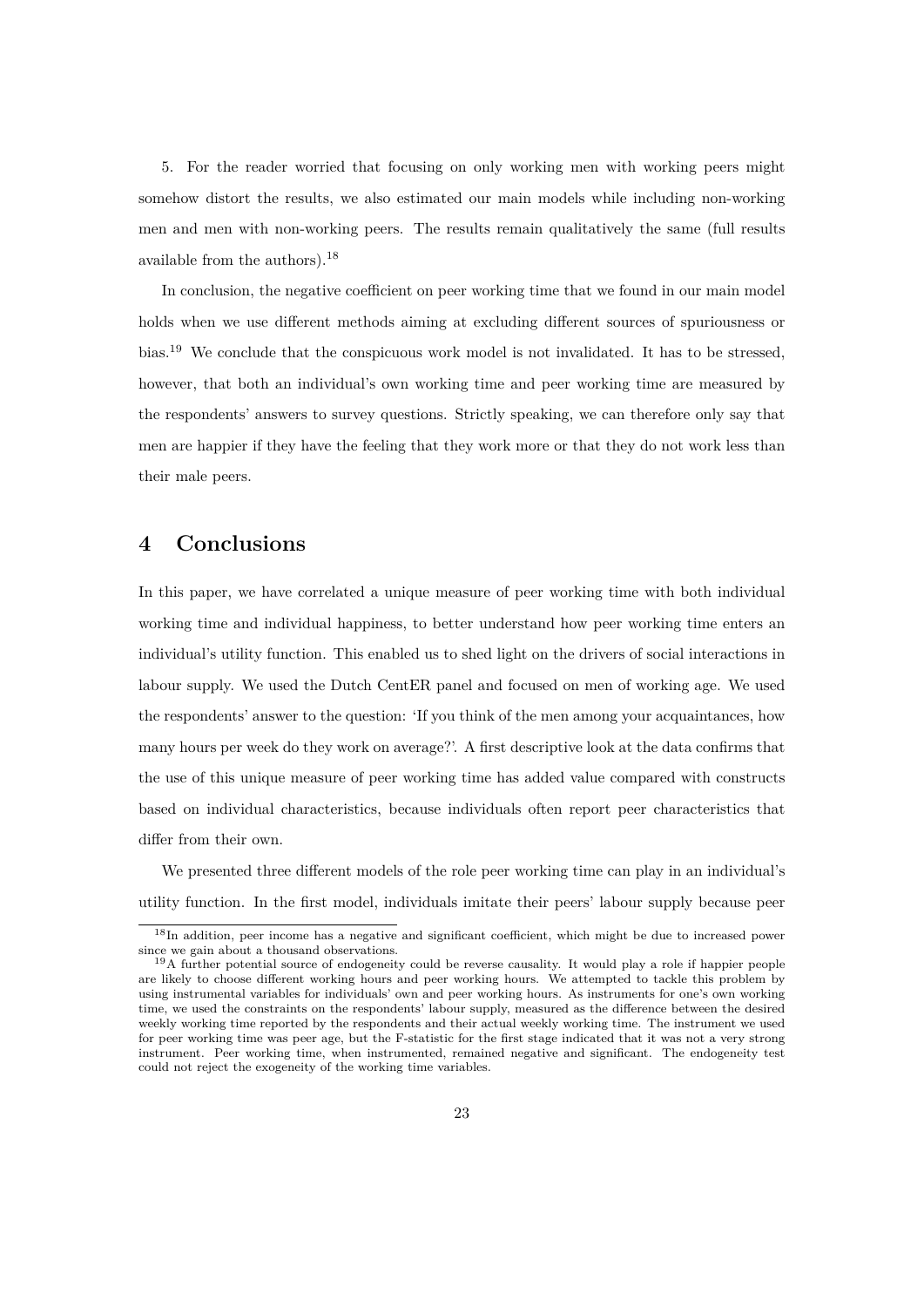working time generates externalities for them that directly affect the marginal utility they obtain from work or leisure. In the second model, people derive utility from conforming to their peers' labour supply behaviour because the latter constitutes a social norm. In the third model, individuals derive status from the difference between their peers' working time and their own. This third model can take two forms: In the conspicuous leisure model, individuals derive status from working less than others because this is interpreted as evidence of affluence. On the other hand, in the conspicuous work model, status is derived from working a great deal and therefore individuals derive utility from working more or not working less than their peers. All three models predict a positive effect of peer labour supply on one's own labour supply, but they differ with respect to their predictions about the effect of peer working time on happiness.

In line with all three models, we found evidence of peer effects on men's working time, in the sense that a man works more hours the longer his male peers work. This evidence is in line with the earlier results of Aronsson *et al.* (1999), Weinberg *et al.* (2004), and Grodner and Kniesner (2008). To distinguish between the three models, we studied the link between peer labour supply and happiness. We found that peer labour supply is negatively related to men's happiness, controlling for one's own working time, one's own income, and peer income. This finding is consistent with the conspicuous work model. The evidence suggests that the relations we find are robust to a number of potential sources of bias or spuriousness.

Our results are in line with a conspicuous work model with comparison-concave utility (i.e. decreasing marginal utility of status), convex costs of working time, and non-increasing marginal private utility of working time (Clark and Oswald, 1998). A preference for status derived from work induces men to follow their peers' labour supply but, because of the decreasing marginal utility of status and the increasing marginal net costs of working more, they do not engage in an explosive rat race. It is worth noting that our results do not necessarily imply an increasing trend in working time at the macro level. The fact that individuals tend to follow their peers can also explain a downward trend in weekly working time.<sup>20</sup> In the conspicuous work model, a decrease in peer working time (e.g. due to an external shock) allows men to decrease their own working time without losing status.

<sup>20</sup>In fact, on average, usual weekly hours worked by men on their main job decreased in the Netherlands from 38.1 hours in 1994 to 35.7 hours in 2011 (Organisation for Economic Co-operation and Development (OECD), stats.oecd.org) and also decreased during the same period for most other OECD countries.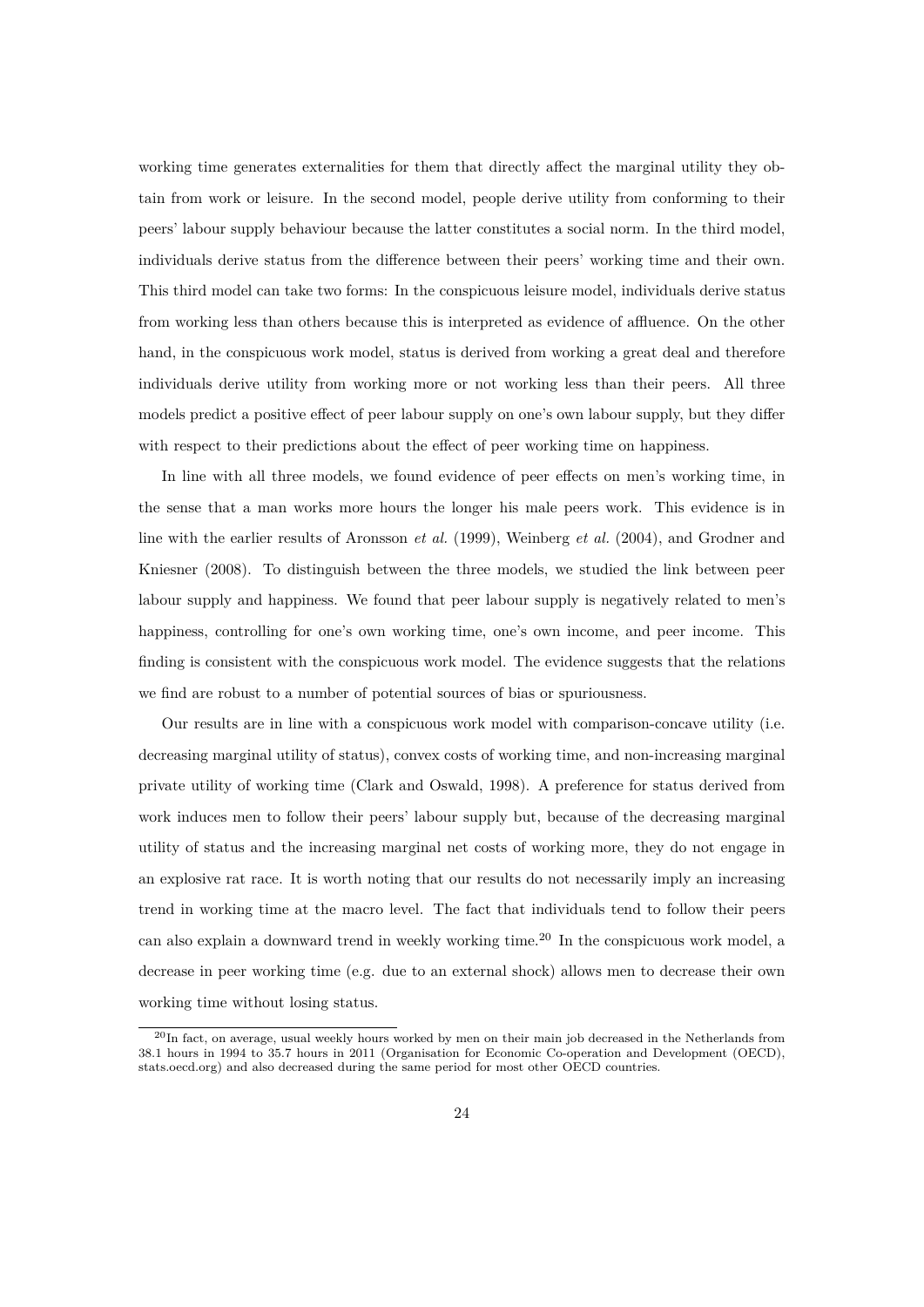These results shed light on the motivations behind following behaviour in terms of working time. A better understanding of such motivations can be important for the design of incentives. For instance, Aronsson and Johansson-Stenman (2013) examine the implications for taxation of taking into account not only the role played by relative consumption, but also the implications of conspicuous leisure, and conclude that while conspicuous consumption calls for progressive taxation, conspicuous leisure would justify regressive taxation in some cases and not affect optimal taxation in others. If individuals are motivated by conspicuous work rather than conspicuous leisure, the case for progressive taxation becomes stronger.

### **References**

- Akerlof, G.A. (1980). 'A theory of social custom, of which unemployment may be one consequence', *The Quarterly Journal of Economics*, vol. 94(4), pp. 749–775.
- Akerlof, G.A. and Kranton, R.E. (2000). 'Economics and identity', *The Quarterly Journal of Economics*, vol. 115(3), pp. 715–753.
- Alesina, A.F., Glaeser, E.L. and Sacerdote, B. (2006). 'Work and leisure in the u.s. and europe why so different', in (M. Gertler and K. Rogoff, eds.), *NBER Macroeconomics Annual 2005, Volume 20*, pp. 1–100, MIT Press.
- Aronsson, T., Blomquist, S., Sacklén, H. *et al.* (1999). 'Identifying interdependent behaviour in an empirical model of labour supply', *Journal of Applied Econometrics*, vol. 14(6), pp. 607–626.
- Aronsson, T. and Johansson-Stenman, O. (2013). 'Conspicuous leisure: Optimal income taxation when both relative consumption and relative leisure matter', *The Scandinavian Journal of Economics*, vol. 115(1), pp. 155–175.
- Baetschmann, G., Staub, K.E. and Winkelmann, R. (2011). 'Consistent estimation of the fixed effects ordered logit model', IZA Discussion Paper nr.5443.
- Benjamin, D.J., Kimball, M.S., Heffetz, O. and Rees-Jones, A. (2012). 'What do you think would make you happier? what do you think you would choose?', *The American Economic Review*, vol. 102(5), p. 2083.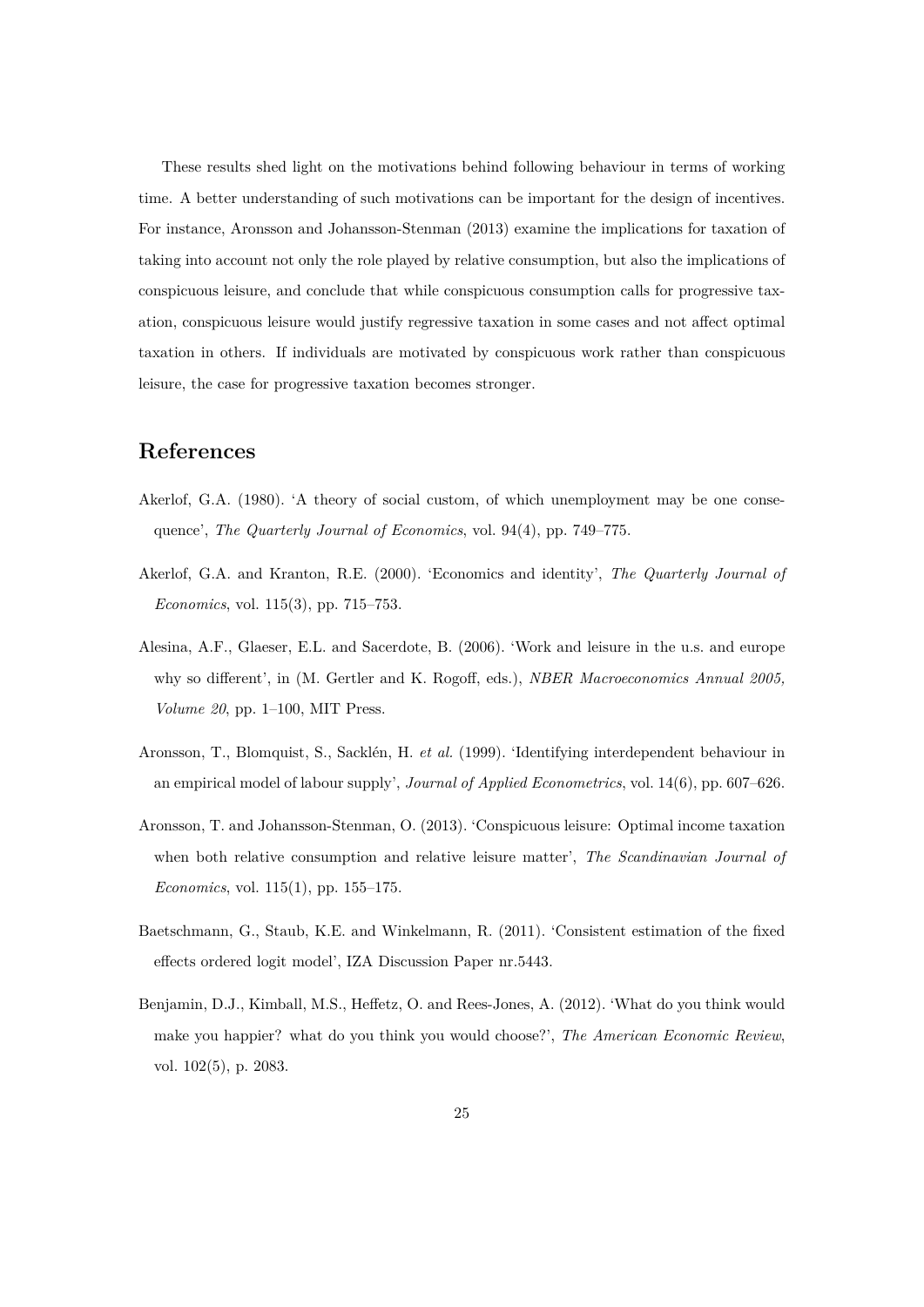- Bernheim, B.D. (1994). 'A theory of conformity', *Journal of political Economy*, vol. 102(5), pp. 841–877.
- Blanchflower, D.G., Landeghem, B. and Oswald, A.J. (2009). 'Imitative obesity and relative utility', *Journal of the European Economic Association*, vol. 7(2-3), pp. 528–538.
- Booth, A.L. and Van Ours, J.C. (2008). 'Job satisfaction and family happiness: The part-time work puzzle', *The Economic Journal*, vol. 118(526), pp. F77–F99.
- Booth, A.L. and Van Ours, J.C. (2009). 'Hours of work and gender identity: Does part-time work make the family happier?', *Economica*, vol. 76(301), pp. 176–196.
- Booth, A.L. and Van Ours, J.C. (2013). 'Part-time jobs: what women want?', *Journal of Population Economics*, vol. 26(1), pp. 263–283.
- Burda, M., Hamermesh, D.S. and Weil, P. (2013). 'Total work and gender: facts and possible explanations', *Journal of Population Economics*, vol. 26(1), pp. 239–261.
- Clark, A.E. (2003). 'Unemployment as a social norm: Psychological evidence from panel data', *Journal of Labor Economics*, vol. 21(2), pp. 323–351.
- Clark, A.E. and Oswald, A.J. (1998). 'Comparison-concave utility and following behaviour in social and economic settings', *Journal of Public Economics*, vol. 70(1), pp. 133–155.
- Falk, A. and Ichino, A. (2006). 'Clean evidence on peer effects', *Journal of Labor Economics*, vol. 24(1), pp. 39–57.
- Ferrer-i Carbonell, A. and Frijters, P. (2004). 'How important is methodology for the estimates of the determinants of happiness?', *The Economic Journal*, vol. 114(497), pp. 641–659.
- Frijters, P. and Leigh, A. (2008). 'Materialism on the march: From conspicuous leisure to conspicuous consumption?', *Journal of Socio-Economics*, vol. 37(5), pp. 1937–1945.
- Grodner, A. and Kniesner, T.J. (2006). 'Social interactions in labor supply', *Journal of the European Economic Association*, vol. 4(6), pp. 1226–1248.
- Grodner, A. and Kniesner, T.J. (2008). 'Labor supply with social interactions: econometric estimates and their tax policy implications', *Research in Labor Economics*, vol. 28, pp. 1–23.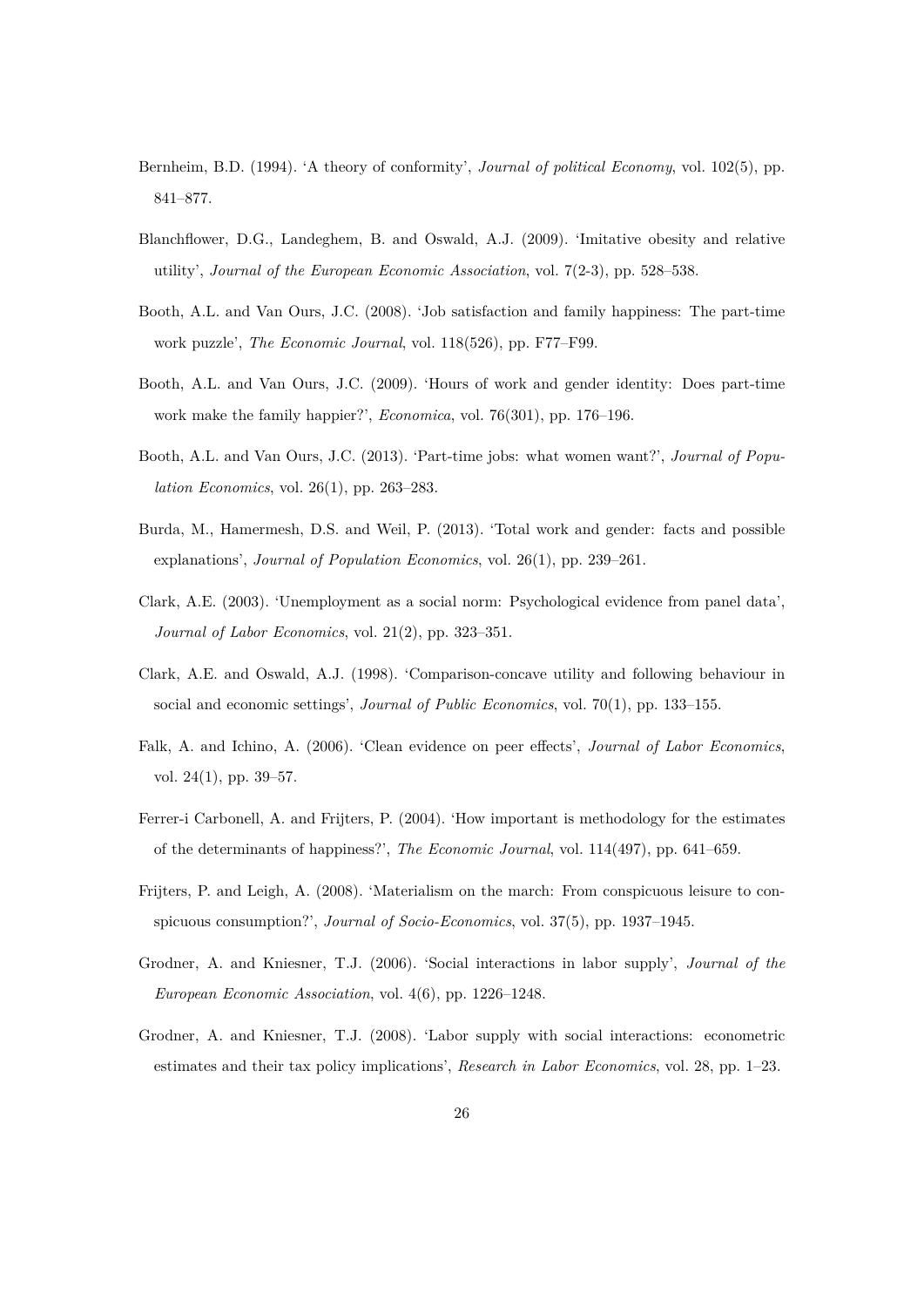- Hamermesh, D.S. (2002). 'Timing, togetherness and time windfalls', *Journal of Population Economics*, vol. 15(4), pp. 601–623.
- Hole, A.R., Dickerson, A. and Munford, L. (2011). 'A review of estimators for the fixed-effects ordered logit model', United Kingdom Stata Users' Group Meetings 2011.
- Ichino, A. and Maggi, G. (2000). 'Work environment and individual background: explaining regional shirking differentials in a large italian firm', *The Quarterly Journal of Economics*, vol. 115(3), pp. 1057–1090.
- Jenkins, S.P. and Osberg, L. (2004). 'Nobody to play with? the implications of leisure coordination', in (D. S. Hamermesh and G. A. Pfann, eds.), *The Economics of Time Use (Contributions to Economic Analysis, Volume 271)*, pp. 113–145, Emerald Group Publishing Limited.
- Kahneman, D. and Thaler, R.H. (2006). 'Anomalies: Utility maximization and experienced utility', *The Journal of Economic Perspectives*, vol. 20(1), pp. 221–234.
- Lykken, D. and Tellegen, A. (1996). 'Happiness is a stochastic phenomenon', *Psychological Science*, vol. 7(3), pp. 186–189.
- Manski, C.F. (1993). 'Identification of endogenous social effects: The reflection problem', *The Review of Economic Studies*, vol. 60(3), pp. 531–542.
- Maurin, E. and Moschion, J. (2009). 'The social multiplier and labor market participation of mothers', *American Economic Journal: Applied Economics*, pp. 251–272.
- Nickell, S. (1981). 'Biases in dynamic models with fixed effects', *Econometrica: Journal of the Econometric Society*, pp. 1417–1426.
- Oswald, A.J. and Powdthavee, N. (2007). 'Obesity, unhappiness, and the challenge of affluence: theory and evidence', *Economic Journal*, vol. 117(6), pp. 441–454.
- Rätzel, S. (2009). 'Revisiting the neoclassical theory of labour supply–disutility of labour, working hours, and happiness', Otto-von-Guericke University Magdeburg, Faculty of Economics and Management.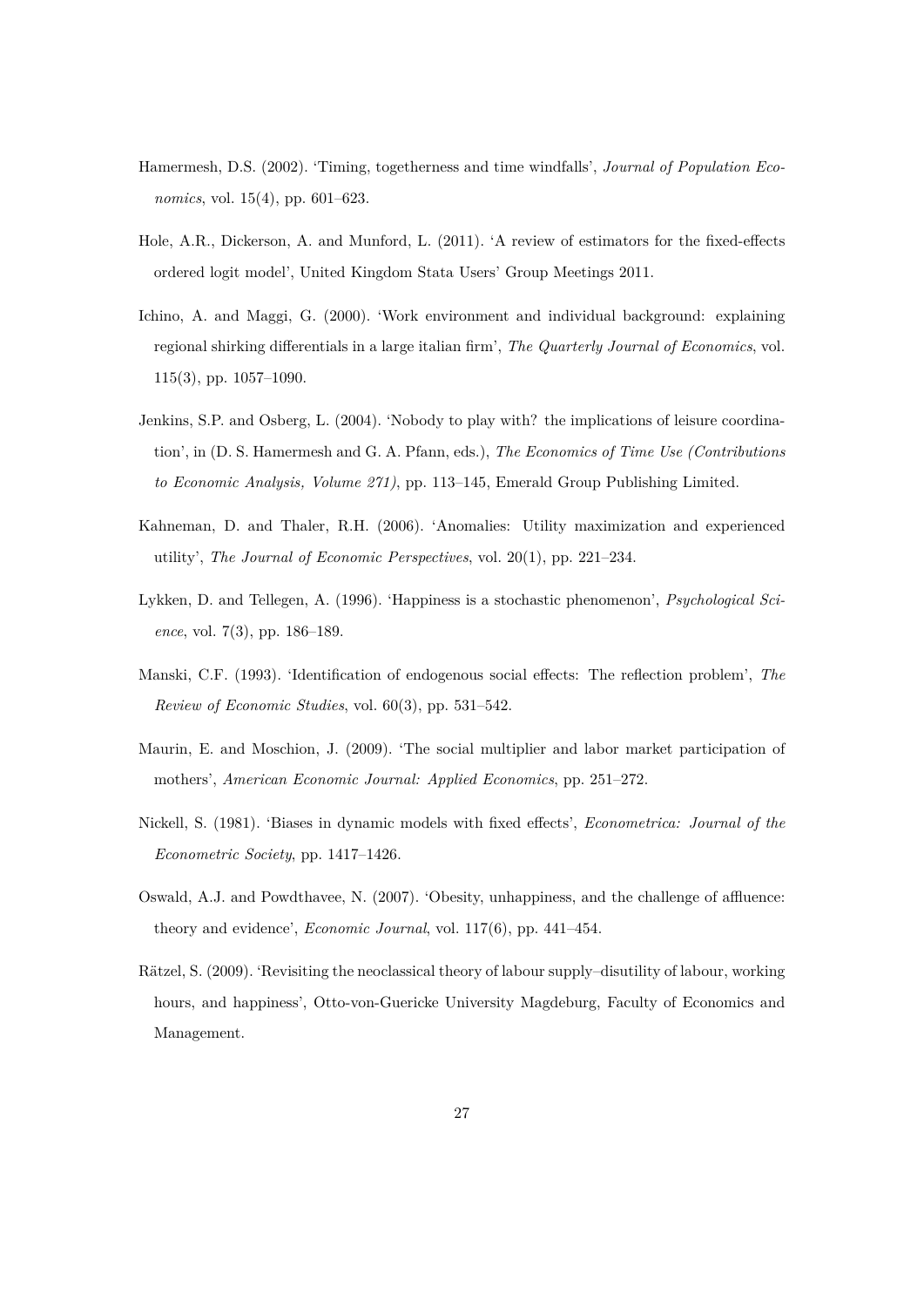- Soetevent, A.R. (2006). 'Empirics of the identification of social interactions; an evaluation of the approaches and their results', *Journal of Economic Surveys*, vol. 20(2), pp. 193–228.
- Stiglitz, J.E. (2008). 'Toward a general theory of consumerism: Reflections on keynes's economic possibilities for our grandchildren', *L. Pecchi & G. Piga (red.), Revisiting Keynes: Economic possibilities for our grandchildren*, pp. 41–86.
- Stutzer, A. and Lalive, R. (2004). 'The role of social work norms in job searching and subjective well-being', *Journal of the European Economic Association*, vol. 2(4), pp. 696–719.
- Topa, G. (2001). 'Social interactions, local spillovers and unemployment', *The Review of Economic Studies*, vol. 68(2), pp. 261–295.
- Van der Klaauw, B. and Van Ours, J.C. (2003). 'From welfare to work: does the neighborhood matter?', *Journal of Public Economics*, vol. 87(5), pp. 957–985.
- Van der Lippe, T. and Siegers, J.J. (1994). 'Division of household and paid labour between partners: effects of relative wage rates and social norms', *Kyklos*, vol. 47(1), pp. 109–136.
- Veblen, T. (1899). *The theory of the leisure class: An economic study in the evolution of institutions*, Macmillan & Company, Limited.
- Vendrik, M. (1998). 'Unstable bandwagon and habit effects on labor supply', *Journal of Economic Behavior & Organization*, vol. 36(2), pp. 235–255.
- Vendrik, M. (2003). 'Dynamics of a household norm in female labour supply', *Journal of Economic Dynamics and Control*, vol. 27(5), pp. 823–841.
- Weinberg, B.A., Reagan, P.B. and Yankow, J.J. (2004). 'Do neighborhoods affect hours worked? evidence from longitudinal data', *Journal of Labor Economics*, vol. 22(4), pp. 891–924.
- Woittiez, I. and Kapteyn, A. (1998). 'Social interactions and habit formation in a model of female labour supply', *Journal of Public Economics*, vol. 70(2), pp. 185–205.
- Wooldridge, J.M. (1995). 'Selection corrections for panel data models under conditional mean independence assumptions', *Journal of Econometrics*, vol. 68(1995), pp. 115–132.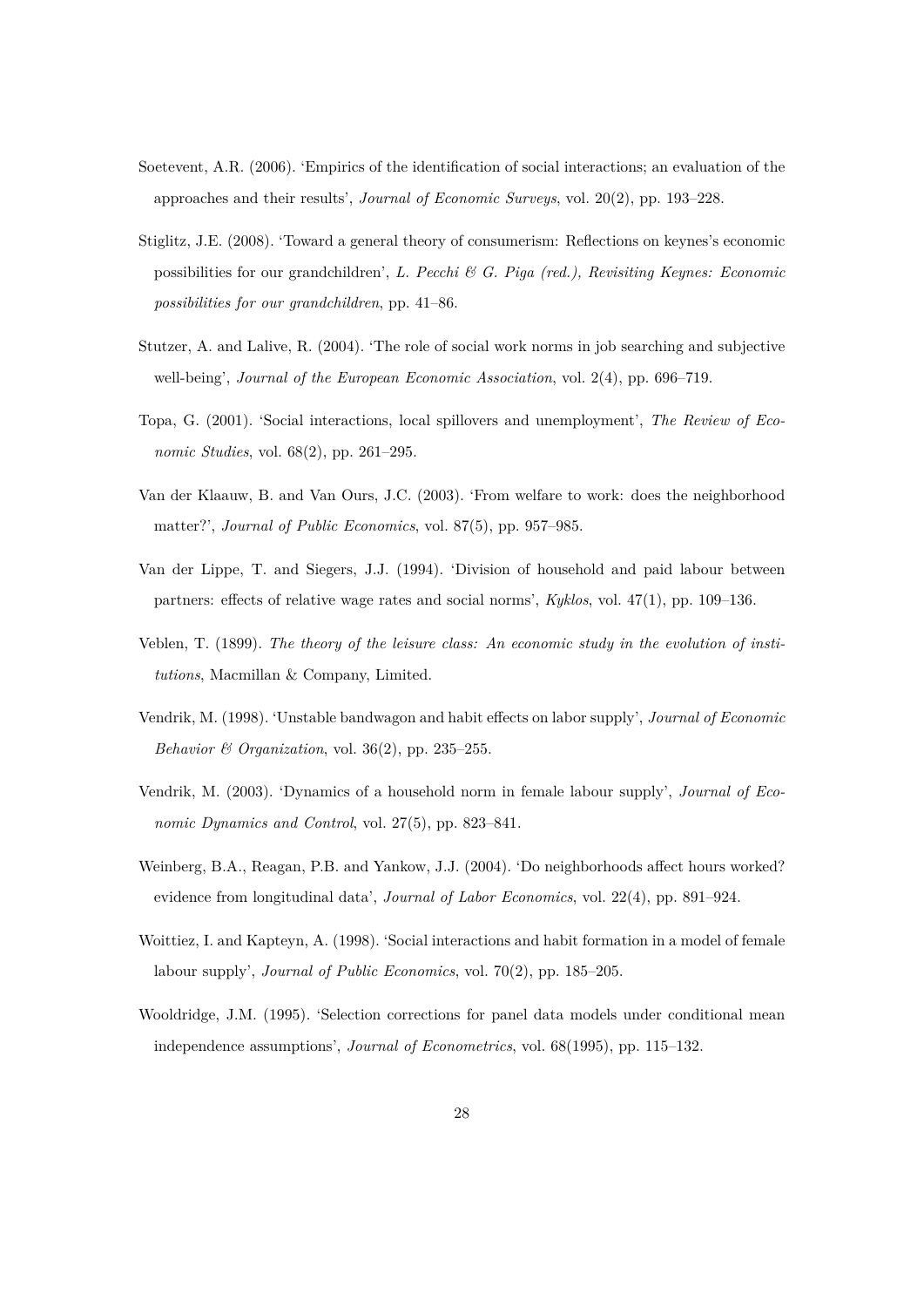## **Appendix A - Figures**



Figure A1: Histograms of the Variables of Interest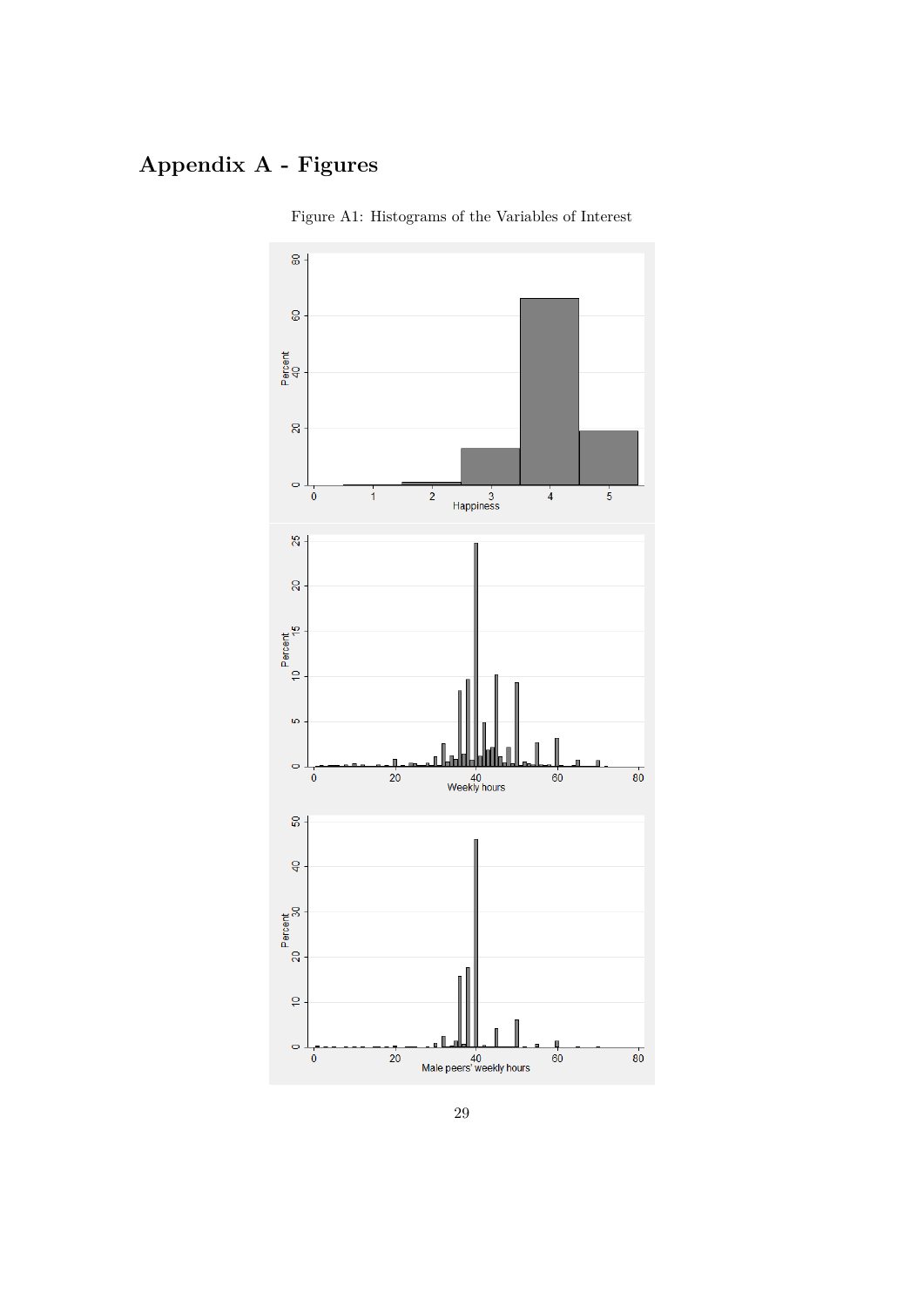

Figure A2: Scatterplot of Peer Hours against Own Hours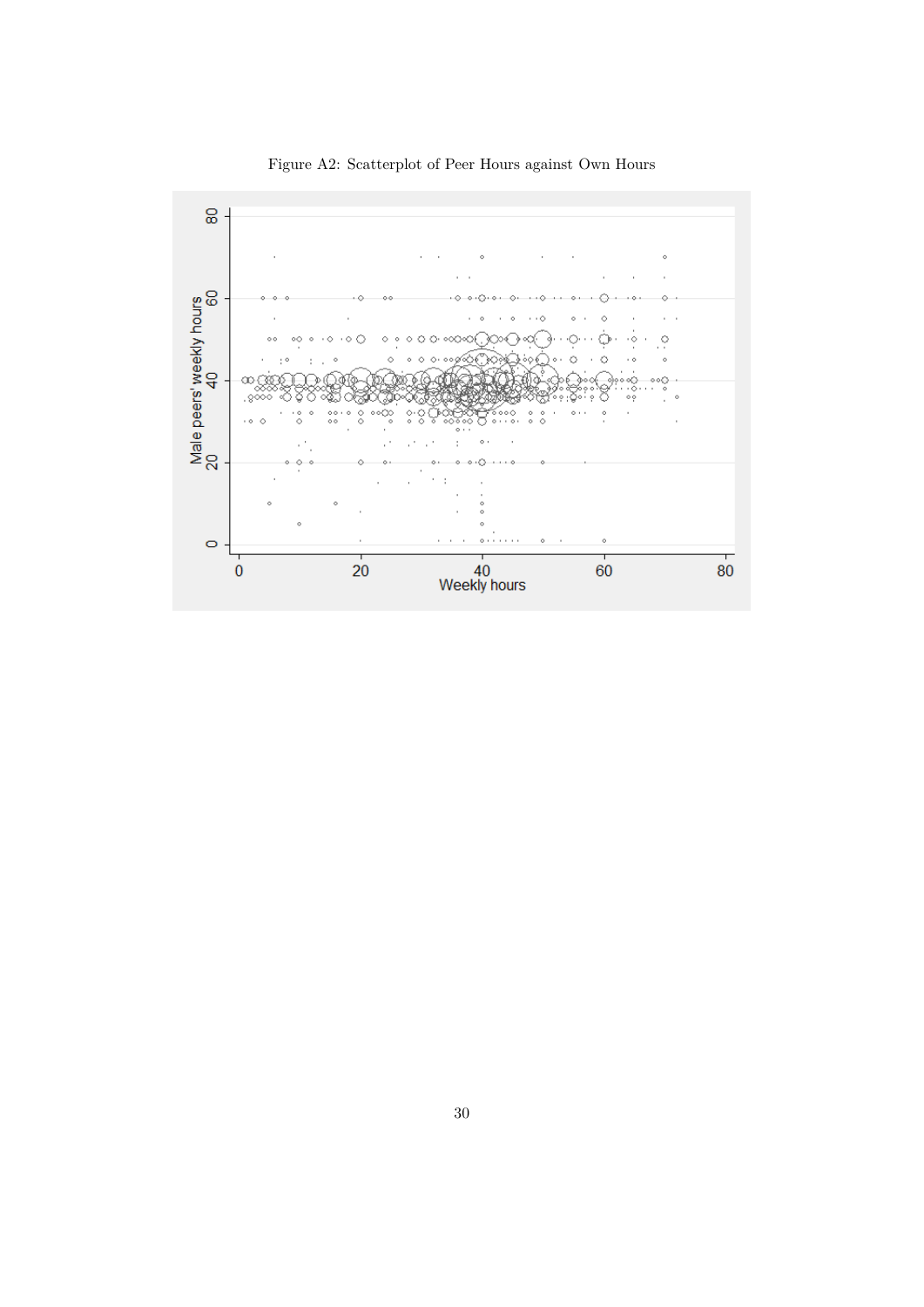### **Appendix B - Data**

#### **Data cleaning**

The data contained a number of implausibly high values for both own and peer weekly working time. We excluded observations with more than 72 weekly hours. This corresponds to dropping the top percentile of the distribution of own hours in our sample. We tried different upper limits for the hours variables, ranging from 60 hours to no limit. The choice of the upper limit had only very little influence on the main estimation results. The instances in which the thresholds influenced the results are mentioned in the results section (Section 4).

The CentER panel measures income in a very detailed way at the individual level, through a number of questions on sources of income, such as earnings, social benefits, and transfers from family. The total net household income is measured as the sum of the net incomes of the different members of a household. The data are organized to avoid double-counting in case different members of the same household mention the same income source. To eliminate implausibly low and implausibly high values of household income, we exclude the top and bottom 0.5% of the household income distribution. As for the hours, the choice of the threshold for cleaning the household income variable had very little impact on the estimation results.

#### **Prediction of missing values for peer income**

Table B1 presents the estimation results of the model used to predict peer income where it was missing. Admittedly, the coefficients estimated in this model can be influenced by selection bias if answering the peer income question is related to the level of peer income. To check for this possibility, we also estimated a simple linear model by ordinary least squares (OLS), with and without correction for selection (results available from the authors). As an instrument for selection, we used the lag of the number of missing answers to peer-related questions other than the question about peer income. (We could not use the present value since it was a perfect predictor of being part of the estimation sample.) There was very little variation in this variable, but it still had a negative and significant effect on the probability of answering the peer income question. We did find evidence that selection matters. However, in our equations of interest, whether we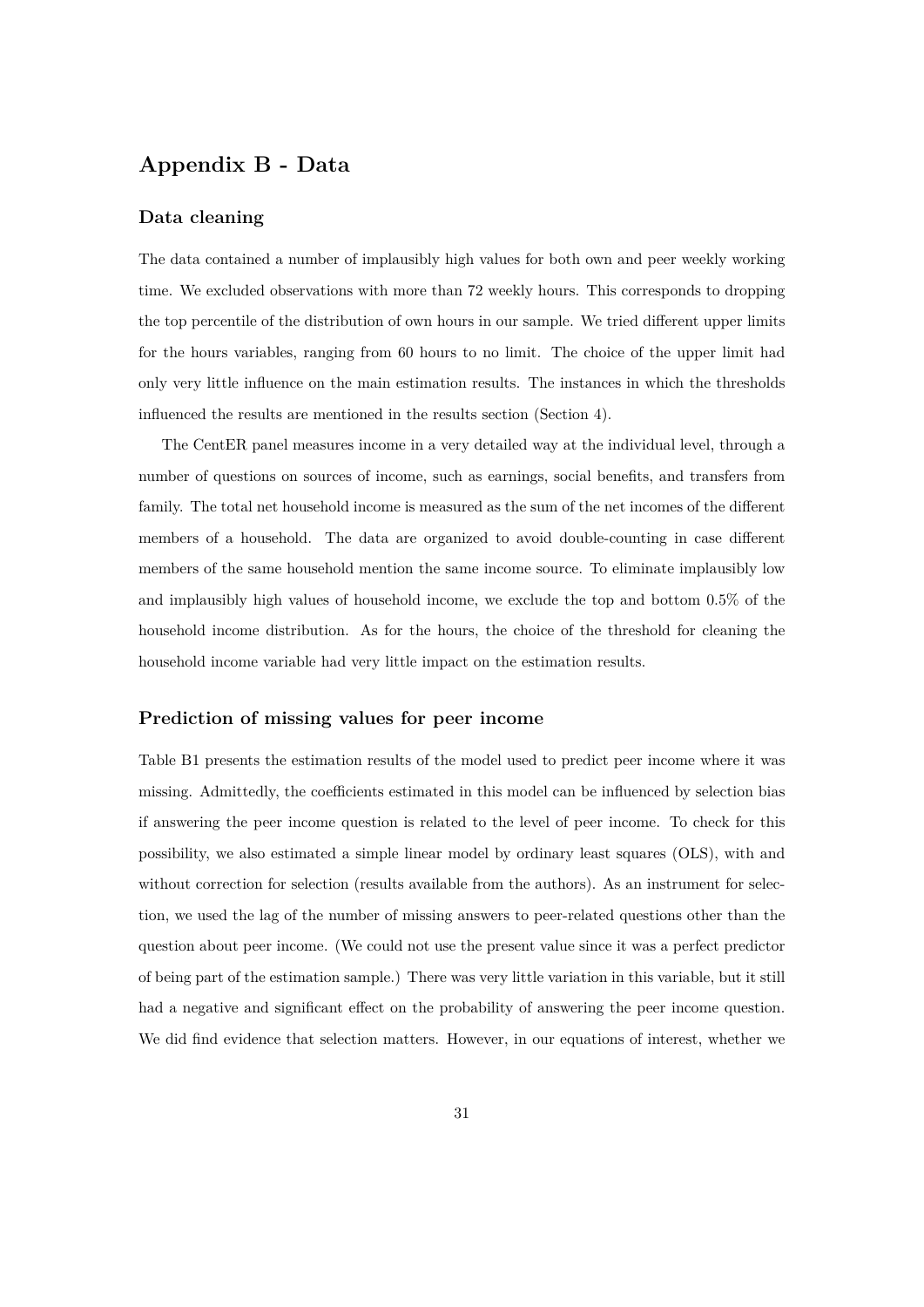| Peer age                                  | $0.5974***$  |
|-------------------------------------------|--------------|
|                                           | (0.0831)     |
| Peer age <sup><math>\hat{ }</math>2</sup> | $-0.0190***$ |
|                                           | (0.0062)     |
| Peer household size                       | $0.2109***$  |
|                                           | (0.0227)     |
| Most peers self-employed                  | $-0.1205$    |
|                                           | (0.0836)     |
| Peer education level                      | $0.5754***$  |
|                                           | (0.0166)     |
| Male peers' weekly working time           | $0.0347***$  |
|                                           | (0.0039)     |
| Female peers' weekly working time         | 0.0012       |
|                                           | (0.0012)     |
| bservations                               | 7326         |
|                                           |              |

Table B1: Peer Income: Ordered Logit Model

Standard errors in parentheses;  $*$  p $< 0.1$ ;  $**$ p<0.05; \*\*\* p<0.01; Year dummies included as additional controls.

used predicted peer income computed on the basis of the ordered logit, the simple OLS, or the Heckman model with the selection equation made very little difference to the estimation results. We therefore chose to use the linear prediction from the ordered logit because the distribution of the predicted peer income variable was most similar to that of the measured one.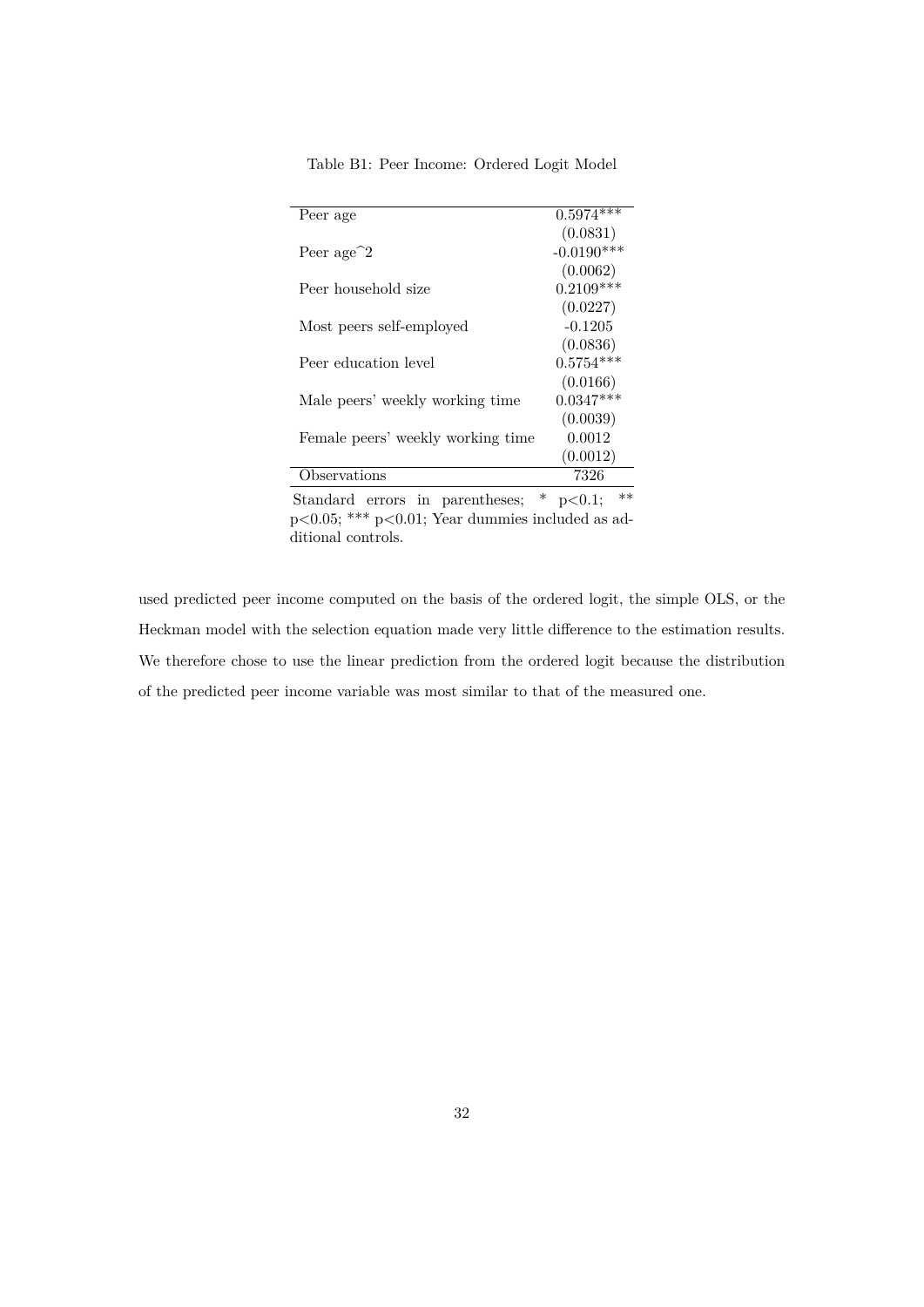## **Appendix C - Additional Tables**

| Own / Peer Characteristics | Age    |        | Household Size Education Level | Weekly Hours | Self-employed |
|----------------------------|--------|--------|--------------------------------|--------------|---------------|
| Age                        | 0.8169 |        |                                |              |               |
| Household Size             |        | 0.5207 |                                |              |               |
| Education Level            |        |        | 0.6078                         |              |               |
| Weekly Hours               |        |        |                                | 0.2832       |               |
| Self-employed              |        |        |                                |              | 0.2037        |
|                            |        |        |                                |              |               |

Table C1: Correlations between Own and Peer characteristics

| Panel A - Cross-table of Age Groups |                  |      |       |                                          |                  |         |       |
|-------------------------------------|------------------|------|-------|------------------------------------------|------------------|---------|-------|
| Own                                 | Peer Age         | < 25 | 25-34 | 35-44                                    | $45 - 54$        | $>= 55$ | Total |
| < 25                                |                  | 53   | 8     | 1                                        | $\left( \right)$ | 0       | 62    |
| 25-34                               |                  | 93   | 1,259 | 87                                       | 8                | 3       | 1,450 |
| 35-44                               |                  | 24   | 699   | 1,817                                    | 65               | 6       | 2,611 |
| 45-54                               |                  | 18   | 105   | 1,213                                    | 1,499            | 46      | 2,881 |
| $>= 55$                             |                  | 9    | 19    | 136                                      | 763              | 272     | 1,199 |
| Total                               |                  | 197  | 2,090 | 3.254                                    | 2,335            | 327     | 8,203 |
|                                     |                  |      |       | Panel B - Cross-Table of Education Level |                  |         |       |
|                                     | Own / Peer Level |      | Low   | Middle                                   | High             | Total   |       |
|                                     | Low              |      | 916   | 865                                      | 99               | 1,880   |       |
|                                     | Middle           |      | 403   | 1,686                                    | 493              | 2,582   |       |
|                                     | High             |      | 111   | 930                                      | 2,359            | 3,400   |       |

Total 1,430 3,481 2,951 7,862

Table C2: Cross-tables of Own and Peer Characteristics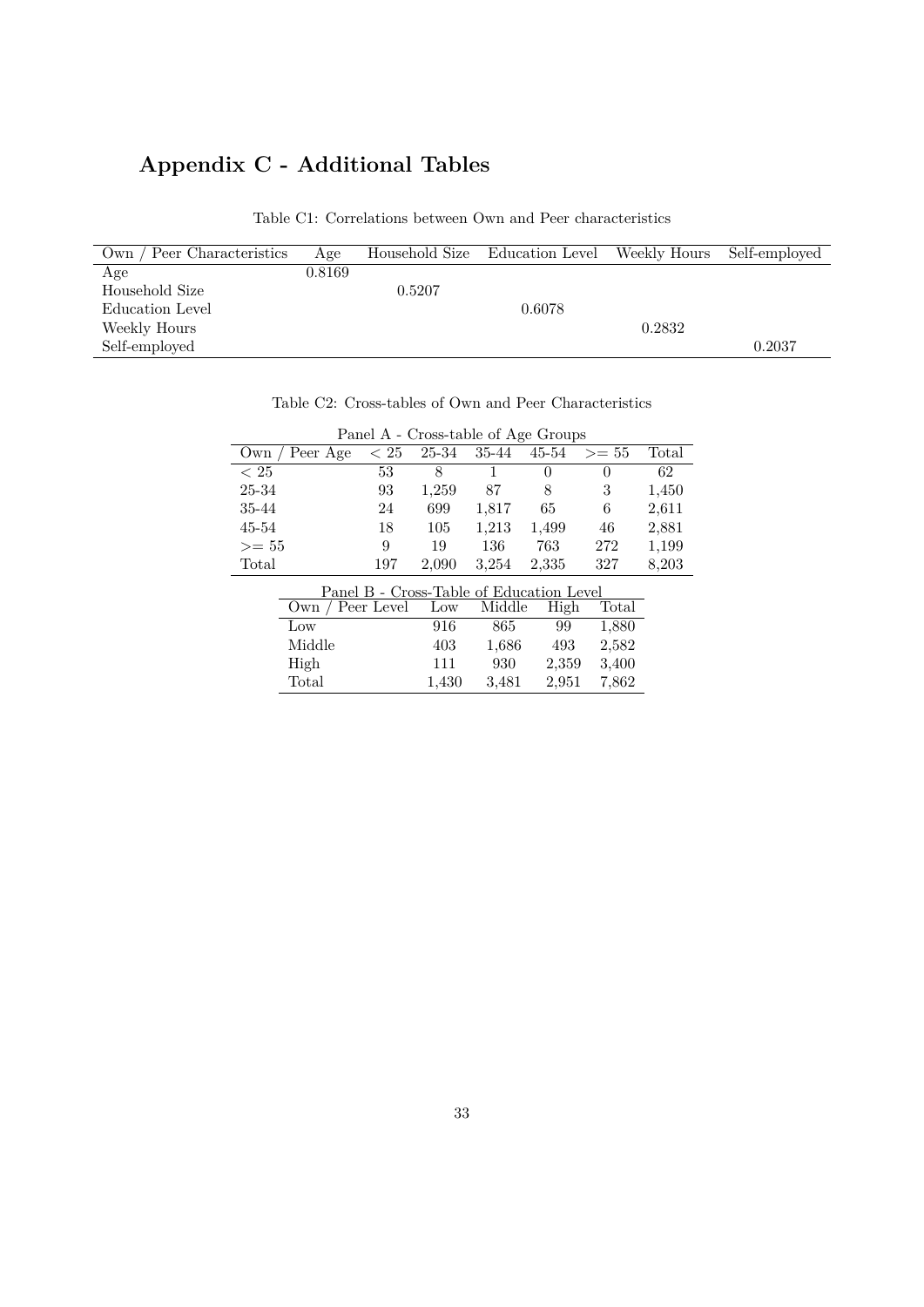|                               | $\left(1\right)$ | $\left( 2\right)$ | $\left( 3\right)$ |
|-------------------------------|------------------|-------------------|-------------------|
| Male peers' weekly hours      | $0.1095***$      |                   | $0.0857***$       |
|                               | (0.0391)         |                   | (0.0289)          |
| Lag of own weekly hours       | $0.0882***$      |                   |                   |
|                               | (0.0290)         |                   |                   |
| Lag of peer hours             |                  | $0.0611**$        |                   |
|                               |                  | (0.0276)          |                   |
| Peer age                      |                  |                   | $-0.0285$         |
|                               |                  |                   | (0.0825)          |
| Peer household size           |                  |                   | $-0.0499$         |
|                               |                  |                   | (0.1210)          |
| Peer education level          |                  |                   | 0.1571            |
|                               |                  |                   | (0.1928)          |
| Most peers self-employed      |                  |                   | $1.0979***$       |
|                               |                  |                   | (0.3725)          |
| Log net peer household income | $1.4528**$       | $1.8320**$        | 0.6901            |
|                               | (0.7255)         | (0.7632)          | (0.6109)          |
| Age                           | $0.9785***$      | $1.0839***$       | $0.8594***$       |
|                               | (0.2973)         | (0.3676)          | (0.2720)          |
| $Age^2$                       | $-0.0122***$     | $-0.0137***$      | $-0.0110***$      |
|                               | (0.0031)         | (0.0038)          | (0.0029)          |
| Number of children            | $-0.3568$        | $-0.4338$         | $-0.0807$         |
|                               | (0.2770)         | (0.3202)          | (0.2597)          |
| Partner                       | $-0.0483$        | $-0.5024$         | 0.4209            |
|                               | (0.7482)         | (0.6006)          | (0.7810)          |
| Constant                      | 12.6744*         | $16.3611*$        | 20.7639***        |
|                               | (7.5035)         | (9.1062)          | (6.3027)          |
| Observations                  | 5,692            | 5,005             | 8,203             |
| Individuals                   | 2,082            | 1,840             | 3,042             |
| $R^2$                         | 0.05             | 0.04              | 0.03              |

Table C3: Weekly Hours Worked: OLS Model with Fixed-Effects Including Lags and Peer Characteristics

Standard errors (clustered by individual) in parentheses;  $* p < 0.1; **$ p<0.05; \*\*\* p<0.01; Year dummies included as additional controls.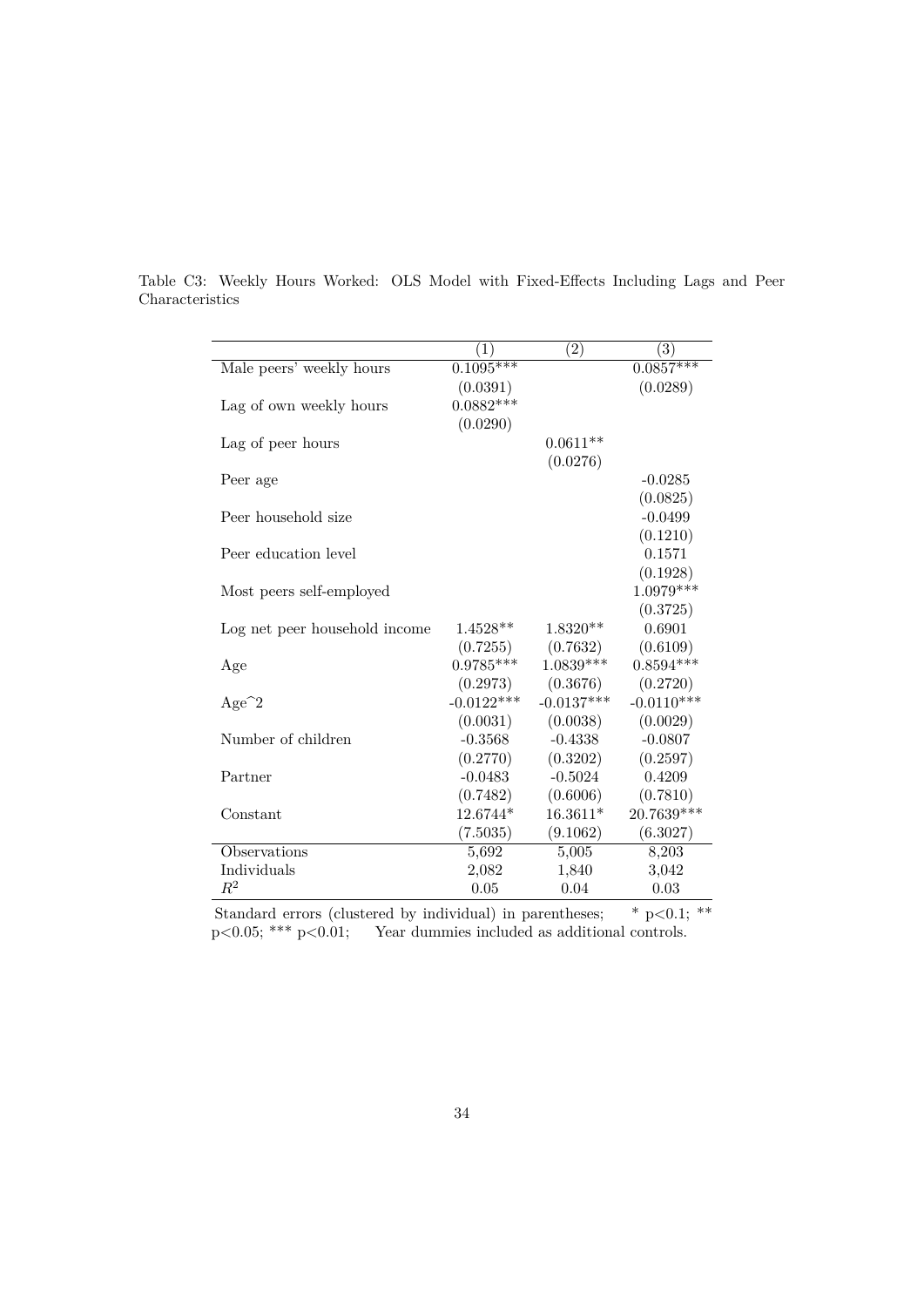| Male peers' weekly hours      | $0.4158***$  |
|-------------------------------|--------------|
|                               | (0.0184)     |
| Log net peer household income | $1.4661***$  |
|                               | (0.4625)     |
| Age                           | $0.6462***$  |
|                               | (0.1049)     |
| $Age^2$                       | $-0.0083***$ |
|                               | (0.0012)     |
| Number of children            | 0.0820       |
|                               | (0.0931)     |
| Partner                       | $0.4964*$    |
|                               | (0.2833)     |
| Constant                      | $9.8510***$  |
|                               | (2.3787)     |
| Observations                  | 8203         |
| $\,R^2$                       | 0.11         |

Table C4: Weekly Hours Worked: Pooled OLS Model

Standard errors in parentheses; \* p<0.1; \*\* p<0.05; \*\*\* p<0.01; Year dummies included as additional controls.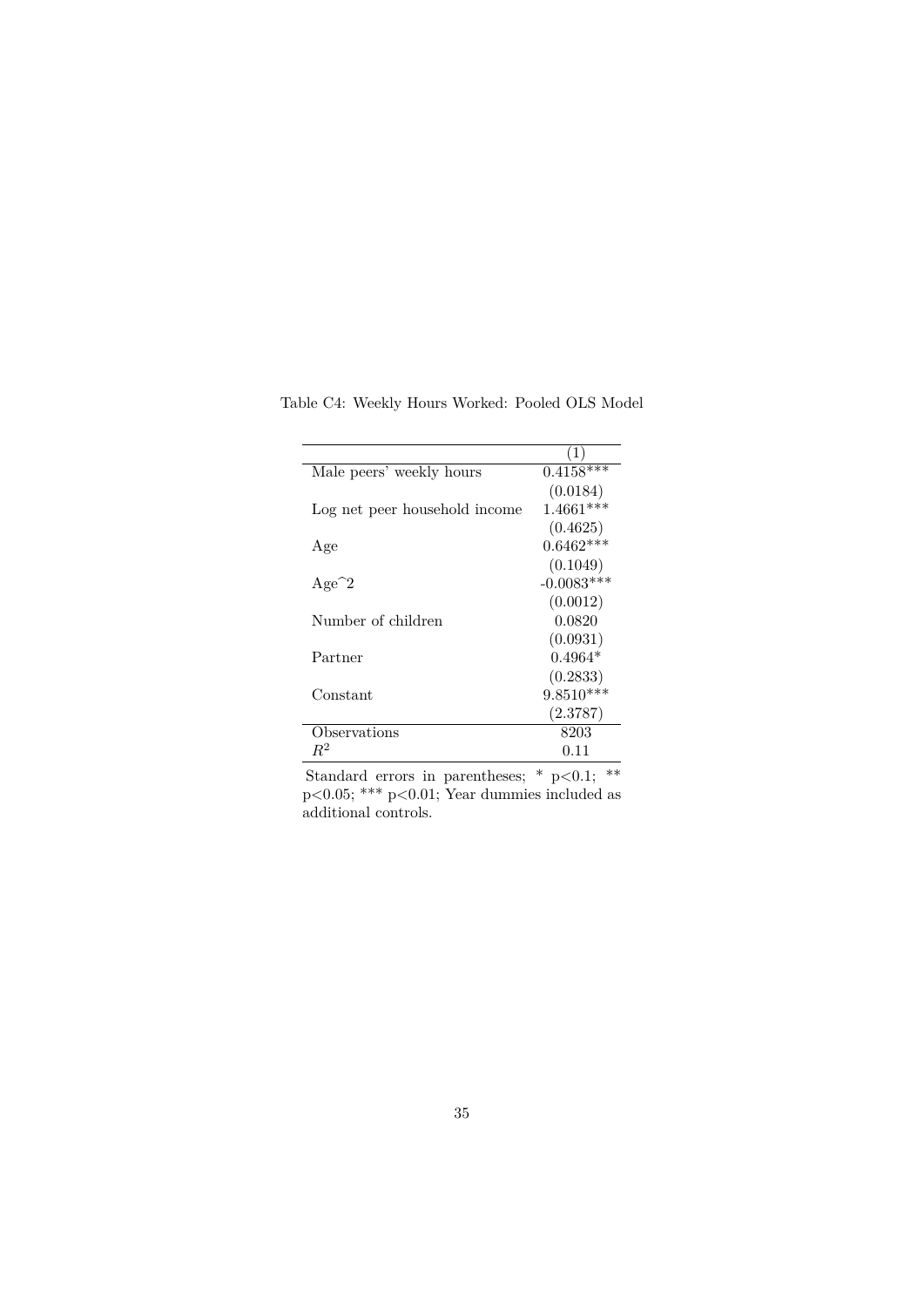| Male peers' weekly hours      | $0.0677*$    |
|-------------------------------|--------------|
|                               | (0.0363)     |
| Log net peer household income | 0.3271       |
|                               | (0.8677)     |
| Age                           | $0.7113**$   |
|                               | (0.3307)     |
| $Age^2$                       | $-0.0109***$ |
|                               | (0.0036)     |
| Number of children            | $-0.7424$    |
|                               | (0.4942)     |
| Partner                       | 0.5076       |
|                               | (0.9786)     |
| Constant                      | 23.2999***   |
|                               | (7.4174)     |
| Observations                  | 8203         |
| Individuals                   | 3042         |
| $R^2$                         | 0.02         |

Table C5: Desired Working Time: OLS Model with Fixed-Effects

Standard errors (clustered by individual) in parentheses; \* p<0.1; \*\* p<0.05; \*\*\* p<0.01; Year dummies included as additional controls.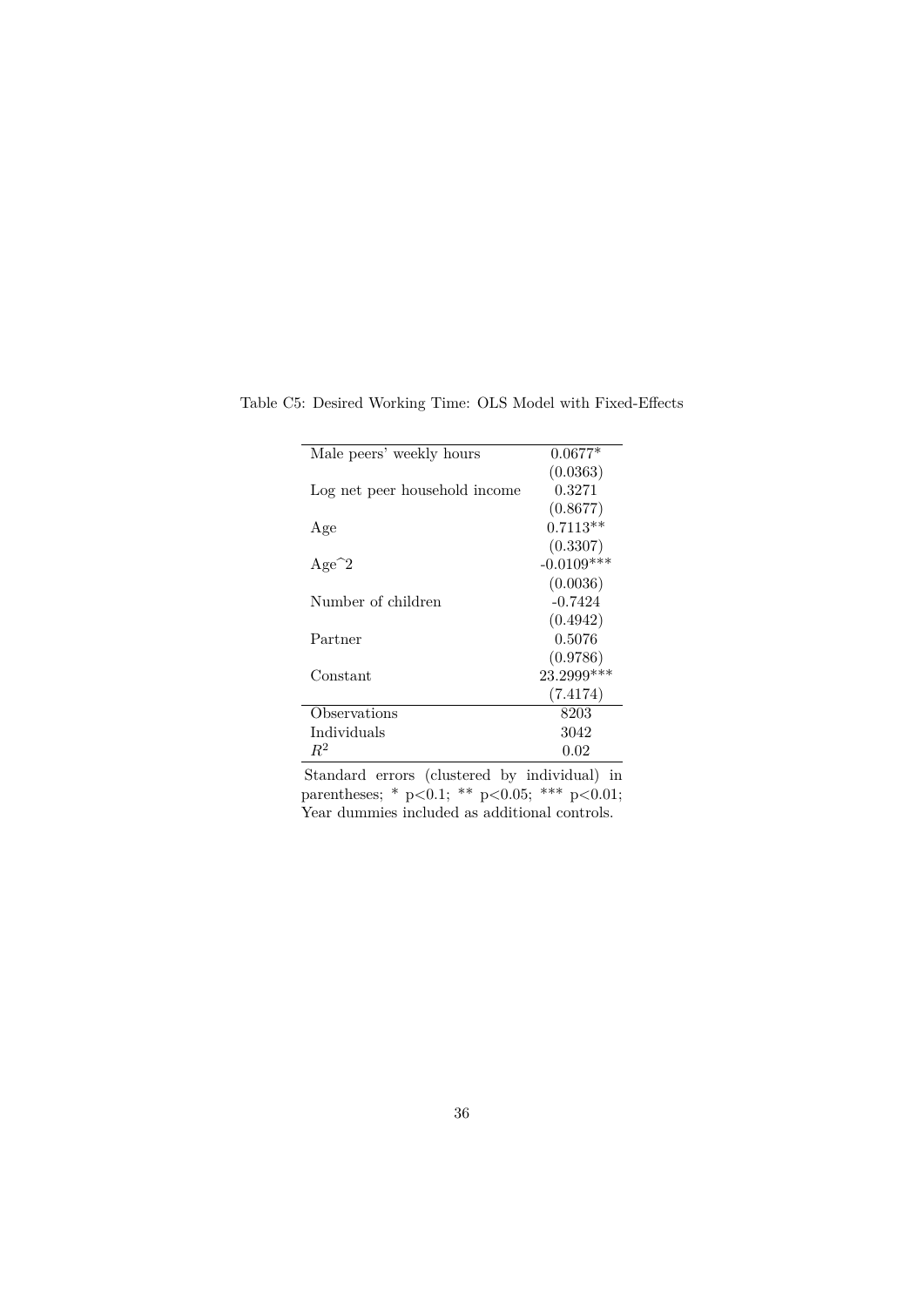|                                  | (1)          | (2)          | (3)          | (4)          |
|----------------------------------|--------------|--------------|--------------|--------------|
|                                  | <b>BUC</b>   | <b>BUC</b>   | FCF          | FCF          |
| Weekly working time              | $0.0583**$   | $0.0628**$   | $0.0519*$    | $0.0506*$    |
|                                  | (0.0269)     | (0.0286)     | (0.0290)     | (0.0291)     |
| Weekly working time <sup>2</sup> | $-0.0006*$   | $-0.0006*$   | $-0.0005$    | $-0.0005$    |
|                                  | (0.0003)     | (0.0004)     | (0.0004)     | (0.0004)     |
| Male peers' weekly working time  |              | $-0.0228**$  |              | $-0.0255***$ |
|                                  |              | (0.0100)     |              | (0.0096)     |
| Log net peer household income    |              | $-0.1858$    |              | $-0.2938$    |
|                                  |              | (0.2302)     |              | (0.2272)     |
| Log net household income         | $0.1558*$    | $0.1725**$   | 0.1402       | $0.1501*$    |
|                                  | (0.0865)     | (0.0863)     | (0.0870)     | (0.0875)     |
| Looking for another job          | $-0.3604***$ | $-0.3598***$ | $-0.3809***$ | $-0.3980***$ |
|                                  | (0.1211)     | (0.1214)     | (0.1135)     | (0.1140)     |
| Subjective health                | $0.4760***$  | $0.4853***$  | $0.4937***$  | $0.5073***$  |
|                                  | (0.0924)     | (0.0926)     | (0.0933)     | (0.0937)     |
| Age                              | $-0.2281*$   | $-0.2214*$   | $-0.2320**$  | $-0.2145**$  |
|                                  | (0.1180)     | (0.1185)     | (0.0933)     | (0.0939)     |
| $Age^2$                          | $0.0029**$   | $0.0028**$   | $0.0030***$  | $0.0028***$  |
|                                  | (0.0013)     | (0.0013)     | (0.0010)     | (0.0010)     |
| Number of children               | $-0.0210$    | $-0.0313$    | 0.0024       | 0.0070       |
|                                  | (0.1323)     | (0.1324)     | (0.1086)     | (0.1091)     |
| Partner                          | $1.5152***$  | $1.5237***$  | $1.5210***$  | $1.5353***$  |
|                                  | (0.4133)     | (0.4122)     | (0.2947)     | (0.2952)     |
| Observations                     | 4252         | 4252         | 3722         | 3722         |
| Individuals                      | 777          | 777          | 777          | 777          |
|                                  |              |              |              |              |

Table C6: Happiness: Ordered Logit Models with Fixed-Effects

Standard errors in parentheses; \* p<0.1; \*\* p<0.05; \*\*\* p<0.01; Year dummies included as additional controls.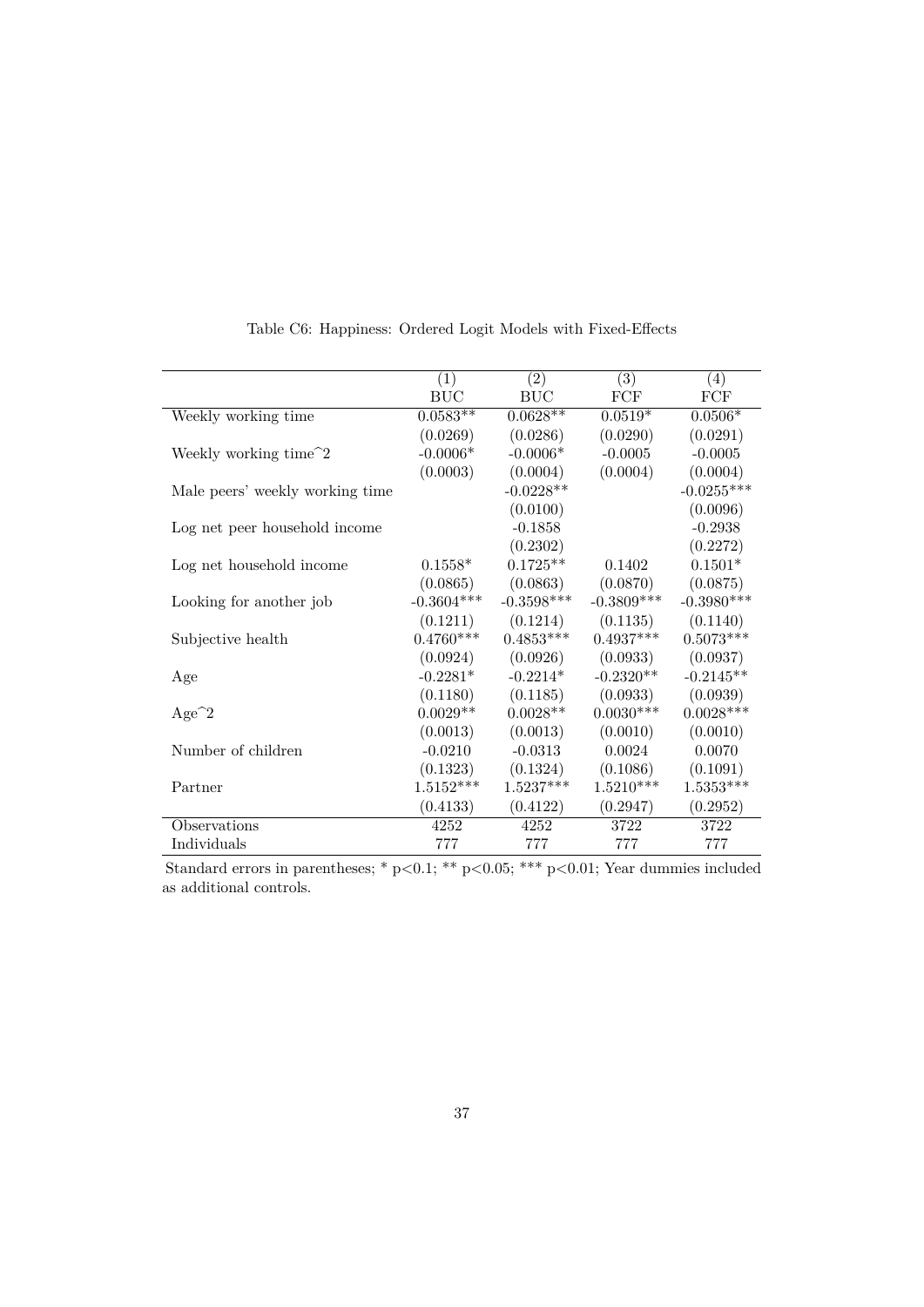|                                 | (1)          | (2)          | (3)          | (4)          |
|---------------------------------|--------------|--------------|--------------|--------------|
| Weekly hours                    | $0.0151**$   | 0.0023       | 0.0071       | 0.0046       |
|                                 | (0.0076)     | (0.0066)     | (0.0044)     | (0.0038)     |
| Weekly hours <sup>2</sup>       | $-0.0002**$  | $-0.0000$    | $-0.0001$    | $-0.0001$    |
|                                 | (0.0001)     | (0.0001)     | (0.0001)     | (0.0000)     |
| Difference in hours             | 0.0034       | 0.0023       |              |              |
|                                 | (0.0021)     | (0.0018)     |              |              |
| Difference in hours $\hat{ }$ 2 | $0.0001**$   | $-0.0000$    |              |              |
|                                 | (0.0001)     | (0.0001)     |              |              |
| Working less hours than peers   |              |              | $-0.0492**$  | $-0.0575**$  |
|                                 |              |              | (0.0239)     | (0.0234)     |
| Working more hours than peers   |              |              | $-0.0048$    | $-0.0037$    |
|                                 |              |              | (0.0187)     | (0.0188)     |
| Log net household income        | $0.0255*$    | 0.0233       | $0.0269*$    | $0.0237*$    |
|                                 | (0.0148)     | (0.0143)     | (0.0147)     | (0.0144)     |
| Log net peer household income   | $-0.0184$    | 0.0488       | $-0.0641$    | 0.0510       |
|                                 | (0.0455)     | (0.0472)     | (0.0442)     | (0.0473)     |
| Looking for another job         | $-0.0530***$ | $-0.0535***$ | $-0.0519***$ | $-0.0526***$ |
|                                 | (0.0197)     | (0.0199)     | (0.0197)     | (0.0198)     |
| Subjective health               | $0.0823***$  | $0.0832***$  | $0.0823***$  | $0.0833***$  |
|                                 | (0.0154)     | (0.0154)     | (0.0154)     | (0.0154)     |
| Age                             | $-0.0343*$   | $-0.0362*$   | $-0.0329$    | $-0.0364*$   |
|                                 | (0.0204)     | (0.0205)     | (0.0204)     | (0.0205)     |
| $Age^2$                         | $0.0004*$    | $0.0004*$    | $0.0004*$    | $0.0004*$    |
|                                 | (0.0002)     | (0.0002)     | (0.0002)     | (0.0002)     |
| Number of children              | $-0.0031$    | 0.0023       | $-0.0032$    | 0.0031       |
|                                 | (0.0206)     | (0.0207)     | (0.0207)     | (0.0208)     |
| Partner                         | $0.3191***$  | $0.3104***$  | $0.3214***$  | $0.3127***$  |
|                                 | (0.0864)     | (0.0865)     | (0.0862)     | (0.0864)     |
| Constant                        | $3.6247***$  | 3.7974***    | $3.7623***$  | $3.7339***$  |
|                                 | (0.5317)     | (0.5071)     | (0.5015)     | (0.4899)     |
| Observations                    | 8,203        | 8,149        | 8,203        | 8,149        |
| Individuals                     | 3,042        | 3,026        | 3,042        | 3,026        |
| $R^2$                           | 0.04         | 0.04         | 0.04         | 0.04         |

Table C7: Happiness: OLS Model with Fixed-Effects Including Hours Difference in a Non-Linear Way

Standard errors (clustered by individual) in parentheses; \*  $p<0.1$ ; \*\*  $p<0.05$ ; \*\*\* p<0.01; Year dummies included as additional controls.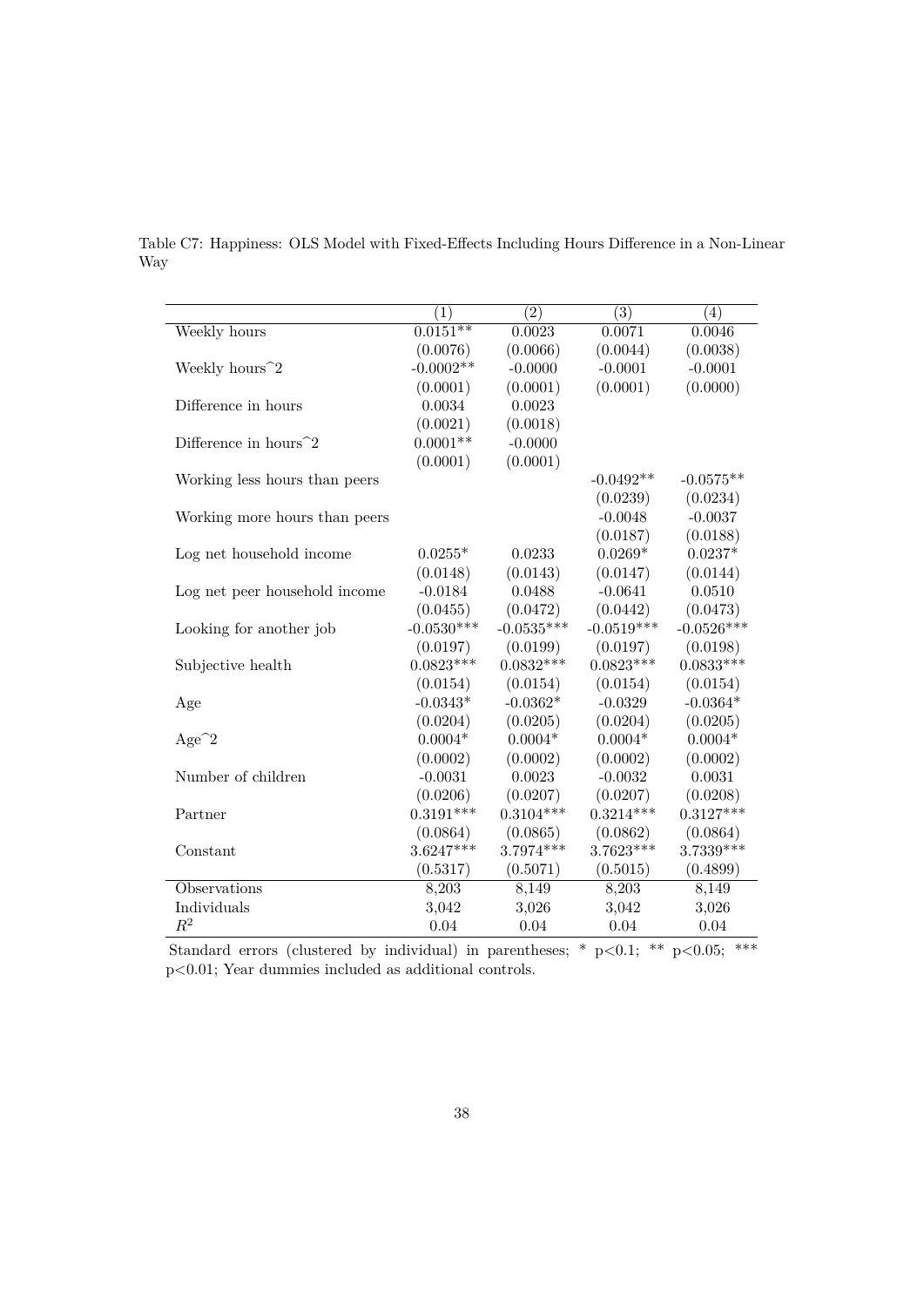| Weekly hours                  | $0.0095***$        |
|-------------------------------|--------------------|
|                               | (0.0042)           |
| Weekly hours <sup>2</sup>     | $-0.0001*$         |
|                               | (0.0000)           |
| Male peers' weekly hours      | $-0.0041**$        |
|                               | (0.0020)           |
| Peer age                      | $-0.0021$          |
|                               | (0.0091)           |
| Peer household size           | $-0.0028$          |
|                               | (0.0099)           |
| Peer education level          | 0.0256             |
|                               | (0.0158)           |
| Most peers self-employed      | $-0.0090$          |
|                               | (0.0344)           |
| Log net household income      | $0.0269*$          |
|                               | (0.0147)           |
| Log net peer household income | $-0.0508$          |
|                               | (0.0446)           |
| Looking for another job       | $-0.0530***$       |
|                               | (0.0197)           |
| Subjective health             | $0.0818***$        |
|                               | (0.0154)           |
| Age                           | $-0.0318$          |
|                               | (0.0205)           |
| $Age^2$                       | $0.0004*$          |
|                               | (0.0002)           |
| Number of children            | $-0.0028$          |
|                               | (0.0206)           |
| Partner                       | $0.3192***$        |
|                               | (0.0862)           |
| Constant                      | $3.7742***$        |
|                               | (0.5123)           |
| Observations                  | $\overline{8,20}3$ |
| Individuals                   | 3,042              |
| $R^2$                         | 0.04               |

Table C8: Happiness: OLS Model with Fixed-Effects, Controlling for Exogenous Effects

Standard errors (clustered by individual) in parentheses; \* p<0.1; \*\* p<0.05; \*\*\* p<0.01; Year dummies included as additional controls.